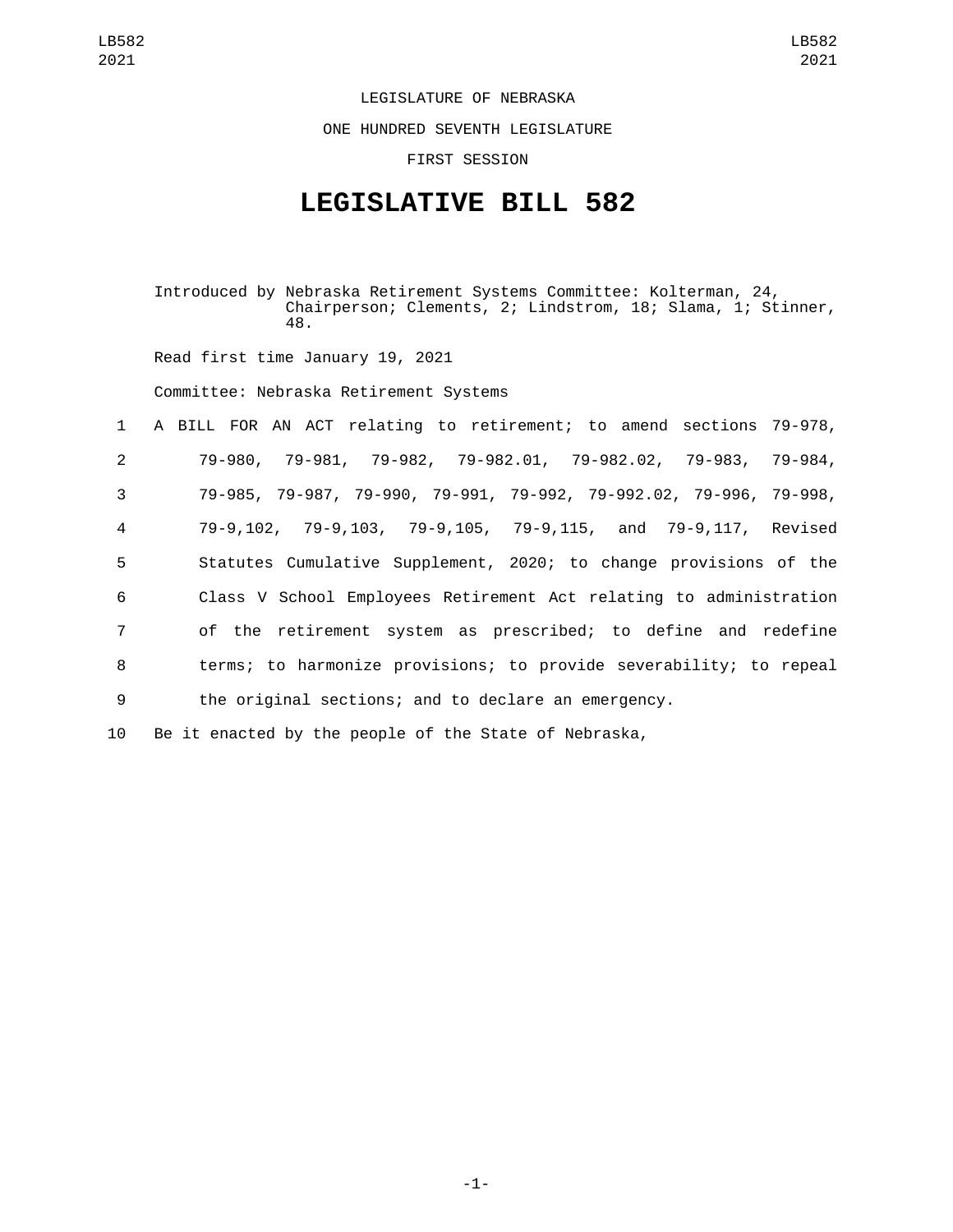Section 1. Section 79-978, Revised Statutes Cumulative Supplement, 2 2020, is amended to read:

 79-978 For purposes of the Class V School Employees Retirement Act, unless the context otherwise requires:4

 (1) Accumulated contributions means the sum of amounts contributed by a member of the system together with regular interest credited 7 thereon;

 (2) Actuarial equivalent means the equality in value of the retirement allowance for early retirement or the retirement allowance for an optional form of annuity, or both, with the normal form of the annuity to be paid, as determined by the application of the appropriate actuarial table, except that use of such actuarial tables shall not effect a reduction in benefits accrued prior to September 1, 1985, as determined by the actuarial tables in use prior to such date;

15 (3) Actuarial tables means:

 (a) For determining the actuarial equivalent of any annuities other 17 than joint and survivorship annuities:

 (i) For members hired before July 1, 2018, a unisex mortality table using twenty-five percent of the male mortality and seventy-five percent of the female mortality from the 1994 Group Annuity Mortality Table with a One Year Setback and using an interest rate of eight percent compounded 22 annually; and

 (ii) For members hired on or after July 1, 2018, or rehired on or after July 1, 2018, after termination of employment and being paid a retirement benefit, the determinations shall be based on a unisex mortality table and an interest rate specified by the board of trustees until xxx, and beginning xxx, by the board of education. Both the mortality table and the interest rate shall be recommended by the actuary 29 as provided in section 79-984 retained by the board of trustees and approved by the board of trustees until xxxx, and beginning xxxx, by the board of education following an actuarial experience study, a benefit

-2-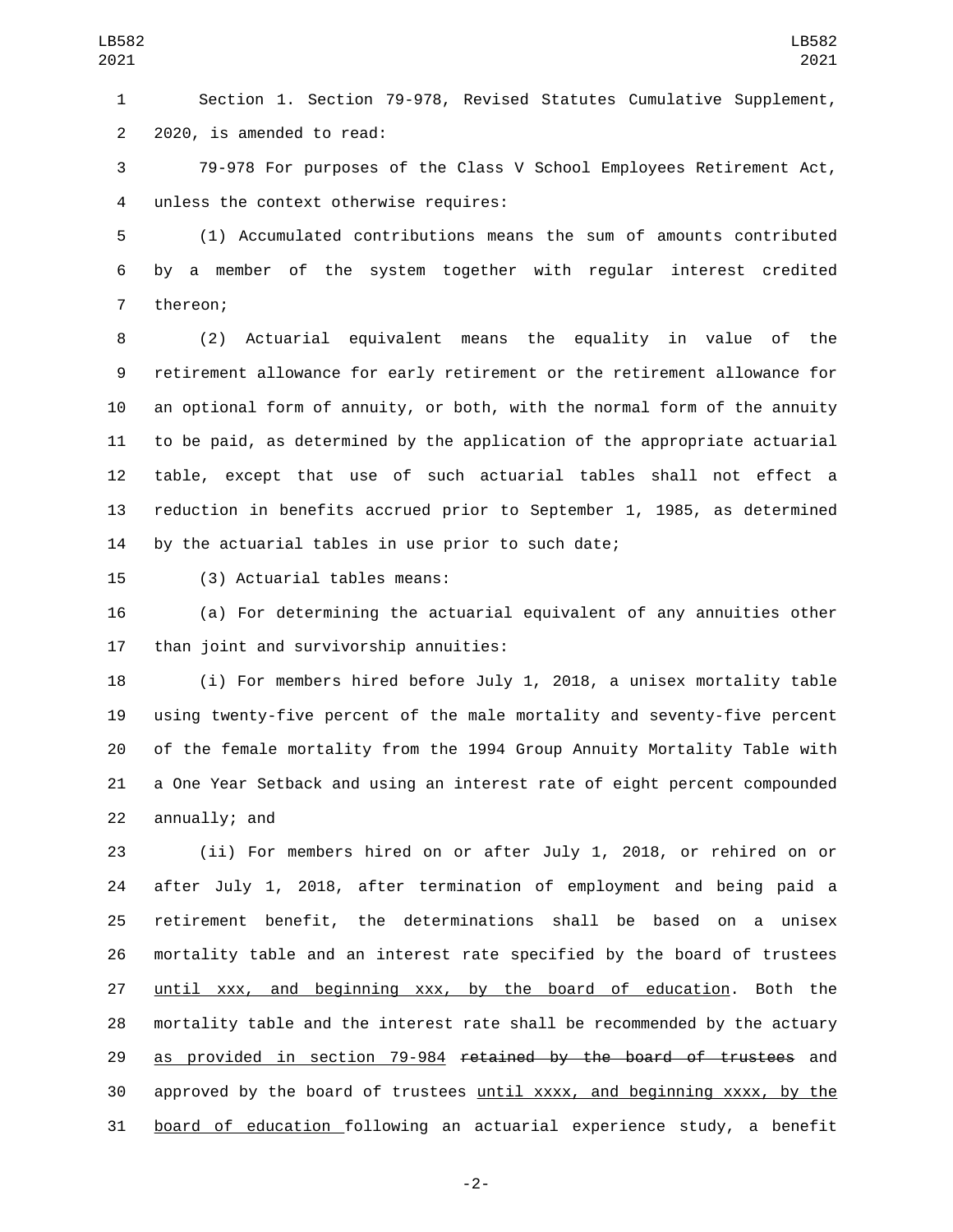adequacy study, or a plan valuation. The mortality table, interest rate, and actuarial factors in effect on the member's retirement date shall be used to calculate the actuarial equivalency of any retirement benefit. Such interest rate may be, but is not required to be, equal to the 5 assumed rate; and

(b) For joint and survivorship annuities:6

 (i) For members hired before July 1, 2018, a unisex retiree mortality table using sixty-five percent of the male mortality and thirty-five percent of the female mortality from the 1994 Group Annuity Mortality Table with a One Year Setback and using an interest rate of eight percent compounded annually and a unisex joint annuitant mortality table using thirty-five percent of the male mortality and sixty-five percent of the female mortality from the 1994 Group Annuity Mortality Table with a One Year Setback and using an interest rate of eight percent 15 compounded annually; and

 (ii) For members hired on or after July 1, 2018, or rehired on or after July 1, 2018, after termination of employment and being paid a retirement benefit, the determinations shall be based on a unisex mortality table and an interest rate specified by the board of trustees until xxx, and beginning xxx, by the board of education. Both the mortality table and the interest rate shall be recommended by the actuary 22 as provided in section 79-984 retained by the board of trustees and approved by the board of trustees until xxx, and beginning xxx, by the board of education following an actuarial experience study, a benefit adequacy study, or a plan valuation. The mortality table, interest rate, and actuarial factors in effect on the member's retirement date shall be used to calculate the actuarial equivalency of any retirement benefit. Such interest rate may be, but is not required to be, equal to the 29 assumed rate;

(4) Annuitant means any member receiving an allowance;

(5) Annuity means annual payments, for both prior service and

-3-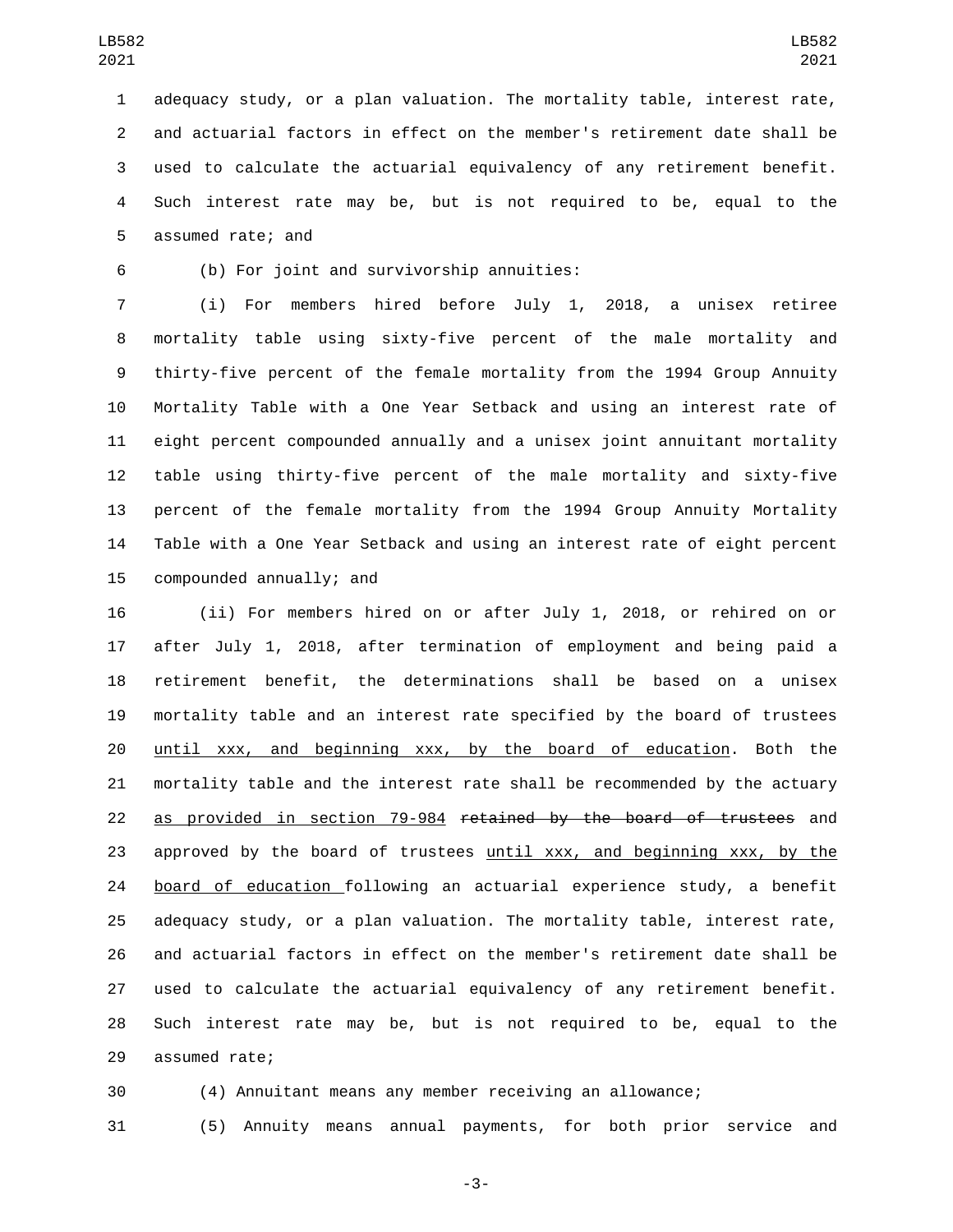membership service, for life as provided in the Class V School Employees 2 Retirement Act;

 (6) Audit year means the period beginning January 1 in any year and ending on December 31 of that same year except for the initial audit year which will begin September 1, 2016, and end on December 31, 2016. Beginning September 1, 2016, the audit year will be the period of time used in the preparation of the annual actuarial analysis and valuation and a financial audit of the investments of the retirement system;

 (7) Beneficiary means any person entitled to receive or receiving a 10 benefit by reason of the death of a member;

 (8) Board of education means the board of education of the school 12 district;

 (9) Board of trustees means (a) until xxxx, the trustees granted 14 authority to administer the retirement system as provided in the Class V 15 School Employees Retirement Act and (b) beginning xxxx, the persons appointed by the board of education to serve as executive officers to administer the retirement system as directed and approved by the board of 18 education and to facilitate the transition and transfer of the management and administration of the retirement system to the Public Employees 20 Retirement Board effective September 1, 2024;

21 (10)(a)  $\left(9\right)$ (a) Compensation means gross wages or salaries payable to the member during a fiscal year and includes (i) overtime pay, (ii) member contributions to the retirement system that are picked up under section 414(h) of the Internal Revenue Code, as defined in section 49-801.01, (iii) retroactive salary payments paid pursuant to court order, arbitration, or litigation and grievance settlements, and (iv) amounts contributed by the member to plans under sections 125, 403(b), and 457 of the Internal Revenue Code, as defined in section 49-801.01, or any other section of the code which defers or excludes such amounts from 30 income.

(b) Compensation does not include (i) fraudulently obtained amounts

-4-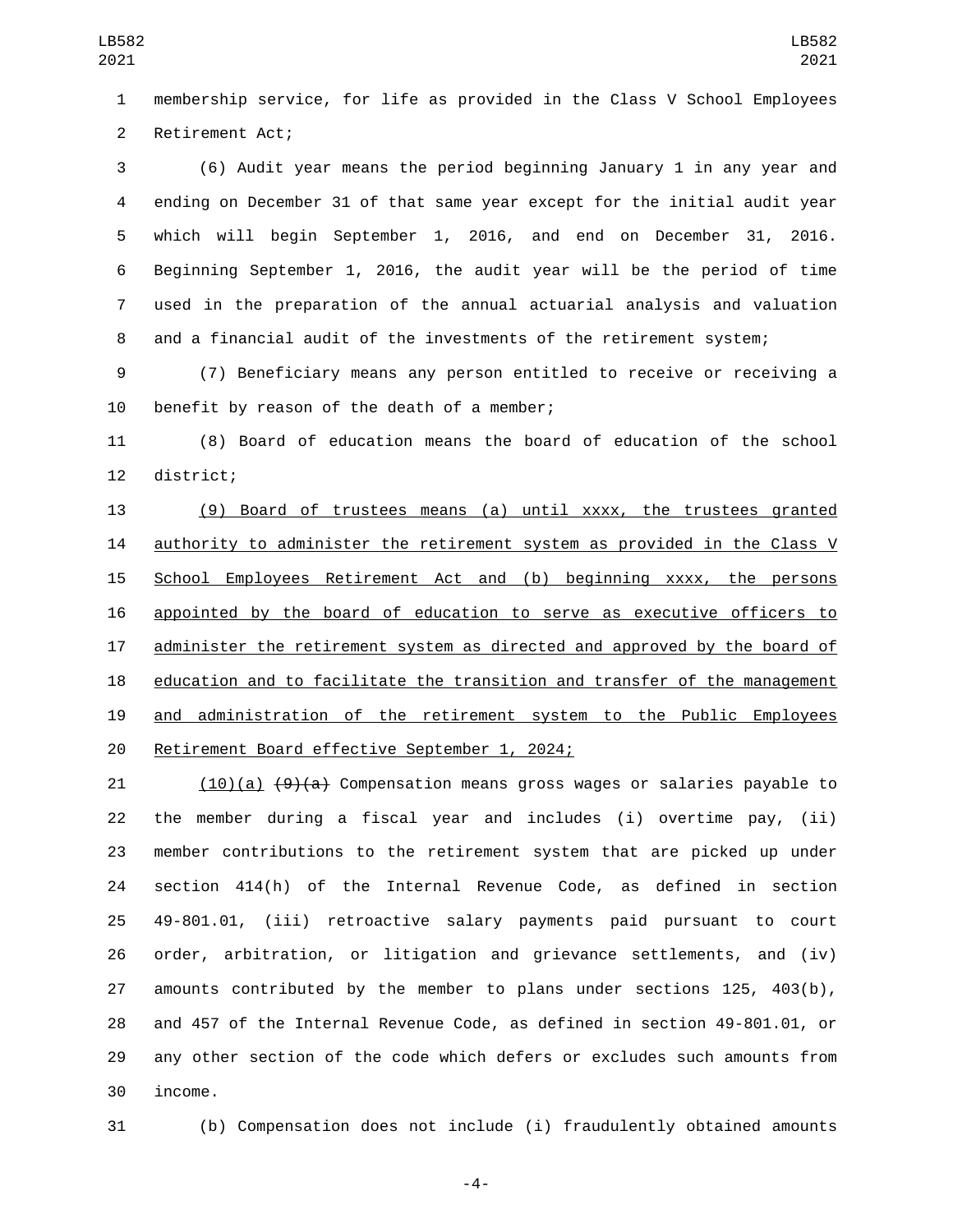as determined by the board, (ii) amounts for accrued unused sick leave or accrued unused vacation leave converted to cash payments, (iii) insurance premiums converted into cash payments, (iv) reimbursement for expenses incurred, (v) fringe benefits, (vi) per diems paid as expenses, (vii) bonuses for services not actually rendered, (viii) early retirement inducements, (ix) cash awards, (x) severance pay, or (xi) employer contributions made for the purposes of separation payments made at 8 retirement and early retirement inducements.

 (c) Compensation in excess of the limitations set forth in section 401(a)(17) of the Internal Revenue Code, as defined in section 49-801.01, 11 shall be disregarded;

12 (11) (10) Council means the Nebraska Investment Council created and 13 acting pursuant to section 72-1237;

 (12) (11) Creditable service means the sum of the membership service and the prior service, measured in one-tenth-year increments;

16 (13) (12) Early retirement date means, for members hired prior to July 1, 2016, who have attained age fifty-five, that month and year selected by a member having at least ten years of creditable service which includes a minimum of five years of membership service. Early retirement date means, for members hired on or after July 1, 2016, that month and year selected by a member having at least five years of creditable service and who has attained age sixty;

23 (14) (13) Early retirement inducement means, but is not limited to: (a) A benefit, bonus, or payment to a member in exchange for an agreement by the member to retire with a reduced retirement benefit;

 (b) A benefit, bonus, or payment paid to a member in addition to the 27 member's retirement benefit;

 (c) Lump-sum or installment cash payments, except payments for 29 accrued unused leave converted to cash payments;

 (d) An additional salary or wage component of any kind that is being paid as an incentive to leave employment and not for personal services

-5-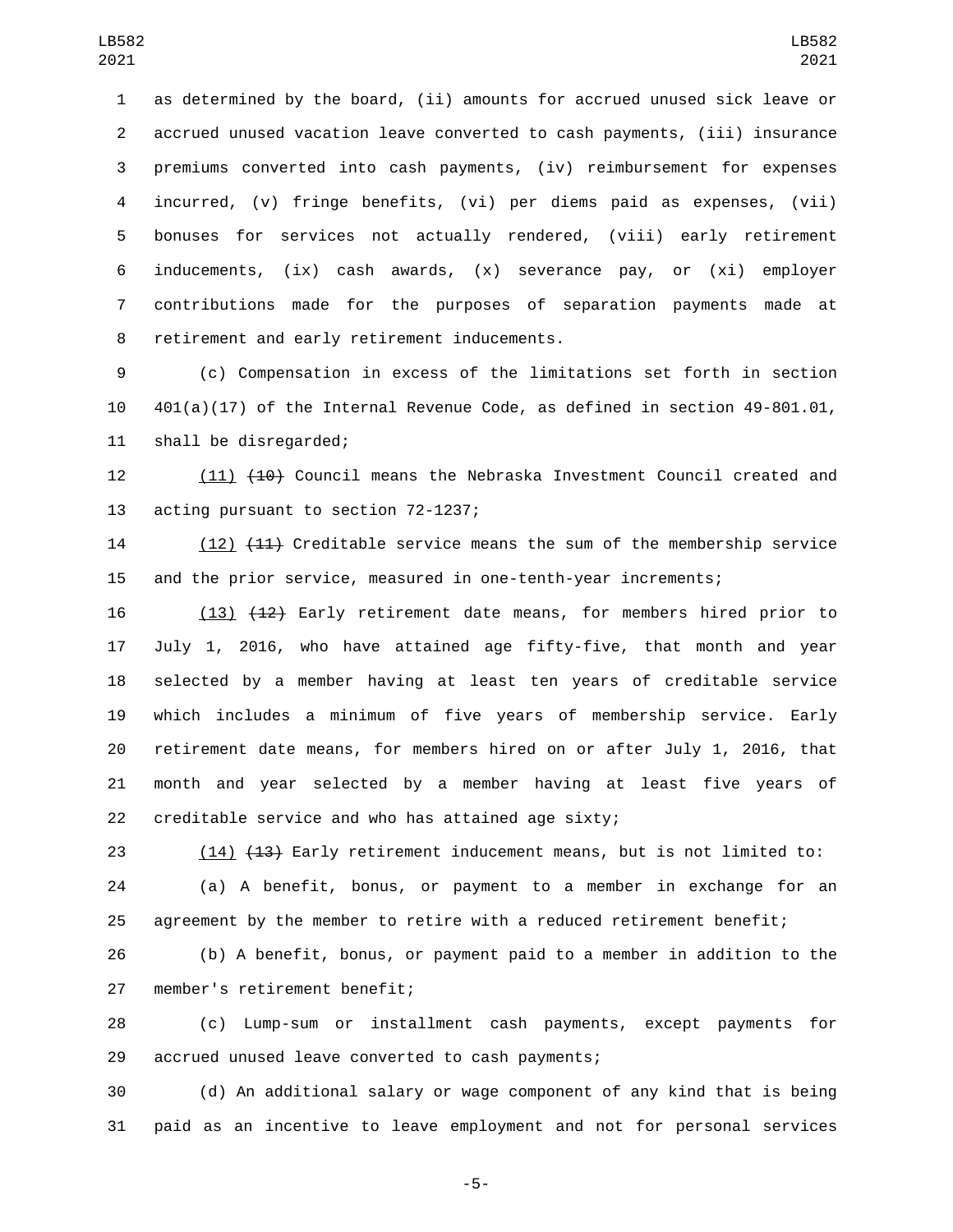performed for which creditable service is granted;1

 (e) Partial or full employer payment of a member's health, dental, life, or long-term disability insurance benefits or cash in lieu of such insurance benefits that extend beyond the member's termination of employment and contract of employment dates. This subdivision does not apply to any period during which the member is contributing to the retirement system and being awarded creditable service; and

 (f) Any other form of separation payments made by an employer to a member at termination, including, but not limited to, purchasing retirement contracts for the member pursuant to section 79-514, or depositing money for the member in an account established under section 403(b) of the Internal Revenue Code except for payments for accrued 13 unused leave;

14 (15) (14) Employee means the following enumerated persons receiving compensation from the school district: (a) Regular teachers and administrators employed on a written contract basis; and (b) regular 17 employees, not included in subdivision  $(15)(a)$   $(14)(a)$  of this section, hired upon a full-time basis, which basis shall contemplate a workweek of 19 not less than thirty hours;

 (16) (15) Employer means a school district participating in a retirement system established pursuant to the Class V School Employees 22 Retirement Act;

23 (17) (16) Fiscal year means the period beginning September 1 in any year and ending on August 31 of the next succeeding year;

 (18) (17) Hire date or date of hire means the first day of compensated service subject to retirement contributions;

27 (19) (18) Interest means, for the purchase of service credit, the purchase of prior service credit, restored refunds, and delayed payments, the investment return assumption used in the most recent actuarial valuation;30

(20) (19) Member means any employee included in the membership of

-6-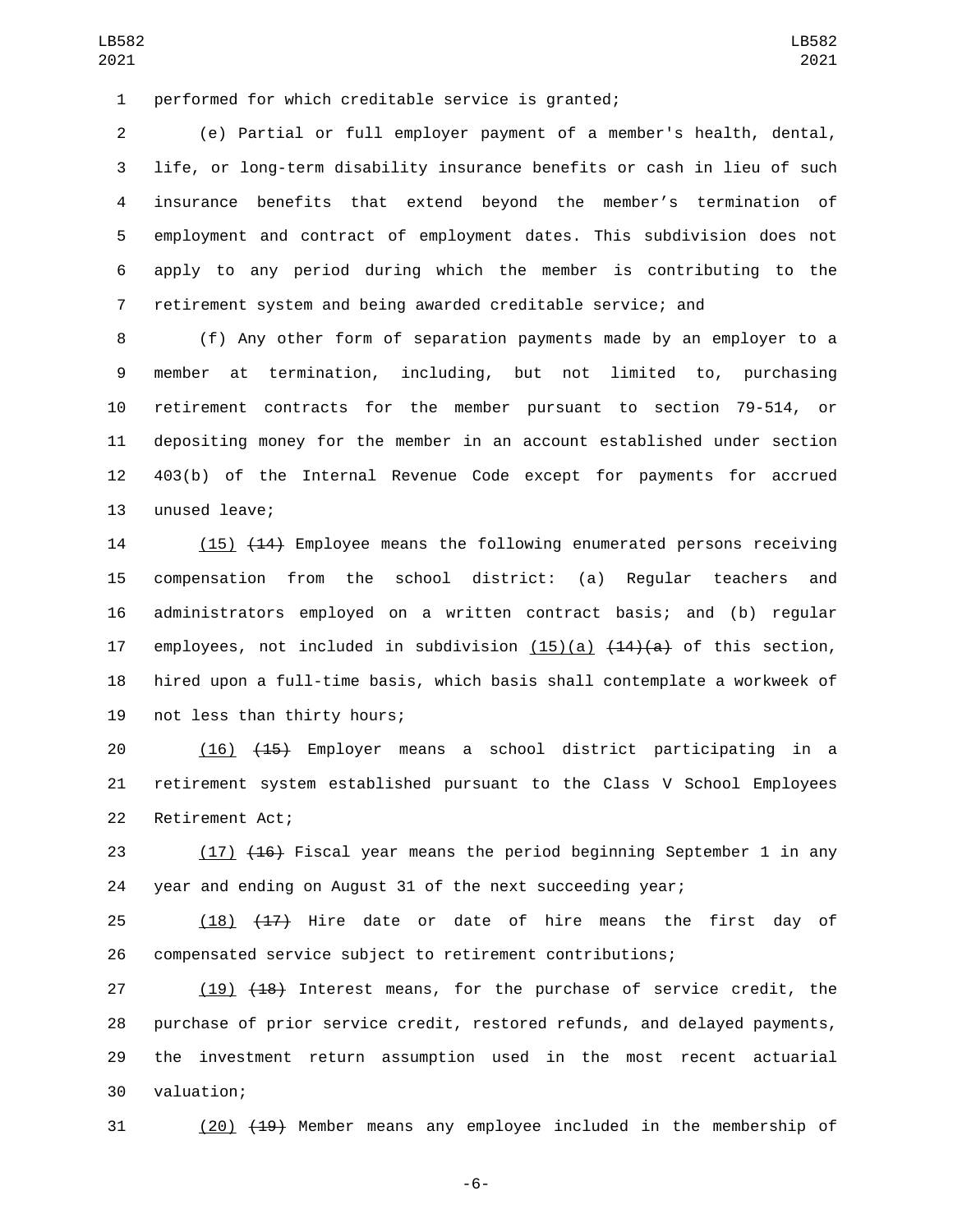the retirement system or any former employee who has made contributions 2 to the system and has not received a refund;

 (21) (20) Membership service means service on or after September 1, 1951, as an employee of the school district and a member of the system for which compensation is paid by the school district. Credit for more than one year of membership service shall not be allowed for service rendered in any fiscal year. Beginning September 1, 2005, a member shall be credited with a year of membership service for each fiscal year in which the member performs one thousand or more hours of compensated service as an employee of the school district. For an employee who becomes a member prior to July 1, 2018, an hour of compensated service shall include any hour for which the member is compensated by the school district during periods when no service is performed due to vacation or approved leave. For an employee who becomes a member on or after July 1, 2018, an hour of compensated service shall include any hour for which the member is compensated by the school district during periods when no service is performed due to used accrued sick days, used accrued vacation days, federal and state holidays, and jury duty leave for which the member is paid full compensation by the employer. If a member performs less than one thousand hours of compensated service during a fiscal year, one-tenth of a year of membership service shall be credited for each one hundred hours of compensated service by the member in such fiscal year. In determining a member's total membership service, all periods of membership service, including fractional years of membership service in 25 one-tenth-year increments, shall be aggregated;

26 (22) (21) Military service means service in the uniformed services as defined in 38 U.S.C. 4301 et seq., as such provision existed on March 28 27, 1997;

29 (23) (22) Normal retirement date means the end of the month during which the member attains age sixty-five and has completed at least five 31 years of membership service;

-7-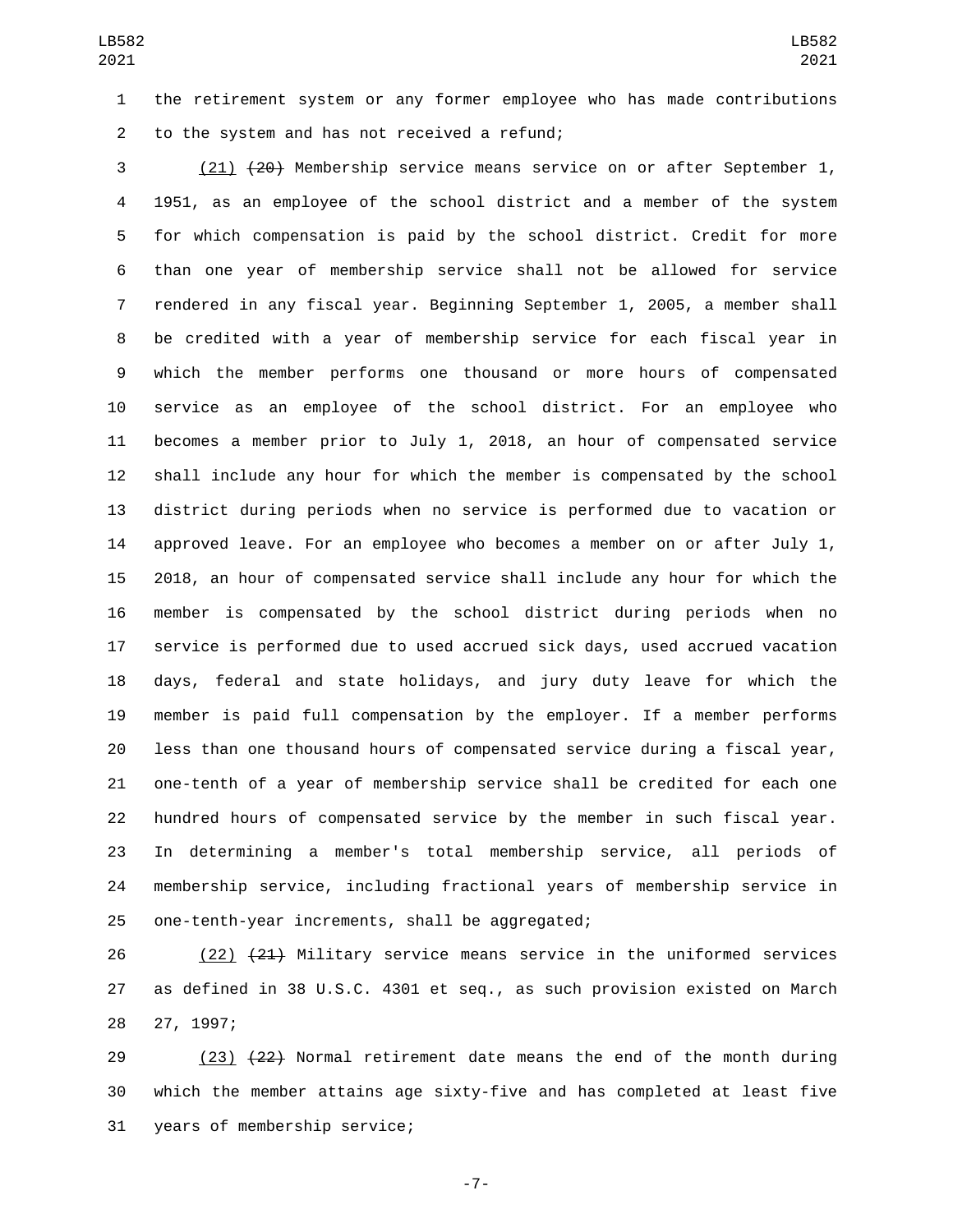(24) (23) Primary beneficiary means the person or persons entitled to receive or receiving a benefit by reason of the death of a member;

 (25) (24) Prior service means service rendered prior to September 1, 1951, for which credit is allowed under section 79-999, service rendered by retired employees receiving benefits under preexisting systems, and service for which credit is allowed under sections 79-990, 79-991, 7 79-994, 79-995, and 79-997;

 (26) (25) Regular interest means interest (a) on the total contributions of the member prior to the close of the last preceding 10 fiscal year, (b) compounded annually, and  $(c)(i)$  beginning September 1, 2016, at a rate equal to the daily treasury yield curve for one-year treasury securities, as published by the Secretary of the Treasury of the United States, that applies on September 1 of each year and (ii) prior to September 1, 2016, at rates to be determined annually by the board, which shall have the sole, absolute, and final discretionary authority to make such determination, except that the rate for any given year in no event shall exceed the actual percentage of net earnings of the system during 18 the last preceding fiscal year;

 (27) (26) Retirement allowance means the total annual retirement benefit payable to a member for service or disability;

 (28) (27) Retirement date means the date of retirement of a member for service or disability as fixed by the board of trustees or board of 23 education described in section 79-980;

 (29) (28) Retirement system or system means the School Employees' Retirement System of (corporate name of the school district as described 26 in section 79-405) as provided for by the act;

27 (30) (29) Secondary beneficiary means the person or persons entitled to receive or receiving a benefit by reason of the death of all primary beneficiaries prior to the death of the member. If no primary beneficiary survives the member, secondary beneficiaries shall be treated in the same 31 manner as primary beneficiaries;

-8-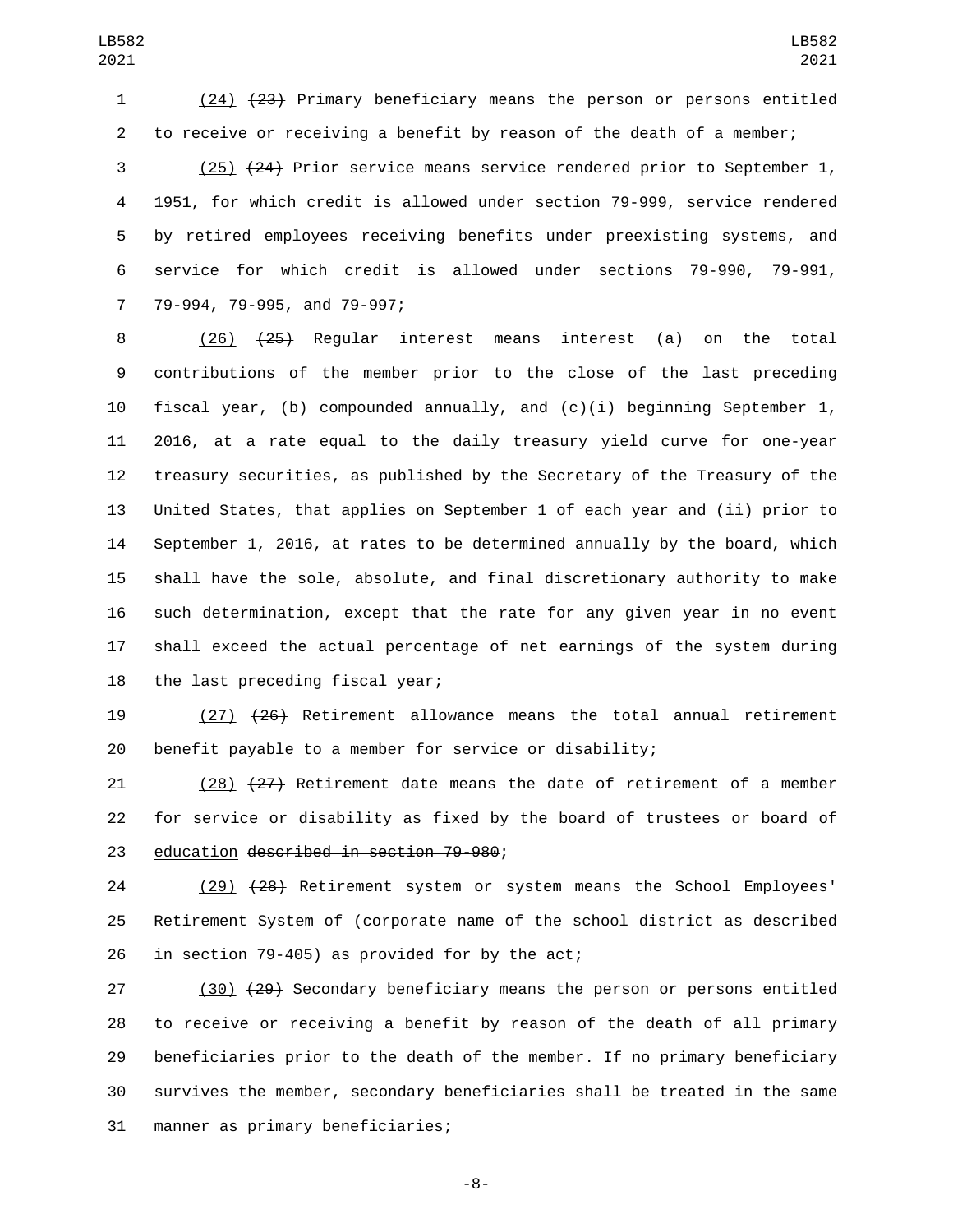(31) (30) Solvency means the rate of all contributions required pursuant to the Class V School Employees Retirement Act is equal to or greater than the actuarially required contribution rate as annotated in 4 the most recent valuation report prepared by the actuary retained by the 5 board of trustees as provided in section 79-984;

 (32) (31) State investment officer means the state investment officer appointed pursuant to section 72-1240 and acting pursuant to the 8 Nebraska State Funds Investment Act;

 (33) (32) Substitute employee means a person hired by an employer as a temporary employee to assume the duties of an employee due to a temporary absence of any employee. Substitute employee does not mean a person hired as an employee on an ongoing basis to assume the duties of 13 other employees who are temporarily absent;

 (34) (33) Temporary employee means a person hired by an employer who is not an employee and who is hired to provide service for a limited period of time to accomplish a specific purpose or task. When such specific purpose or task is complete, the employment of such temporary employee shall terminate and in no case shall the temporary employment 19 period exceed one year in duration;

20 (35) (34) Trustee means a member of the board of trustees trustee 21 provided for in section 79-980; and

 (36) (35) Voluntary service or volunteer means providing bona fide 23 unpaid service to an employer.

 Sec. 2. Section 79-980, Revised Statutes Cumulative Supplement,  $2020$ , is amended to read:

79-980 (1) Until xxxx:26

 (a) At any time that the retirement system consists of only one Class V school district, the general administration of the retirement 29 system is hereby vested in the board of trustees.

 (b) Beginning July 1, 2016, the board of trustees shall consist of 31 the following individuals:  $(i)$   $(a)$  Two members of the retirement system

-9-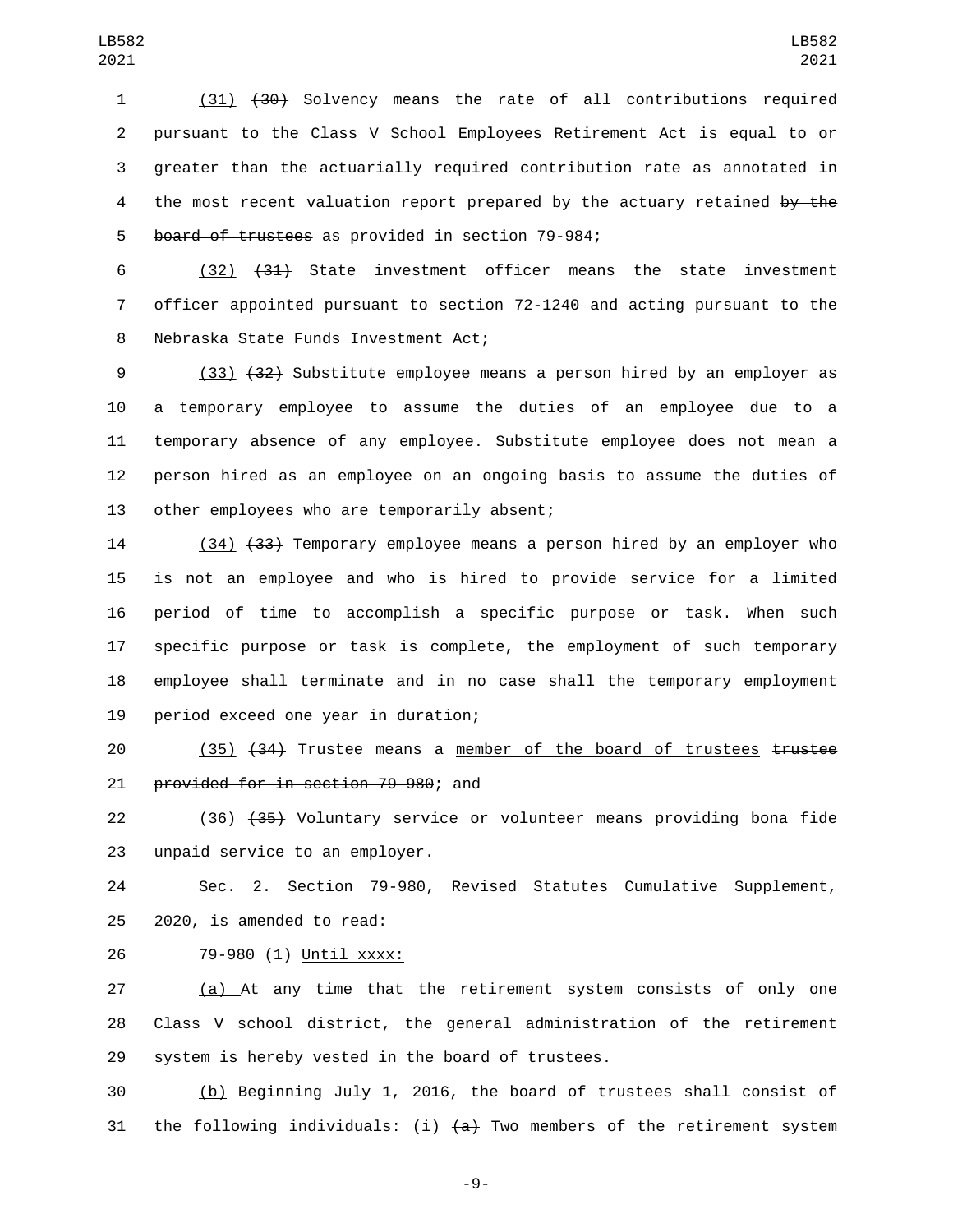who are certificated staff elected by the members of the retirement 2 system who are certificated staff; (ii)  $\{b\}$  one member of the retirement system who is classified staff elected by the members of the retirement 4 system who are classified staff;  $(iii)$   $(c)$  one member of the retirement system who is an annuitant elected by the members of the retirement 6 system who are annuitants;  $(iv)$   $(d)$  the superintendent of schools or his 7 or her designee to serve as a voting, ex officio trustee; and  $(v)$   $\leftrightarrow$  two business persons approved by the board of education qualified in financial affairs who are not members of the retirement system. The business person trustees shall be recommended to four-year terms by the trustees who are not business persons, and the appointments shall be approved by the board of education. The elections of the trustees who are members of the retirement system shall be arranged for, managed, and conducted by the board of trustees and, after the initial terms as otherwise designated, shall be for terms of four years. One certificated staff trustee serving on July 1, 2016, will continue serving until an elected certificated staff trustee will take position effective July 1, 2017; the second certificated staff trustee serving on July 1, 2016, will continue serving until a second elected certificated staff trustee will take position July 1, 2018; the classified staff trustee serving on July 1, 2016, will continue serving until an elected classified staff trustee will take position July 1, 2019; the annuitant member trustee serving on July 1, 2016, will continue serving until an elected annuitant member trustee will take position July 1, 2020; one business member trustee serving on July 1, 2016, will continue serving until a new term of office begins effective July 1, 2018; and the second business member trustee serving on July 1, 2016, will continue serving until a new term of office begins effective July 1, 2020. The terms of the elected trustees shall be fixed so that one member trustee election shall be held each year. The board of trustees shall appoint a qualified individual to fill any vacancy on the board of trustees for the remainder of the unexpired term.

-10-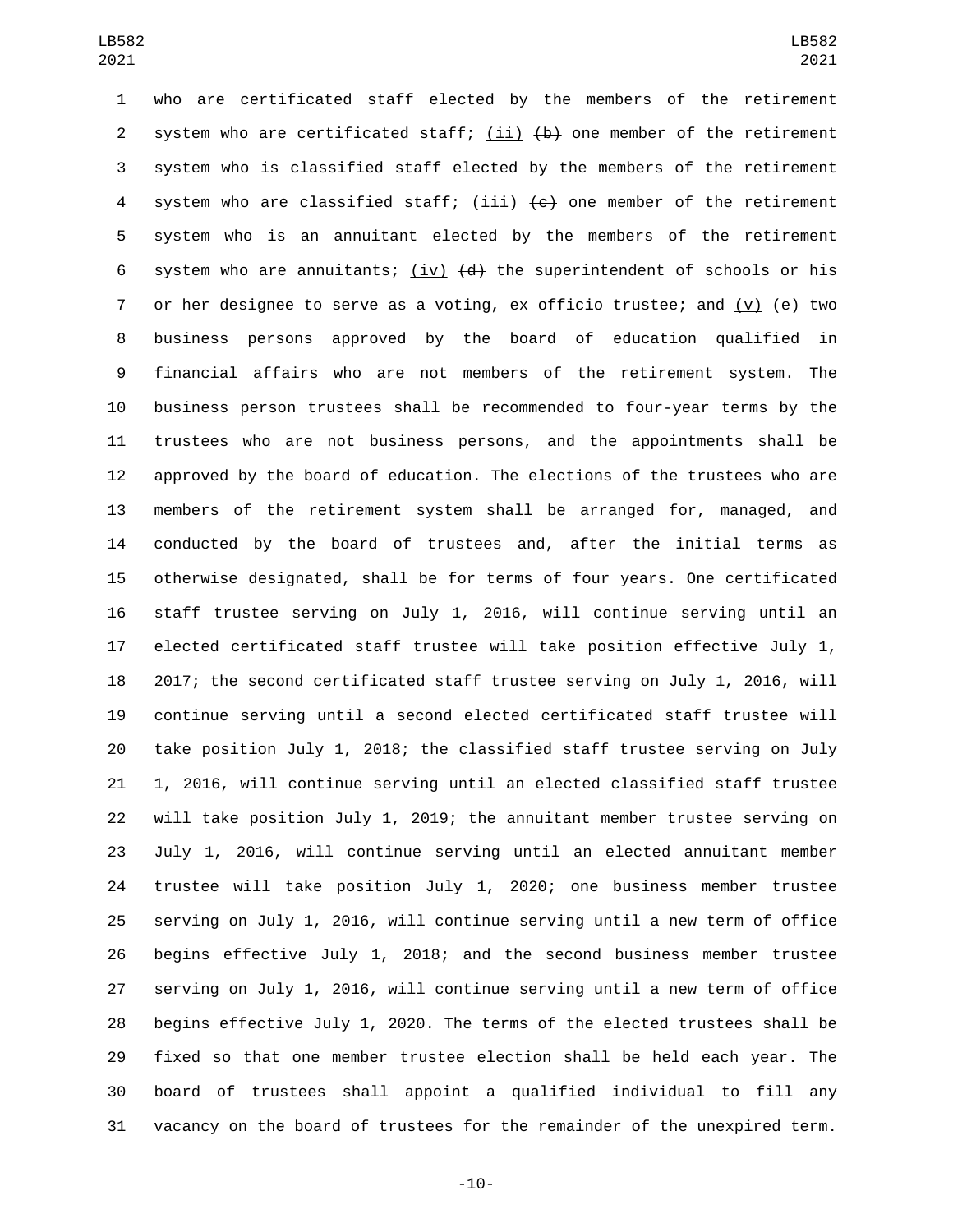No vacancy or vacancies on the board of trustees shall impair the power of the remaining trustees to administer the retirement system pending the filling of such vacancy or vacancies. The trustees shall serve without compensation, but shall be reimbursed from the funds of the retirement system for expenses that they may incur through service on the board of trustees as provided in sections 81-1174 to 81-1177. A trustee shall serve until a successor qualifies, except that a trustee who is a member of the retirement system shall be disqualified as a trustee immediately upon ceasing to be a member of the retirement system. Each trustee shall be entitled to one vote on the board of trustees, and four trustees shall constitute a quorum for the transaction of any business. The board of trustees and the administrator of the retirement system shall administer the retirement system in compliance with the tax-qualification requirements applicable to government retirement plans under section 401(a) of the Internal Revenue Code, as defined in section 49-801.01, including: Section 401(a)(9) of the Internal Revenue Code relating to the time and manner in which benefits are required to be distributed, including the incidental death benefit distribution requirement of section 401(a)(9)(G) of the Internal Revenue Code; section 401(a)(25) of the Internal Revenue Code relating to the specification of actuarial assumptions; section 401(a)(31) of the Internal Revenue Code relating to direct rollover distributions from eligible retirement plans; and section 401(a)(37) of the Internal Revenue Code relating to the death benefit of a member whose death occurs while performing qualified military service. No member of the board of education or board of trustees shall be personally liable, except in cases of willful dishonesty, gross negligence, or intentional violations of law, for actions relating to his 28 or her retirement system duties.

 (c) Beginning July 1, 2016, the board of education shall not have any duty or responsibility for the general administration of the retirement system, including the determination and calculation of the

-11-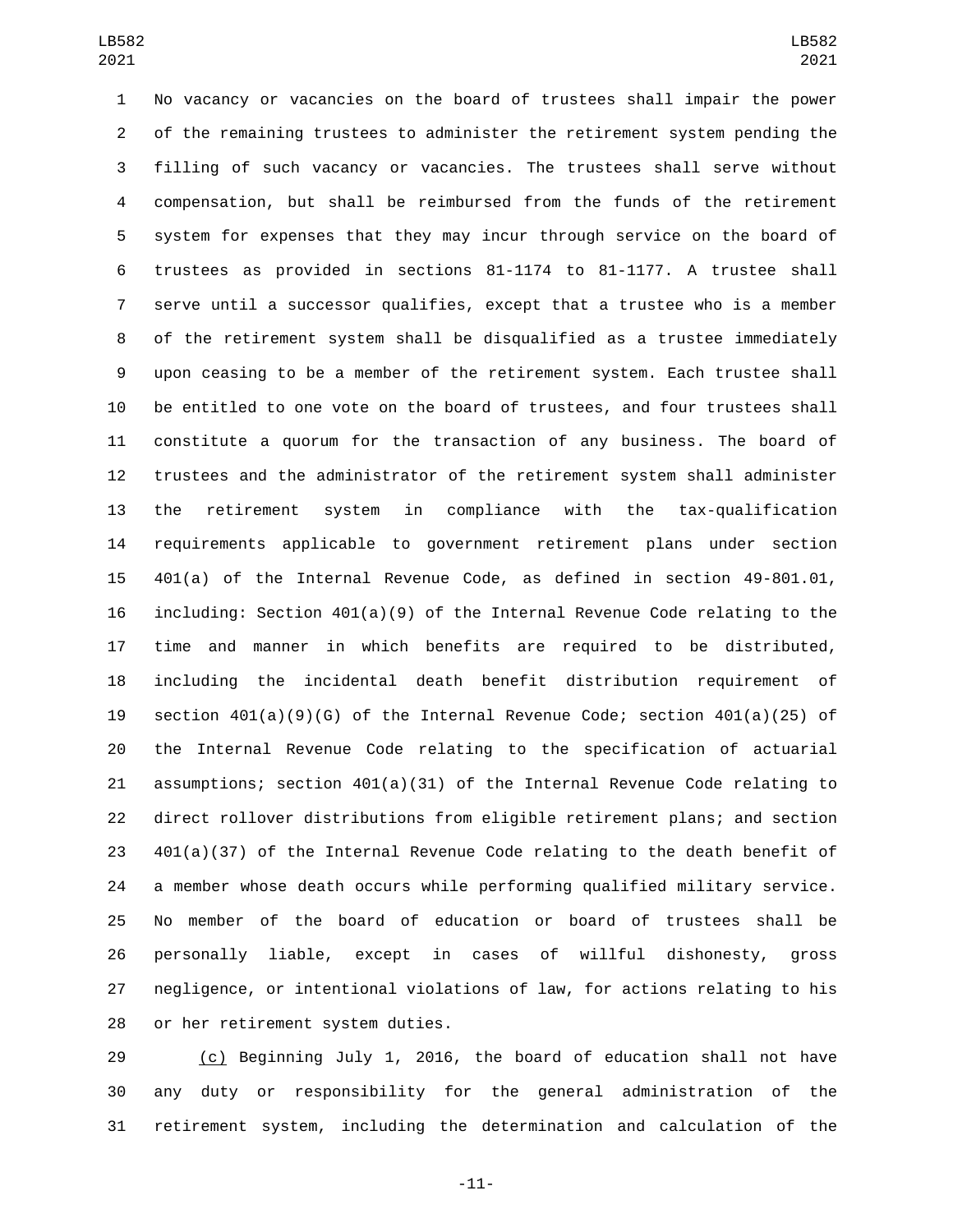benefits of any member or beneficiary, except as may specifically be provided in the Class V School Employees Retirement Act.

3 (2) Beginning xxxx:

 (a) At any time that the retirement system consists of only one Class V school district, the general administration of the retirement 6 system is hereby vested in the board of education;

 (b)(i) The board of education shall appoint, by a majority of all its members, XX trustees to serve as executive officers to administer the Class V School Employees Retirement Act. Such trustees shall consist of (A) the superintendent of schools, (B) one active member of the retirement system, (C) one annuitant, (D) XX members of the board of education, and (E) two trustees who are business persons qualified in financial affairs and who are not members of the retirement system. Each trustee shall be entitled to one vote on the board of trustees;

 (ii) Except for the initial appointments made immediately following the effective date of this act, a trustee shall be appointed for each fiscal year except the two trustees who are not members of the board of education or the retirement system shall each be appointed for three fiscal years. A trustee shall serve until a successor qualifies, except that a trustee who is a member of the retirement system or a member of the board of education shall be disqualified as a trustee immediately upon ceasing to be a member of the retirement system or of the board of education. No vacancy on the board of trustees shall impair the power of 24 the remaining trustees to administer the retirement system pending the 25 filling of such vacancy; and

 (iii) The trustees shall serve without compensation, but shall be reimbursed from the funds of the retirement system for expenses that they may incur through service as trustees as provided in sections 81-1174 to 81-1177;29

 (c) The board of education shall have the duty and responsibility for the general administration of the retirement system except as

-12-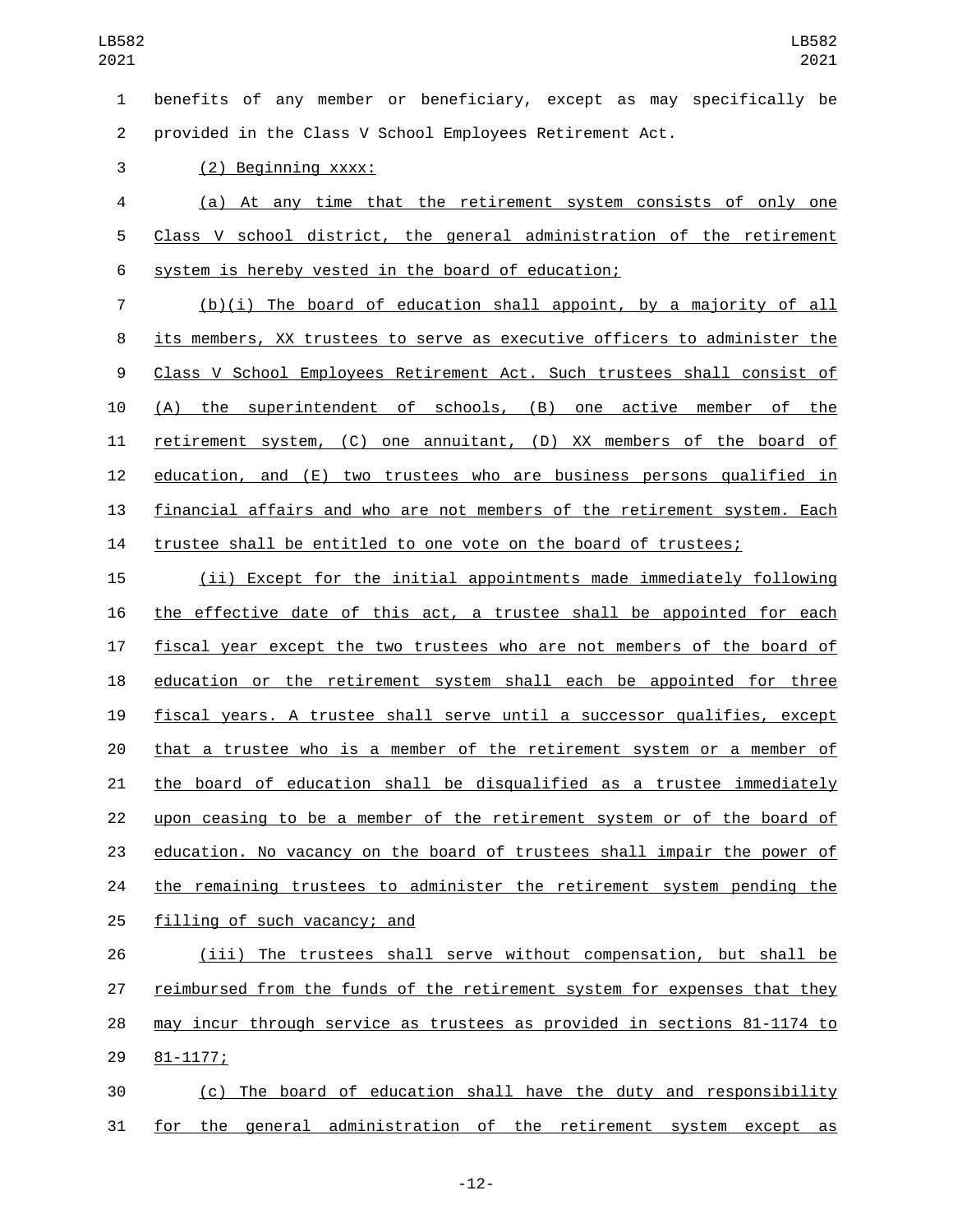| $\mathbf{1}$   | specifically provided in the Class V School Employees Retirement Act;       |
|----------------|-----------------------------------------------------------------------------|
| $\overline{2}$ | (d) In addition to duties and responsibilities as otherwise                 |
| 3              | described in the Class V School Employees Retirement Act, the board of      |
| 4              | trustees shall, as directed by the board of education, facilitate the       |
| 5              | transition and transfer of the general administration and management of     |
| 6              | retirement system effective September 1, 2024, to the Public<br>the         |
| $\overline{7}$ | Employees Retirement Board; and                                             |
| 8              | (e) No member of the board of education or board of trustees shall          |
| 9              | be personally liable, except in cases of willful dishonesty, gross          |
| 10             | negligence, or intentional violations of law, for actions relating to       |
| 11             | such member's retirement system duties.                                     |
| 12             | (3) The board of trustees and the administrator of the retirement           |
| 13             | system, shall administer the retirement system in compliance with the       |
| 14             | tax-qualification requirements applicable to government retirement plans    |
| 15             | under section $401(a)$ of the Internal Revenue Code, as defined in section  |
| 16             | 49-801.01, including: Section 401(a)(9) of the Internal Revenue Code        |
| 17             | relating to the time and manner in which benefits are required to be        |
| 18             | distributed, including<br>the incidental death benefit distribution         |
| 19             | requirement of section $401(a)(9)(6)$ of the Internal Revenue Code; section |
| 20             | $401(a)(25)$ of the Internal Revenue Code relating to the specification of  |
| 21             | actuarial assumptions; section 401(a)(31) of the Internal Revenue Code      |
| 22             | relating to direct rollover distributions from eligible retirement plans;   |
| 23             | and section $401(a)(37)$ of the Internal Revenue Code relating to the death |
| 24             | benefit of a member whose death occurs while performing qualified           |
| 25             | military service.                                                           |
| 26             | (4) Beginning xxxx:                                                         |
|                |                                                                             |

 (a) At any time that the retirement system consists of only one 28 Class V school district, the general administration of the retirement system is hereby vested in the board of education.

 (b)(i) The board of education shall appoint, by a majority of all 31 its members, xx trustees to serve as executive officers to administer the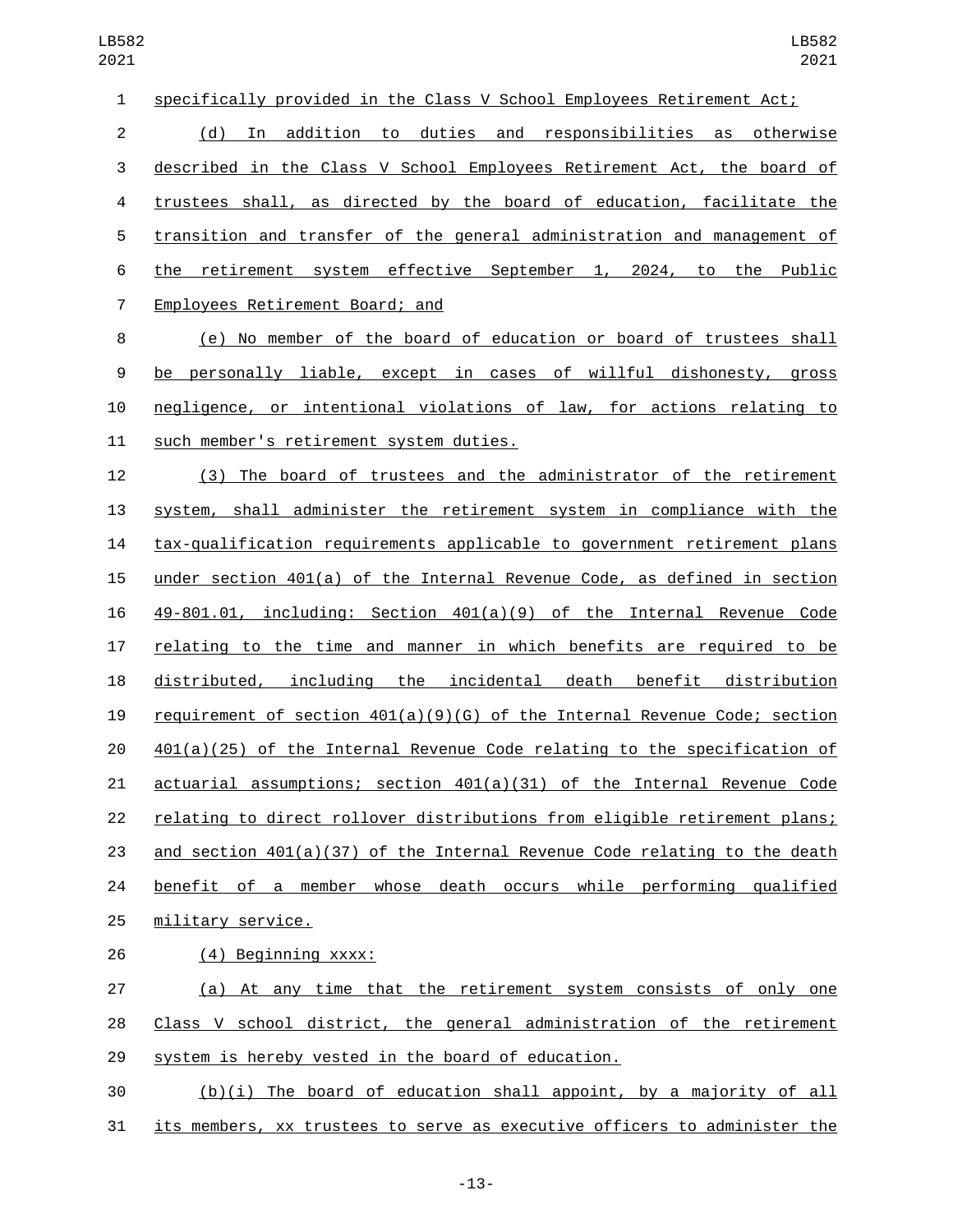Class V School Employees Retirement Act. Such trustees shall consist of (A) the superintendent of schools, (B) one active member of the retirement system, (C) one annuitant, (D) xx members of the board of education, and (E) two trustees who are businesspersons qualified in financial affairs and who are not members of the retirement system. Each trustee shall be entitled to one vote on the board of trustees;

 (ii) A trustee shall be appointed for each fiscal year, except that the two trustees who are not members of the board of education or the retirement system shall each be appointed for three fiscal years. A trustee shall serve until a successor qualifies, except that trustees who are a member of the retirement system or a member of the board of education shall be disqualified as trustees immediately upon ceasing to be a member of the retirement system or of the board of education. No vacancy or vacancies on the board of trustees shall impair the power of the remaining trustees to administer the retirement system pending the 16 filling of such vacancy or vacancies; and

 (iii) The trustees shall serve without compensation, but shall be reimbursed from the funds of the retirement system for expenses that they may incur through service as trustees as provided in sections 81-1174 to 81-1177;20

 (c) The board of education shall have the duty and responsibility for the general administration of the retirement system except as specifically provided in the Class V School Employees Retirement Act;

24 (d) The board of trustees and the administrator of the retirement system shall administer the retirement system in compliance with the tax- qualification requirements applicable to government retirement plans under section 401(a) of the Internal Revenue Code, as defined in section 49-801.01, including: Section 401(a)(9) of the Internal Revenue Code relating to the time and manner in which benefits are required to be distributed, including the incidental death benefit distribution requirement of section 401(a)(9)(G) of the Internal Revenue Code; section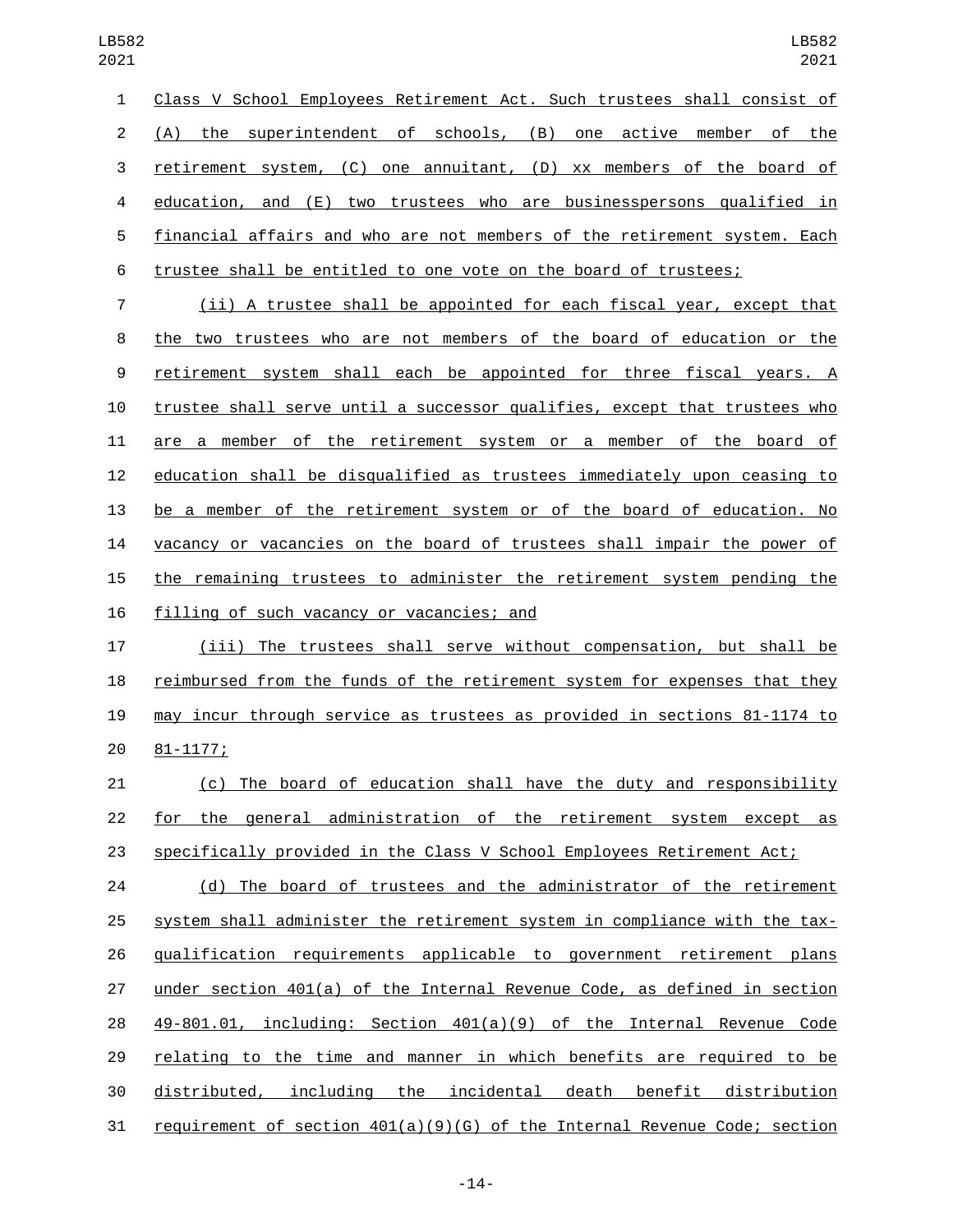401(a)(25) of the Internal Revenue Code relating to the specification of actuarial assumptions; section 401(a)(31) of the Internal Revenue Code relating to direct rollover distributions from eligible retirement plans; and section 401(a)(37) of the Internal Revenue Code relating to the death benefit of a member whose death occurs while performing qualified military service; and6 (e) No member of the board of education or board of trustees shall

 be personally liable, except in cases of willful dishonesty, gross negligence, or intentional violations of law, for actions relating to 10 such member's retirement system duties.

 (2) At any time that the retirement system consists of more than one Class V school district, the general administration of the retirement system is hereby vested in the board of trustees. The board of trustees shall consist of the following individuals: (a) Two members of the retirement system who are certificated staff elected by the members of the retirement system who are certificated staff; (b) one member of the retirement system who is classified staff elected by the members of the retirement system who are classified staff; (c) one member of the retirement system who is an annuitant elected by the members of the retirement system who are annuitants; (d) the superintendent of each of the school districts represented in the retirement system or his or her designee to serve as a voting, ex officio trustee; and (e) two business persons approved by the board of education qualified in financial affairs who are not members of the retirement system. The elections of the trustees who are members of the retirement system shall be arranged for, managed, and conducted by the board of trustees and, after the initial terms as otherwise designated, shall be for terms of four years. The business person trustees shall be recommended to four-year terms by the trustees who are not business persons, and the appointments shall be approved by the board of education. The board of trustees shall appoint a qualified individual to fill any vacancy on the board of trustees for the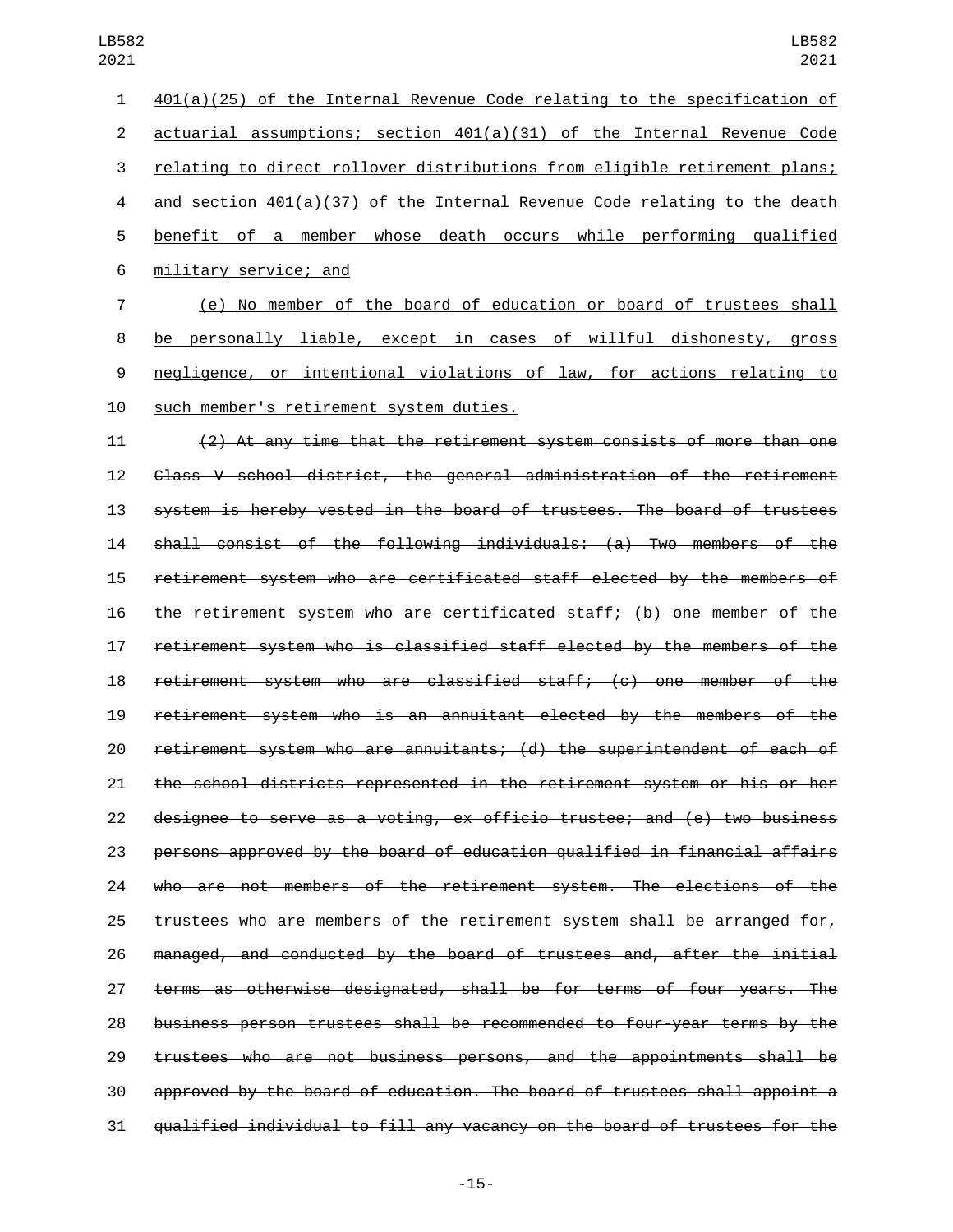remainder of the unexpired term. No vacancy or vacancies on the board of trustees shall impair the power of the remaining trustees to administer the retirement system pending the filling of such vacancy or vacancies. The trustees shall serve without compensation, but shall be reimbursed from the funds of the retirement system for expenses that they may incur through service on the board of trustees as provided in sections 81-1174 to 81-1177. A trustee shall serve until a successor qualifies, except that a trustee who is a member of the retirement system shall be disqualified as a trustee immediately upon ceasing to be a member of the retirement system. Each trustee shall be entitled to one vote on the board of trustees, and four trustees shall constitute a quorum for the transaction of any business. The board of trustees and the administrator of the retirement system shall administer the retirement system in compliance with the tax-qualification requirements applicable to government retirement plans under section 401(a) of the Internal Revenue Code, as defined in section 49-801.01, including: Section 401(a)(9) of the Internal Revenue Code relating to the time and manner in which benefits are required to be distributed, including the incidental death benefit distribution requirement of section 401(a)(9)(G) of the Internal Revenue Code; section 401(a)(25) of the Internal Revenue Code relating to the specification of actuarial assumptions; section 401(a)(31) of the Internal Revenue Code relating to direct rollover distributions from 23 eligible retirement plans; and section  $401(a)(37)$  of the Internal Revenue Code relating to the death benefit of a member whose death occurs while performing qualified military service. No member of the board of education or board of trustees shall be personally liable, except in cases of willful dishonesty, gross negligence, or intentional violations of law, for actions relating to his or her retirement system duties. The board of education shall not have any duty or responsibility for the general administration of the retirement system, including the determination and calculation of the benefits of any member or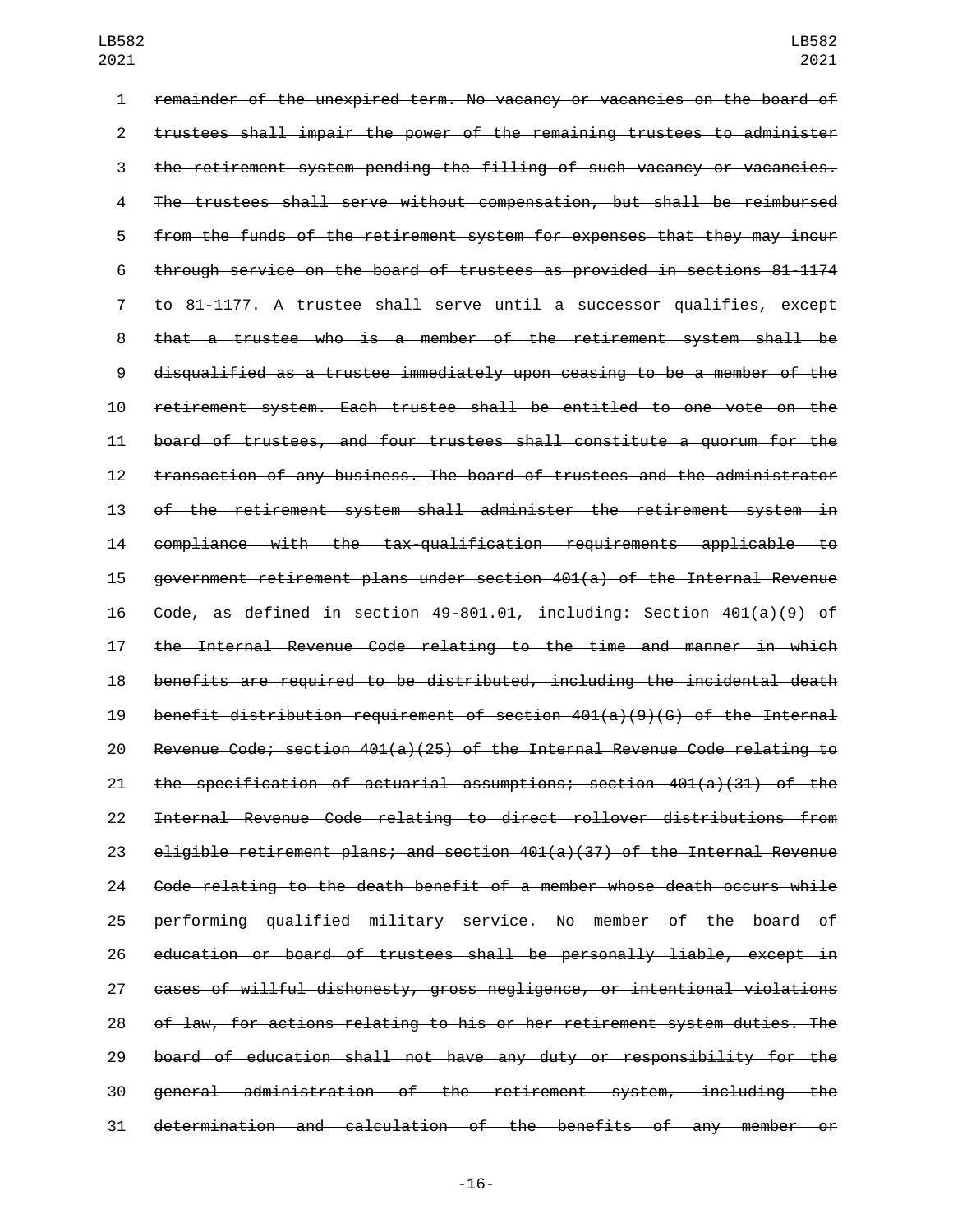beneficiary, except as may specifically be provided in the Class V School 2 Employees Retirement Act.

 Sec. 3. Section 79-981, Revised Statutes Cumulative Supplement, 4 2020, is amended to read:

 79-981 (1)(a) Until xxxx, the The board of trustees shall from time to time establish rules and regulations for the administration of the retirement system and for the transaction of its business and shall appoint an administrator of the retirement system. The board of trustees may contract for such medical and other services as shall be required to transact the business of the retirement system. Beginning on March 31, 2016, neither the board of education nor the board of trustees shall establish any further rules or regulations related to the investment of the assets of the retirement system without first consulting with the state investment officer. Beginning January 1, 2017, all rules and regulations adopted and promulgated under this section related to the investment of assets of the retirement system terminate. Compensation for all persons employed by the board of trustees and all other expenses of the board of trustees necessary for the proper and efficient operation of the retirement system shall be paid in such amounts as the board of trustees determines and approves. Beginning January 1, 2017, all expenses related to the investment of the assets of the retirement system shall be paid in such amounts as the state investment officer determines and 23 approves.

 (b) In addition to such duties and other duties arising out of the Class V School Employees Retirement Act not specifically reserved or assigned to others, the board of education shall maintain a separate account of each member's retirement account information as indicated in section 79-989, the record of which shall be available in a timely manner to the member and the board of trustees upon request. The board of trustees shall compile such data as may be necessary for the required actuarial valuation, consider and pass on all applications for annuities

-17-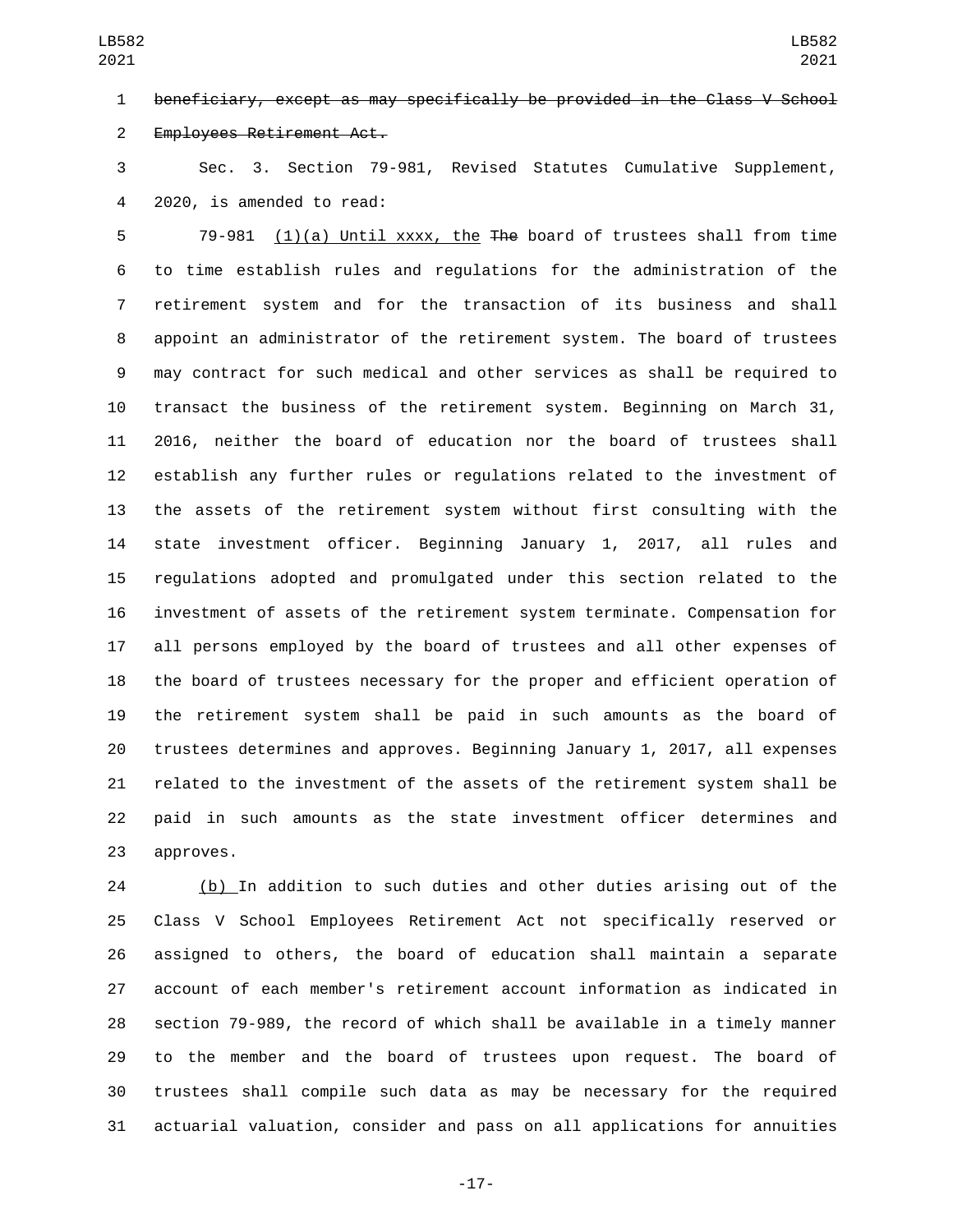or other benefits and have examinations made when advisable of persons receiving disability benefits, and direct and determine all policies 3 necessary in the administration of the act. (2) Beginning xxxx:4

5 (a) The board of education shall:

 (i) Establish rules and regulations for the administration of the retirement system, transaction of its business, and to facilitate the transition and transfer of the management of the retirement system effective September 1, 2024, to the Public Employees Retirement Board;

 (ii) Direct the board of trustees to establish policies and rules and regulations for the transaction of its business and to facilitate the transition and transfer of the management of the retirement system effective September 1, 2024, to the Public Employees Retirement Board; 14 and

(iii) Appoint an administrator of the retirement system;

 (b) The board of education may contract for such medical and other services as shall be required to transact the business of the retirement 18 system;

 (c) Compensation for all persons employed by the board of education and all other expenses of the board of trustees necessary for the proper and efficient operation of the retirement system shall be paid in such amounts as the board of education determines and approves; and

 (d) In addition to such duties and other duties arising out of the Class V School Employees Retirement Act not specifically reserved or 25 assigned to others, the board of education shall:

 (i) Maintain a separate account of each member's contributions, the record of which shall be available to the member upon request;

 (ii) Compile such data as may be necessary for the required 29 actuarial valuation;

 (iii) Consider and pass on all applications for annuities or other 31 benefits;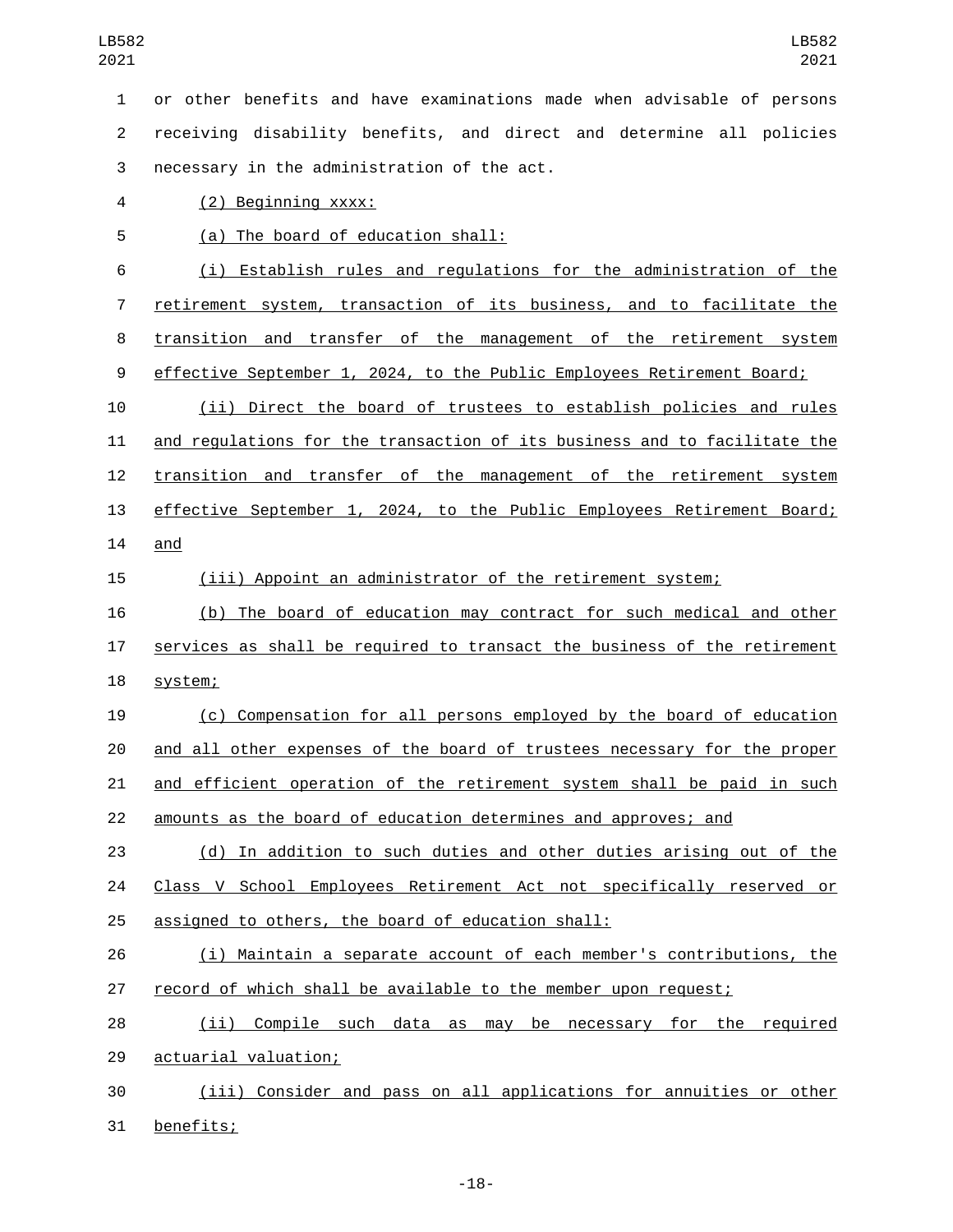(iv) Have examinations made when advisable of persons receiving 2 disability benefits; and (v) Direct and determine all policies necessary in the administration of the Class V School Employees Retirement Act. Sec. 4. Section 79-982, Revised Statutes Cumulative Supplement, 2020, is amended to read:6 79-982 The board of trustees shall (1) hold regular meetings annually and such special meetings at such times as may be deemed necessary, which meetings shall be open to the public, (2) keep a record of all the proceedings of such meetings, (3) prior to January 1, 2017, and subject to the approval of the board of education, invest all cash income not required for current payments in securities of the type LB582 LB582 

 provided in section 79-9,107 and so reinvest the proceeds from the sale 14 or redemption of investments, and (4) supervise the affairs of the retirement system related to the administration of benefits and until xxxx, approve any changes, and beginning xxxx, recommend to the board of education any changes, in the administration of the retirement system essential to the actuarial requirements of the retirement system, and (5) beginning xxxx, as directed by the board of education, facilitate the transition and transfer of the general administration and management of the retirement system to the Public Employees Retirement Board effective 22 September 1, 2024.

 Sec. 5. Section 79-982.01, Revised Statutes Cumulative Supplement, 24 2020, is amended to read:

 $79-982.01$  Until  $xxxx, 41$ ) The members of the board of trustees, and beginning xxxx, the board of education and the board of trustees as directed and approved by the board of education shall (1) have the responsibility for the administration of the retirement system pursuant 29 to section  $79-982$ , (2) shall be deemed fiduciaries with respect to the administration of the retirement system, (3) and shall be held to the 31 standard of conduct of a fiduciary specified in subdivision (4)

-19-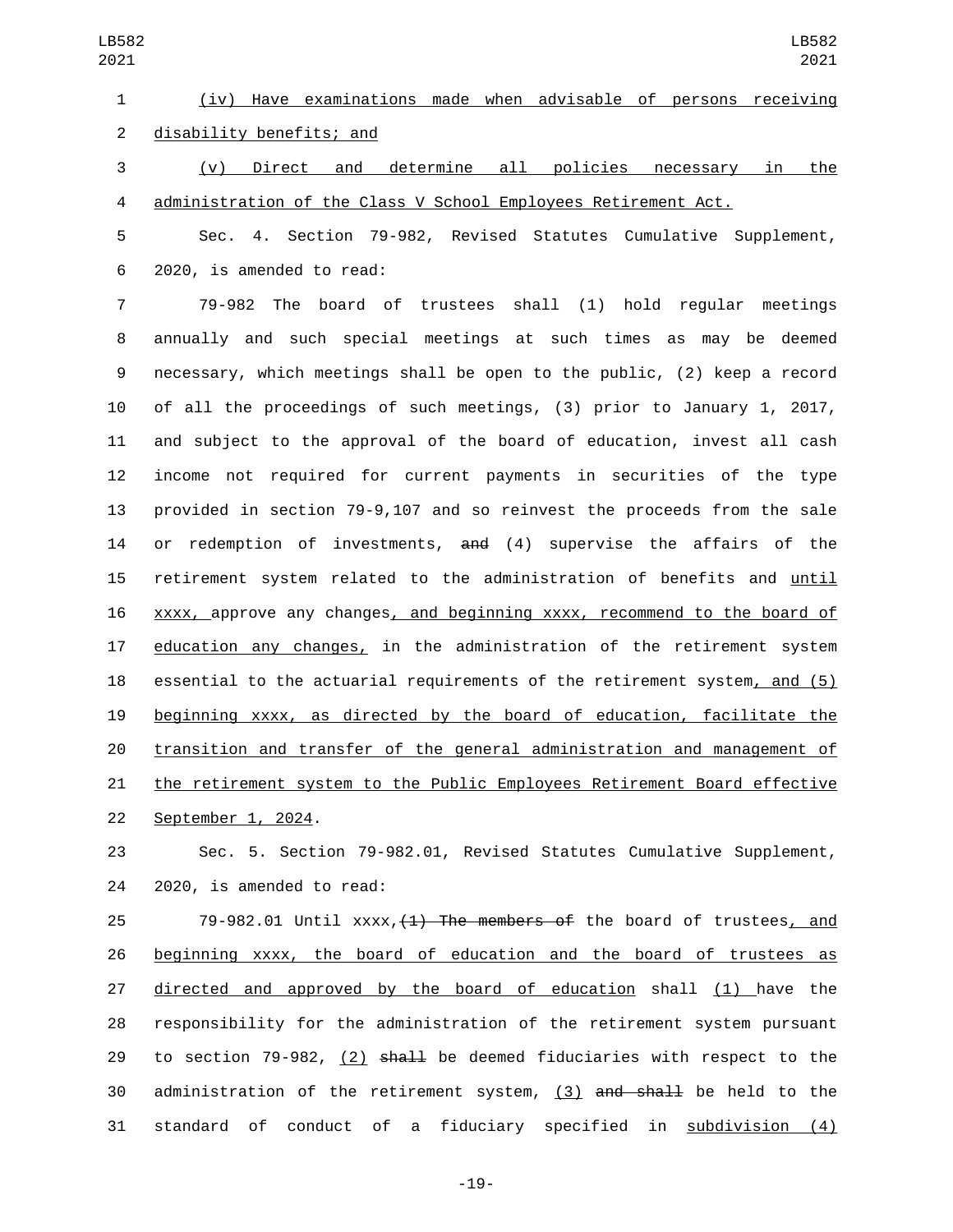1 subsection (2) of this section, (4)  $-$  (2) As fiduciaries, the members of 2 the board of trustees shall discharge their duties with respect to the retirement system solely in the interests of the members and beneficiaries of the retirement system for the exclusive purposes of providing benefits to members and members' beneficiaries and defraying reasonable expenses incurred within the limitations and according to the powers, duties, and purposes prescribed by law at the time such duties 8 are discharged, (5) . The members of the board of trustees shall not have a duty in their official capacity to seek the enhancement of plan benefits through the legislative process if such benefits are not already 11 contained within the plan documents, and  $(6)$  . The members of the board 12 of trustees shall act with the care, skill, prudence, and diligence under the circumstances then prevailing that a prudent person acting in like capacity and familiar with such matters would use in the conduct of an enterprise of a like character and with like aims.

 Sec. 6. Section 79-982.02, Revised Statutes Cumulative Supplement, 2020, is amended to read:

 79-982.02 (1) Beginning January 1, 2017, the board of trustees and the board of education shall not have the duty or authority to invest the assets of the retirement system, and the council and the state investment officer shall have the duty and authority to invest such assets in accordance with the Nebraska State Funds Investment Act. Until xxxx, the The board of trustees, and beginning xxxx, the board of trustees as 24 directed or approved by the board of education, shall be responsible for administering the noninvestment affairs of the retirement system, including the payment of plan benefits and management of the actuarial 27 requirements of the retirement system.

 (2) On or before July 1, 2016, the board of trustees, or its designee, and the state investment officer shall enter into a plan for the transition of the investment authority from the board of trustees to the council. The plan shall include, but not be limited to, the following

-20-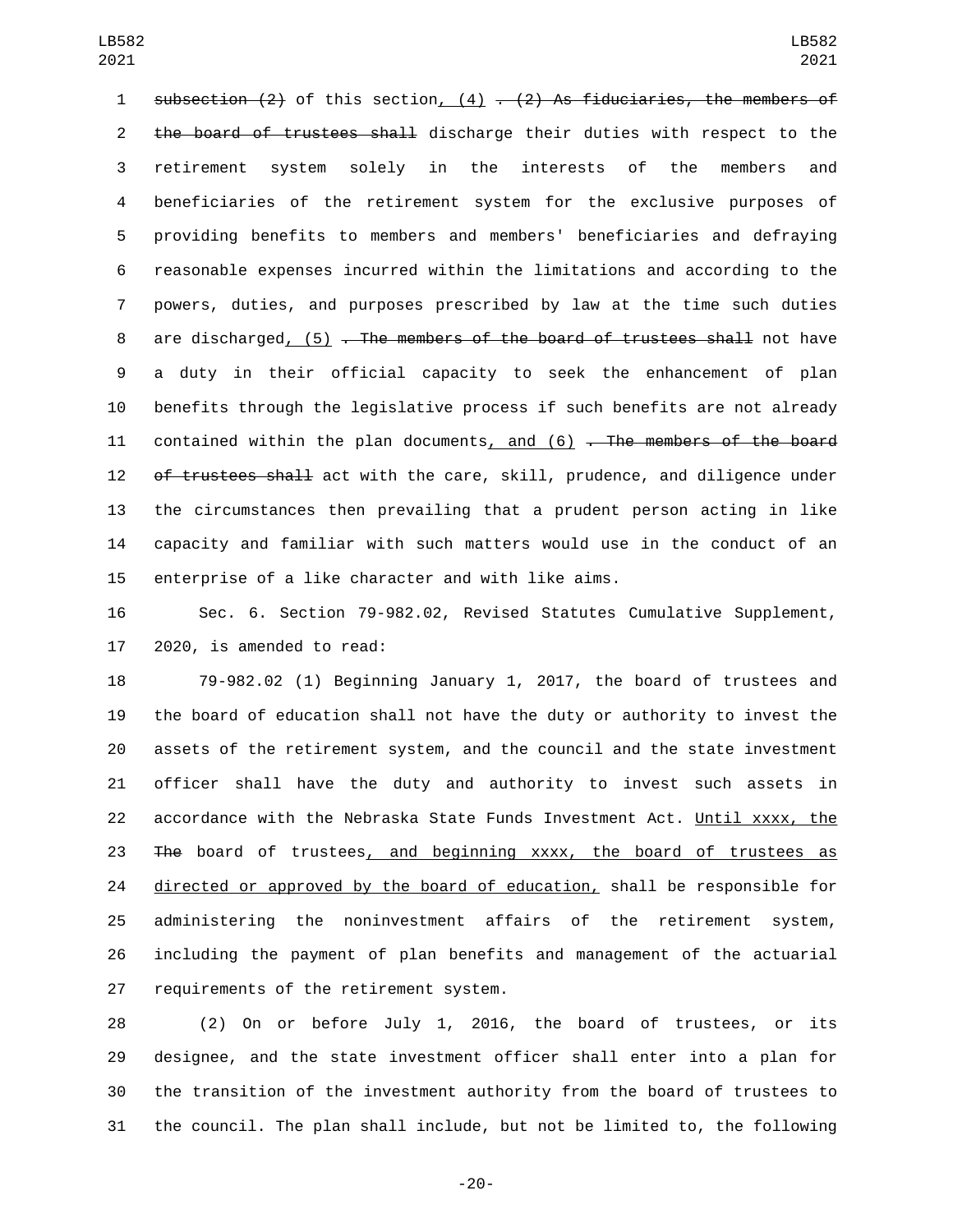1 items:

 (a) The board of trustees shall provide to the state investment officer by July 1, 2016, an accounting of the assets in the retirement system and a detailed description of the investments;

 (b) The board of trustees shall provide to the state investment officer by July 1, 2016, a list containing the name, mailing address, telephone number, and email address of all managers, advisers, and custodians who are providing services related to the assets of the 9 retirement system;

 (c) The board of trustees shall provide to the state investment officer by July 1, 2016, a copy of all agreements and instruments related to the investment, management, and custody of the assets;

 (d) The board of trustees shall assign investment authority and responsibility for investment-related agreements and instruments to the council by January 1, 2017, as determined by the state investment officer 16 in his or her sole discretion;

 (e) The board of trustees shall provide to the state investment officer by July 1, 2016, a copy of the most recent asset liability study, and in its sole discretion, the council may require the preparation of an updated asset liability study;20

 (f) The board of trustees shall provide to the state investment officer by July 1, 2016, a copy of the most recent actuarial valuation and audited certified annual financial report of the plan; and

 (g) The state investment officer and the board of trustees shall identify items that will need to be addressed prior to the transition of 26 investment authority on January 1, 2017.

 (3) All costs, fees, and expenses incurred after March 31, 2016, related to the transition of the investment authority from the board of trustees and the board of education to the council and the state investment officer shall be paid from the assets of a retirement system provided for under the Class V School Employees Retirement Act and to the

-21-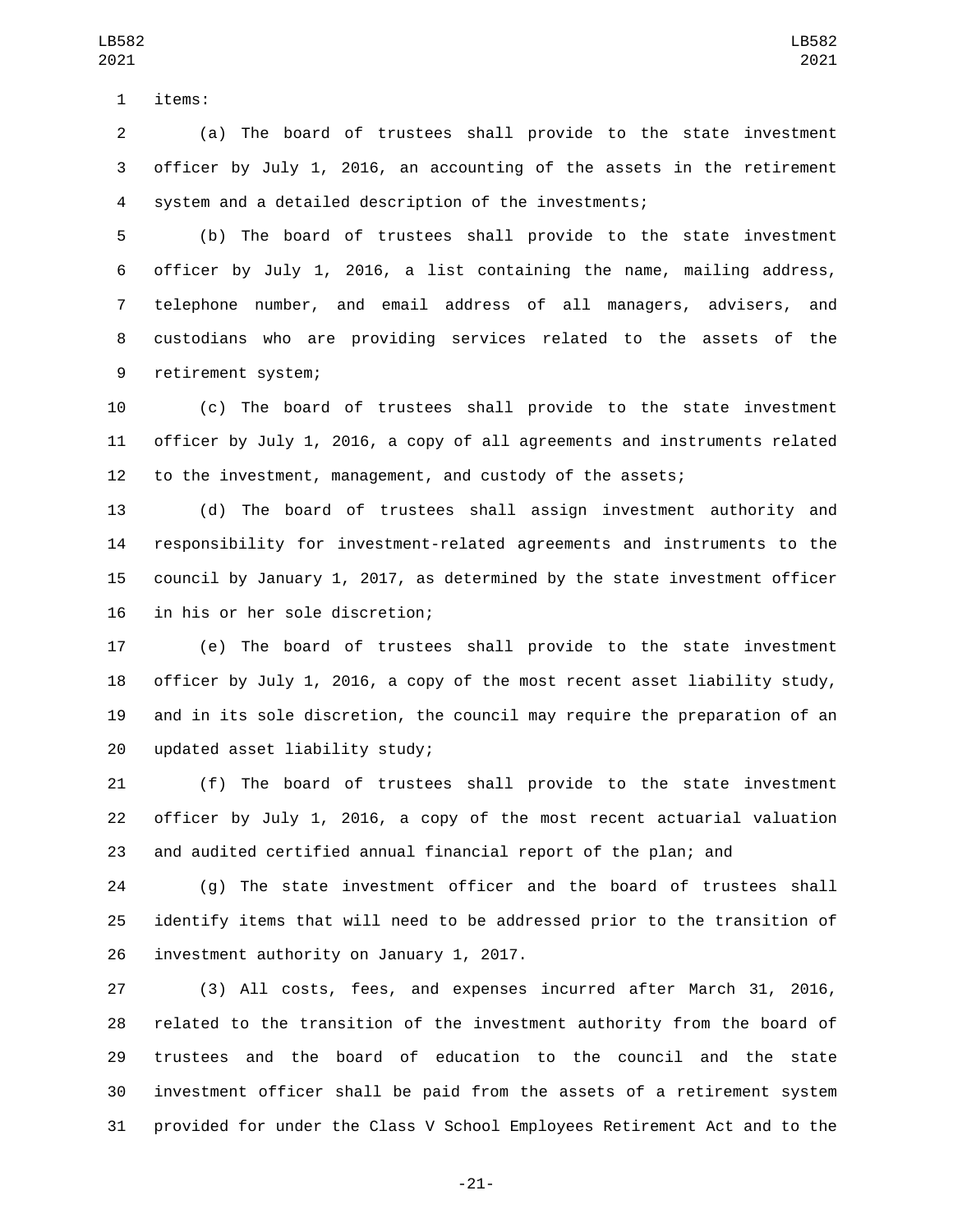extent such costs, fees, and expenses are incurred by the council or the state investment officer, they shall be paid in accordance with sections 72-1249 and 72-1249.02. The state investment officer shall provide a quarterly report to the board of trustees regarding the assets of the retirement system and related costs, fees, and expenses.

 Sec. 7. Section 79-983, Revised Statutes Cumulative Supplement, 7 2020, is amended to read:

 79-983 Until xxxx, the The administrator of the retirement system shall be appointed by the board of trustees and approved by the board of 10 education and . The administrator of the retirement system shall serve at the pleasure of the board of trustees. Beginning xxxx, the administrator of the retirement system shall be appointed by the board of education. The administrator shall hire, dismiss, and otherwise supervise the other 14 staff of the retirement system as approved and directed by the board of education, shall keep the minutes and records of the retirement system, shall be the executive officer in charge of the administration of the detailed affairs of the retirement system, and shall perform such other duties as may be assigned by the board of trustees until xxxx, and beginning xxxx, by the board of education. The administrator and retirement system staff shall be employees of the Class V school district, with compensation and the benefits as available to school 22 district employees determined by the board of trustees until xxxx, and beginning xxxx, by the board of education. The retirement system shall reimburse the Class V school district for all employee costs of salary, employment taxes, and benefits provided to the administrator and retirement system staff. The administrator shall serve as a nonvoting, ex officio member of the council and shall not be deemed a fiduciary of the 28 council.

 Sec. 8. Section 79-984, Revised Statutes Cumulative Supplement, 30 2020, is amended to read:

79-984 (1) Until xxxx, the The board of trustees shall contract for

-22-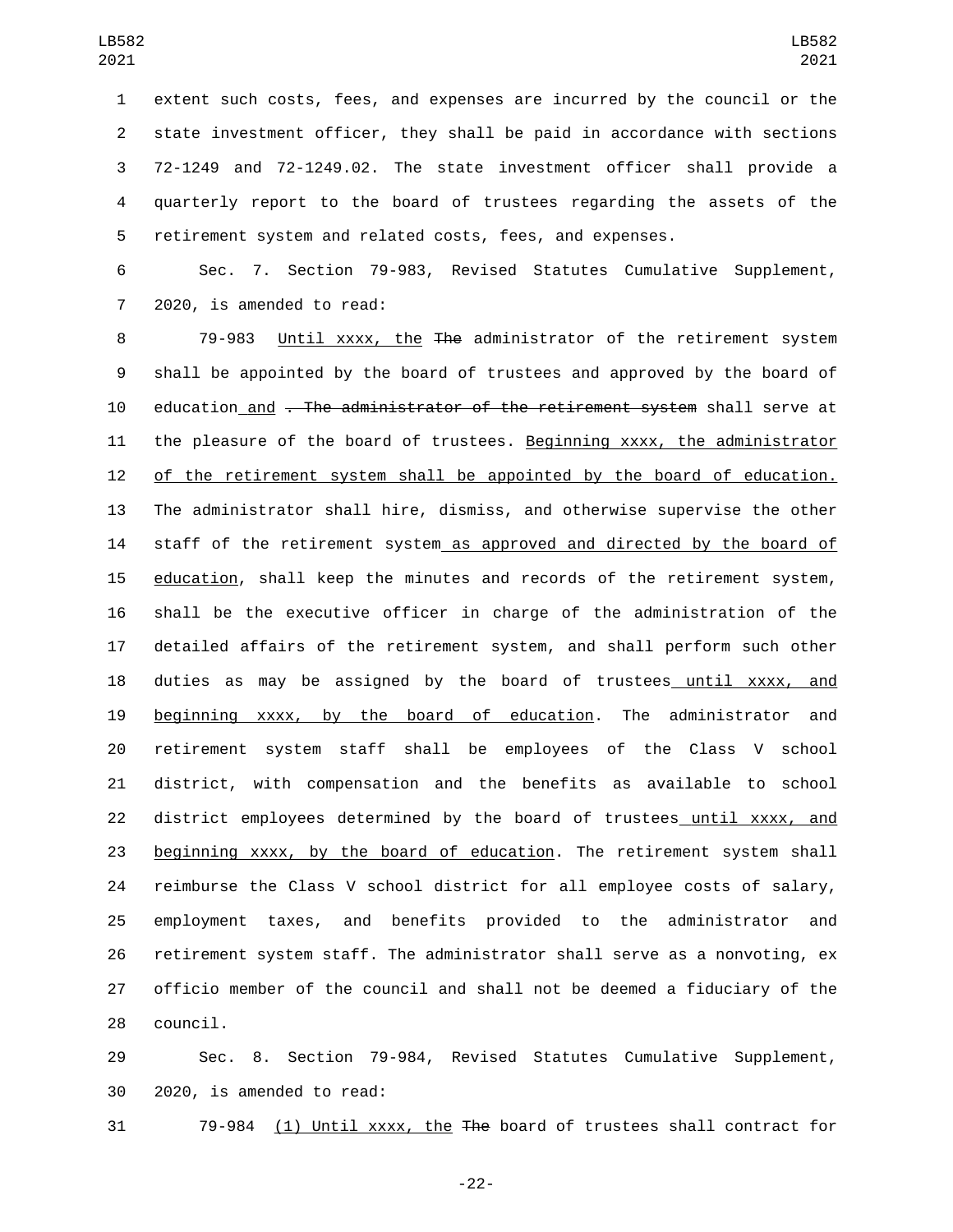the services of an actuary who shall be the technical advisor of the board of trustees on matters regarding the operation of the retirement system. The selection of the actuary shall be approved by the board of 4 education. The actuary shall  $(a)$   $(1)$  make a general investigation of the operation of the retirement system annually, which investigation shall cover mortality, retirement, disability, employment, turnover, interest, 7 and earnable compensation, and  $(b)$   $(2)$  recommend tables to be used for all required actuarial calculations. The actuary shall perform such other duties as may be assigned by the board of trustees.

 (2) Beginning xxxx, the board of education shall contract for the services of an actuary who shall be the technical advisor of the board of education and the board of trustees on matters regarding the operation of 13 the retirement system. The actuary shall:

 (a) Make a general investigation of the operation of the retirement system annually, which investigation shall cover mortality, retirement,

disability, employment, turnover, interest, and earnable compensation;

 (b) Recommend tables to be used for all required actuarial 18 calculations; and

 (c) Perform such other duties as may be assigned by the board of 20 education.

 Sec. 9. Section 79-985, Revised Statutes Cumulative Supplement, 22 2020, is amended to read:

23 79-985 Until xxxx, the The board of trustees may contract for the services of a legal advisor to the board of trustees.

 Sec. 10. Section 79-987, Revised Statutes Cumulative Supplement, 26 2020, is amended to read:

 79-987 (1) An annual audit of the affairs of the retirement system 28 shall be conducted in each fiscal year. Until xxxx, at At the option of the board of trustees, such audit may be conducted by a certified public accountant or the Auditor of Public Accounts. Beginning xxxx, the audit shall be conducted by the Auditor of Public Accounts. The costs of such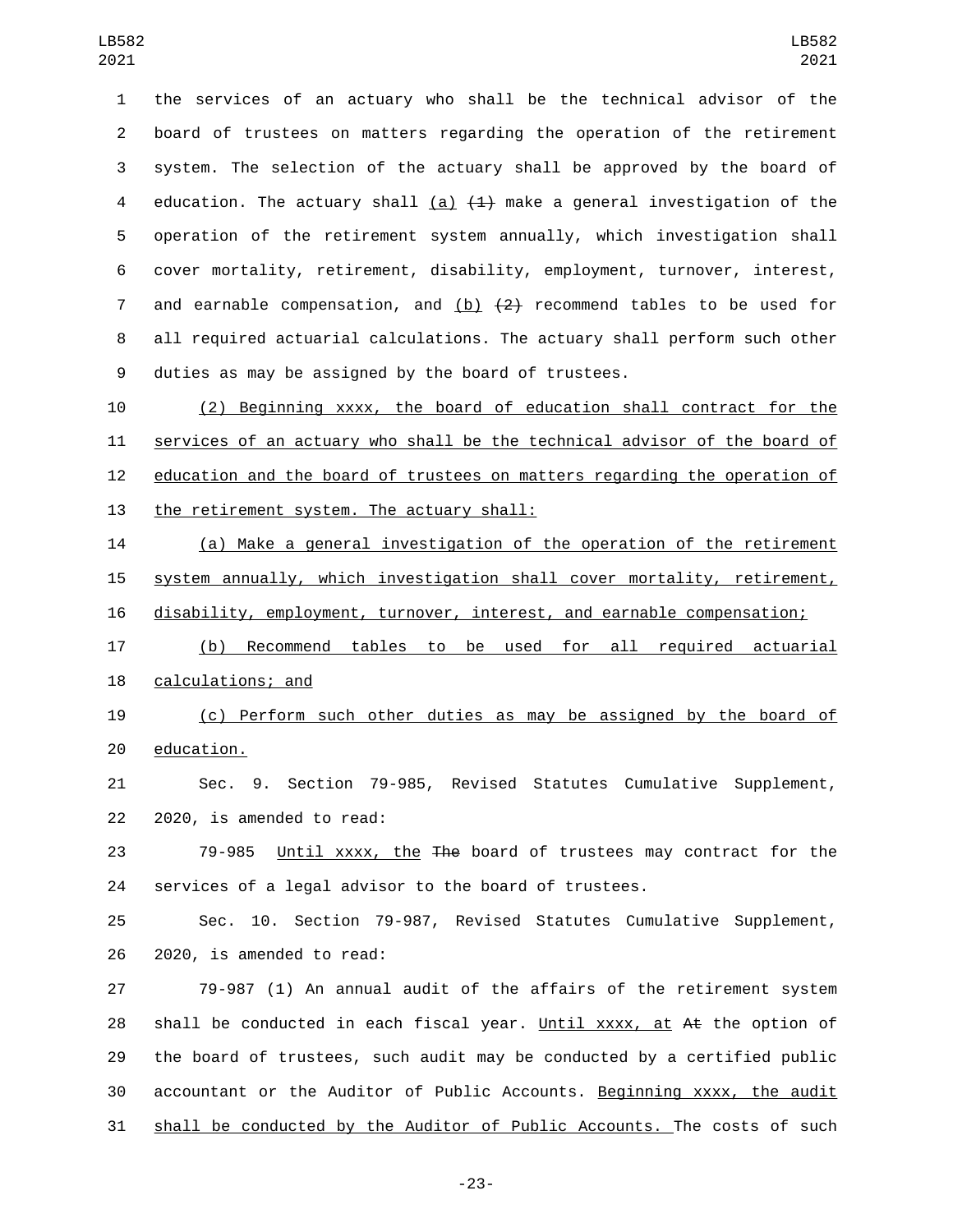audit shall be paid from funds of the retirement system. A copy of such audit shall be filed with the Auditor of Public Accounts.

 (2) Each audit year an annual financial audit of the investments of the retirement system shall be conducted. At the option of the council, such audit may be conducted by a certified public accountant or the Auditor of Public Accounts. The costs of such audit shall be paid from funds of the retirement system. A copy of such audit shall be filed with the board of trustees and the Auditor of Public Accounts.

 (3) Beginning May 1, 2017, and until May 1, 2018, if such retirement plan is a defined benefit plan, the board of trustees shall cause to be prepared an annual report and the administrator shall file the same with the Public Employees Retirement Board and submit to the members of the Nebraska Retirement Systems Committee of the Legislature a copy of such report. Beginning May 1, 2018, the board of trustees shall cause to be prepared an annual report and the administrator shall file the same with the Auditor of Public Accounts and submit to the members of the Nebraska Retirement Systems Committee of the Legislature a copy of such report. The report submitted to the committee and the Auditor of Public Accounts shall be submitted electronically. The report shall consist of a full actuarial analysis of each such retirement plan established pursuant to section 79-979. The analysis shall be prepared by an independent private organization or public entity employing actuaries who are members of the American Academy of Actuaries and meet the academy's qualification standards to render a statement of actuarial opinion, and which organization or entity has demonstrated expertise to perform this type of analysis and is unrelated to any organization offering investment advice or which provides investment management services to the retirement plan. The report shall be presented to the Nebraska Retirement Systems 29 Committee of the Legislature at a public hearing.

 Sec. 11. Section 79-990, Revised Statutes Cumulative Supplement, 31 2020, is amended to read:

-24-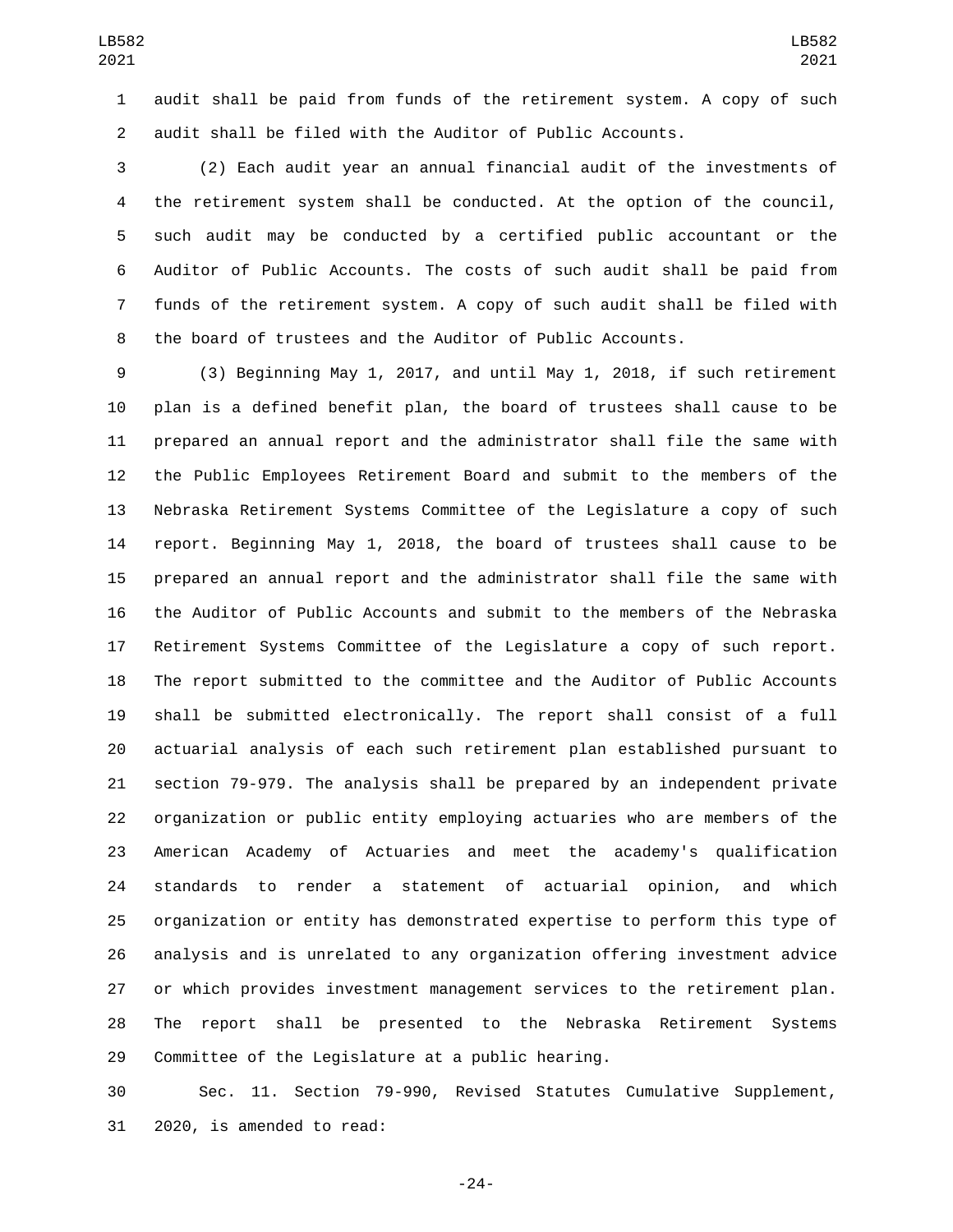79-990 (1) Any member who is eligible for reemployment on or after December 12, 1994, pursuant to 38 U.S.C. 4301 et seq., as adopted under section 55-161, or who is eligible for reemployment under section 55-160 may pay to the retirement system after the date of his or her return from active military service, and within the period required by law, not to exceed five years, an amount equal to the sum of all deductions which would have been made from the salary which he or she would have received during the period of military service for which creditable service is desired. If such payment is made, the member shall be entitled to credit for membership service in determining his or her annuity for the period for which contributions have been made and the board of education shall be responsible for any funding necessary to provide for the benefit which is attributable to this increase in the member's creditable service. The member's payments shall be paid as the board of trustees may direct until xxxx, and by the board of education beginning xxxx, through direct payments to the retirement system or on an installment basis pursuant to a binding irrevocable payroll deduction authorization between the member and the school district. Creditable service may be purchased only in one-tenth-year increments, starting with the most recent years' salary.

 (2) Under such rules and regulations as the board of trustees may prescribe until xxxx, and as the board of education may prescribe beginning xxxx, any member who was away from his or her position while on a leave of absence from such position authorized by the board of education of the school district by which he or she was employed at the time of such leave of absence or pursuant to any contractual agreement entered into by such school district may receive credit for any or all time he or she was on leave of absence. Such time shall be included in creditable service when determining eligibility for death, disability, termination, and retirement benefits. The member who receives the credit shall earn benefits during the leave based on salary at the level received immediately prior to the leave of absence. Such credit shall be

-25-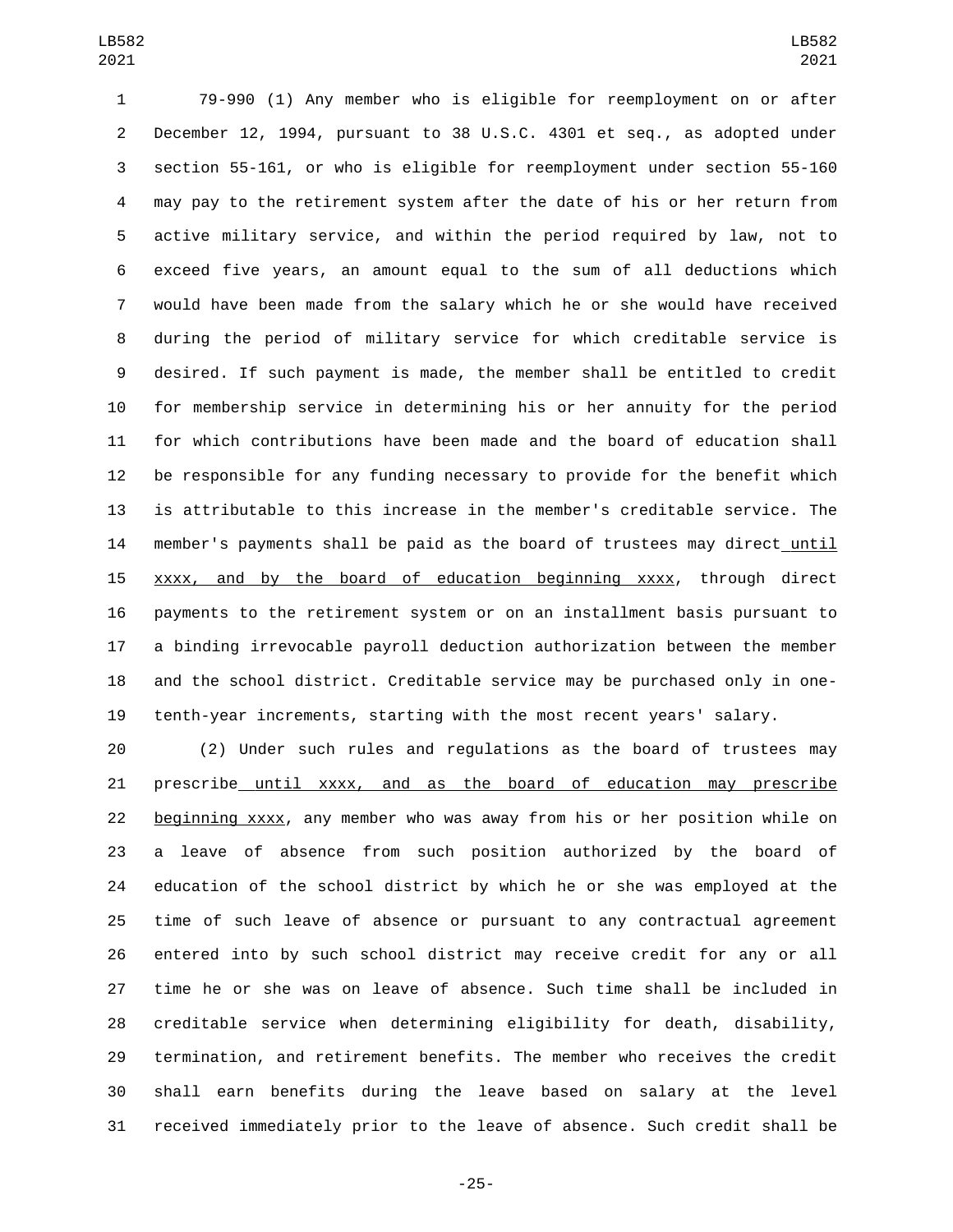received if such member pays into the retirement system (a) an amount equal to the sum of the deductions from his or her salary for the portion of the leave for which creditable service is desired, (b) any contribution which the school district would have been required to make for the portion of the leave for which creditable service is desired had he or she continued to receive salary at the level received immediately prior to the leave of absence, and (c) interest on these combined payments from the date such deductions would have been made to the date of repayment determined by using the rate of interest for interest on such purchases of service credit. Such amounts shall be paid as the board 11 of trustees may direct\_until xxxx, and as the board of education may direct beginning xxxx, through direct payments to the retirement system or on an installment basis pursuant to a binding irrevocable payroll deduction authorization between the member and the school district over a period not to exceed five years from the date of the termination of his or her leave of absence. Interest on any delayed payment shall be at the rate of interest for determining interest on delayed payments by members to the retirement system. Creditable service may be purchased only in one-tenth-year increments, starting with the most recent years' salary, and if payments are made on an installment basis, creditable service will be credited only as payment has been made to the retirement system to purchase each additional one-tenth-year increment. Leave of absence shall be construed to include, but not be limited to, sabbaticals, maternity leave, exchange teaching programs, full-time leave as an elected official of a professional association or collective-bargaining unit, or leave of absence to pursue further education or study. A leave of absence granted pursuant to this section shall not exceed four years in length, and in order to receive credit for the leave of absence, the member must have returned to employment with the school district within one year after 30 termination of the leave of absence.

(3) Until one year after May 2, 2001, any member currently employed

-26-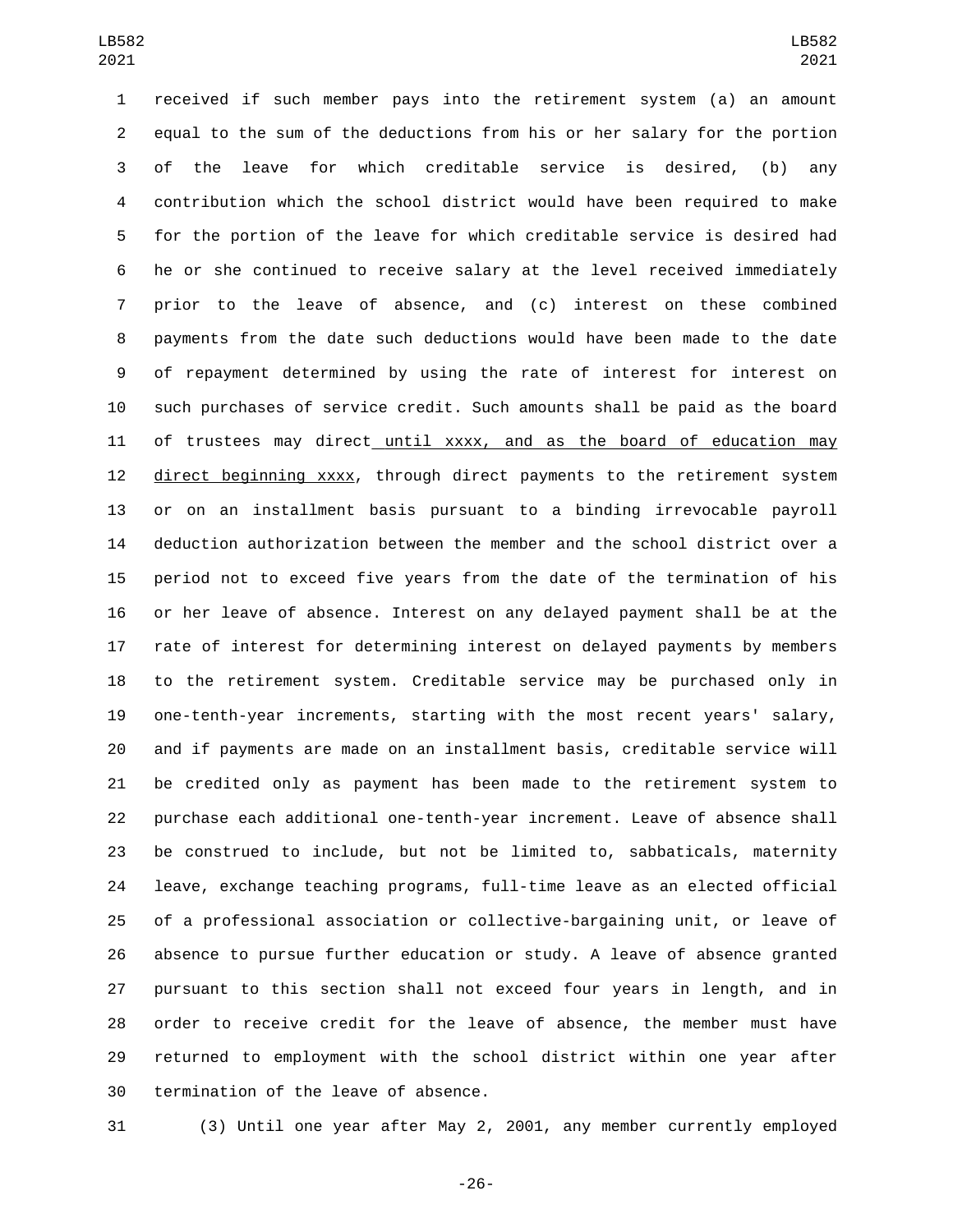by the school district who resigned from full-time employment with the school district for maternity purposes prior to September 1, 1979, and was reemployed as a full-time employee by the school district before the end of the school year following the school year of such member's resignation may have such absence treated as though the absence was a leave of absence described in subsection (2) of this section. The period of such absence for maternity purposes shall be included in creditable service when determining the member's eligibility for death, disability, termination, and retirement benefits if the member submits satisfactory proof to the board of education that the prior resignation was for maternity purposes and the member complies with the payment provisions of subsection (2) of this section before the one-year anniversary of May 2, 13 2001.

 Sec. 12. Section 79-991, Revised Statutes Cumulative Supplement, 15 2020, is amended to read:

 79-991 (1) An employee who becomes a member without prior service credit may purchase prior service credit, not to exceed the lesser of ten years or the member's years of membership service, for the period of service the member was employed by a school district or by an educational service unit and which is not used in the calculation of any retirement or disability benefit having been paid, being paid, or payable in the future to such member under any defined benefit retirement system or program maintained by such other school district or educational service unit. The purchase of prior service credit shall be made in accordance 25 with and subject to the following requirements:

 (a) A member who desires to purchase prior service credit shall make written application to the administrator of the retirement system that includes all information and documentation determined by the administrator as necessary to verify the member's prior service and qualification to purchase the prior service credit. Such application shall include the member's written authorization for the administrator to

-27-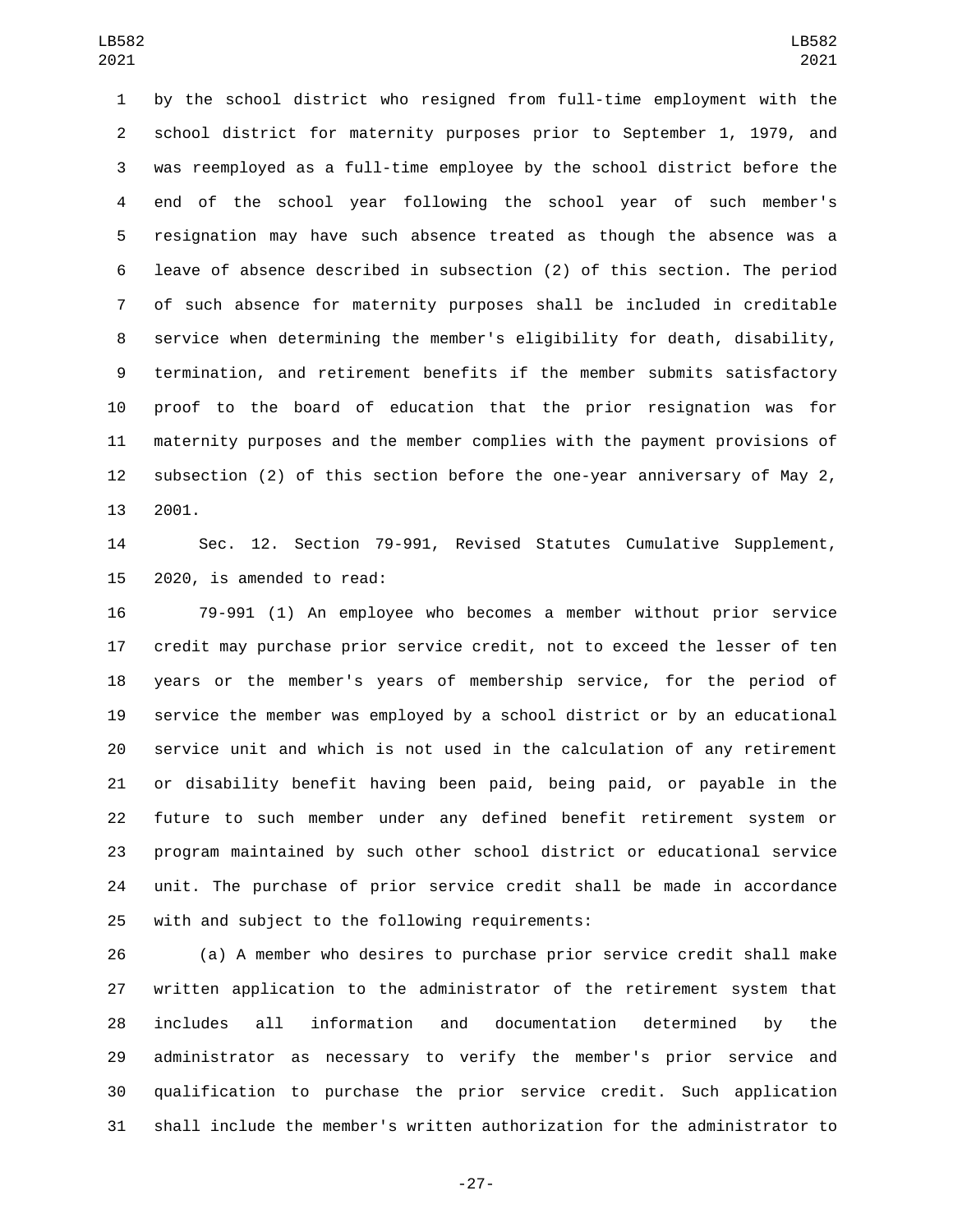request and receive from any of the member's former employers verification of the member's prior service, salary, and other information for determining the member's eligibility to purchase prior service credit. Before prior service credit may be purchased, the administrator shall have received verification of the member's salary in each year with the other school district or educational service unit and confirmation that the prior service to be purchased by the member is not also credited in the calculation of a retirement or disability benefit for such member under another defined benefit retirement system or program. The member's application to purchase prior service credit may be made at any time before the fifth anniversary of the member's membership in the retirement system or, if earlier, the member's termination of employment with the 13 school district;

 (b) The member shall pay to the retirement system the total amount he or she would have contributed to the retirement system had he or she been a member of the retirement system during the period for which prior service is being purchased, together with interest thereon as determined 18 by the board of trustees until xxxx, and by the board of education beginning xxxx, using the rate of interest for the purchase of prior service credit. Such payment shall be based on the most recent years' salary the member earned in another school district or educational service unit if the salary is verified by the other school district or educational service unit or, if not, the payment shall be based on the member's annual salary at the time he or she became a member;

 (c) Payments by the member for the purchase of the prior service credit shall be paid as the board of trustees may direct until xxxx, and as the board of education may direct beginning xxxx, through direct payments to the retirement system or on an installment basis pursuant to a binding irrevocable payroll deduction authorization between the member and the school district over a period not to exceed five years from the date of membership. Interest on delayed payments shall be at the rate of

-28-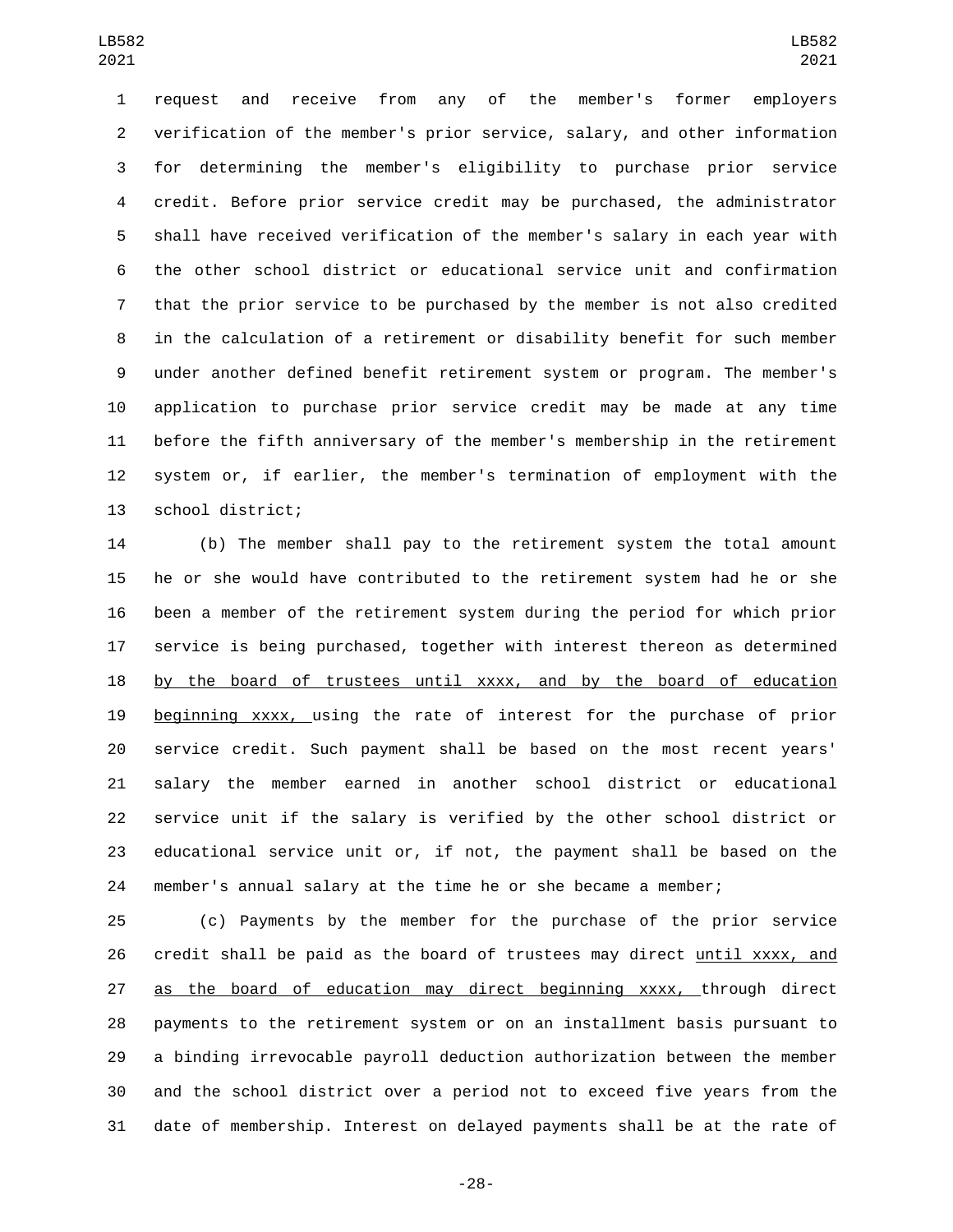interest for determining interest on delayed payments by members to the retirement system. In the event the member terminates employment with the school district for any reason before full payment for the prior service has been made, the remaining installments shall be immediately due and payable to the retirement system. Prior service credit may be purchased only in one-tenth-year increments, and if payments are made on an installment basis, the prior service will be credited only as payment has been made to the retirement system. If the prior service to be purchased by the member exceeds the member's membership service at the time of application or any subsequent date, such excess prior service shall be credited to the member only as the member completes and is credited additional membership service, in one-tenth-year increments, notwithstanding the member's payment for such prior service credit. If the member retires or terminates employment before completing sufficient membership service to permit all of the excess prior service that has been purchased by the member to be credited to such member, the retirement system shall refund to the member, or to the member's beneficiary if the member's termination is due to his or her death, the payments that have been made to the retirement system for such uncredited prior service, together with regular interest on such refund; and

 (d) The school district shall contribute to the retirement system an amount equal to the amount paid by each member for the purchase of prior service credit at the time such payments are made by such member.

 (2) Any employee who became a member before July 1, 2014, and who has five or more years of creditable service and any employee who became a member for the first time on or after July 1, 2014, and who has ten or more years of creditable service, excluding in either case years of prior service acquired pursuant to section 79-990, 79-994, 79-995, or 79-997, or subsection (1) of this section, may elect to purchase up to a total of five years of additional creditable service under the retirement system, and upon such purchase the member shall be given the same status as

-29-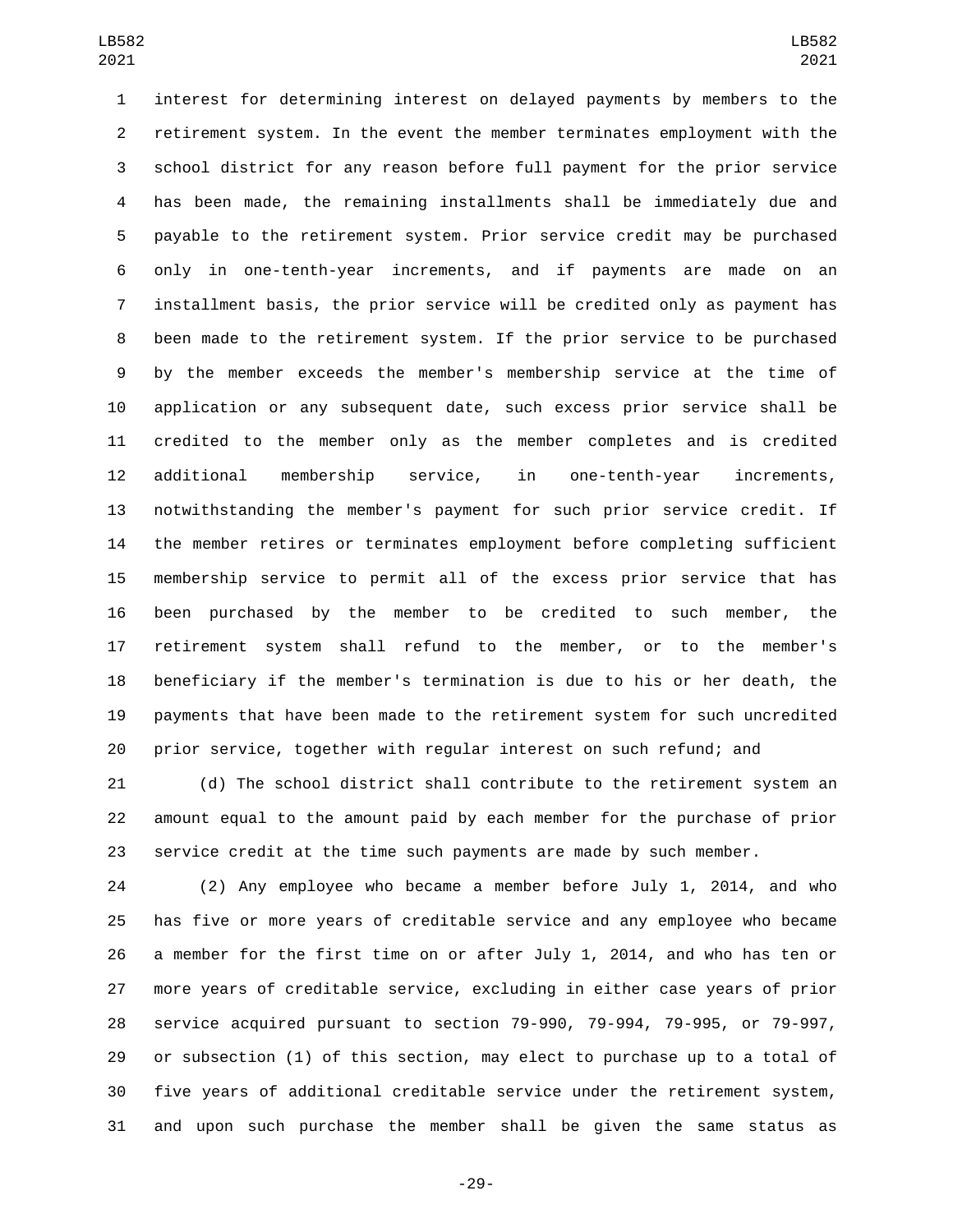though he or she had been a member of the retirement system for such additional number of years, except as otherwise specifically provided in the Class V School Employees Retirement Act. Creditable service may be purchased only in one-tenth-year increments. The amount to be paid to the retirement system for such creditable service shall be equal to the actuarial cost to the retirement system of the increased benefits attributable to such additional creditable service as determined by the retirement system's actuary at the time of the purchase pursuant to actuarial assumptions and methods adopted by the board of trustees until xxxx, and by the board of education beginning xxxx, for this purpose. The election to purchase additional creditable service may be made at any time before the member's termination of employment, and all payments for the purchase of such creditable service must be completed within five years after the election or before the member's termination or retirement, whichever event occurs first. Payment shall be made as the board of trustees may direct until xxxx, and as the board of education 17 may direct beginning xxxx, through a single payment to the retirement system, on an installment basis, including payments pursuant to a binding irrevocable payroll deduction authorization between the member and the school district, or by such other method approved by the board of trustees until xxxx, and by such other method approved by the board of 22 education beginning xxxx, and as permitted by law. If payments are made on an installment basis, creditable service will be credited only as payment has been made to the retirement system to purchase each additional one-tenth-year increment. Interest shall be charged on installment payments at the rate of interest for determining interest on delayed payments by members to the retirement system.

 Sec. 13. Section 79-992, Revised Statutes Cumulative Supplement, 29 2020, is amended to read:

 79-992 (1) A member who has five years or more of creditable service, excluding years of prior service acquired pursuant to section

-30-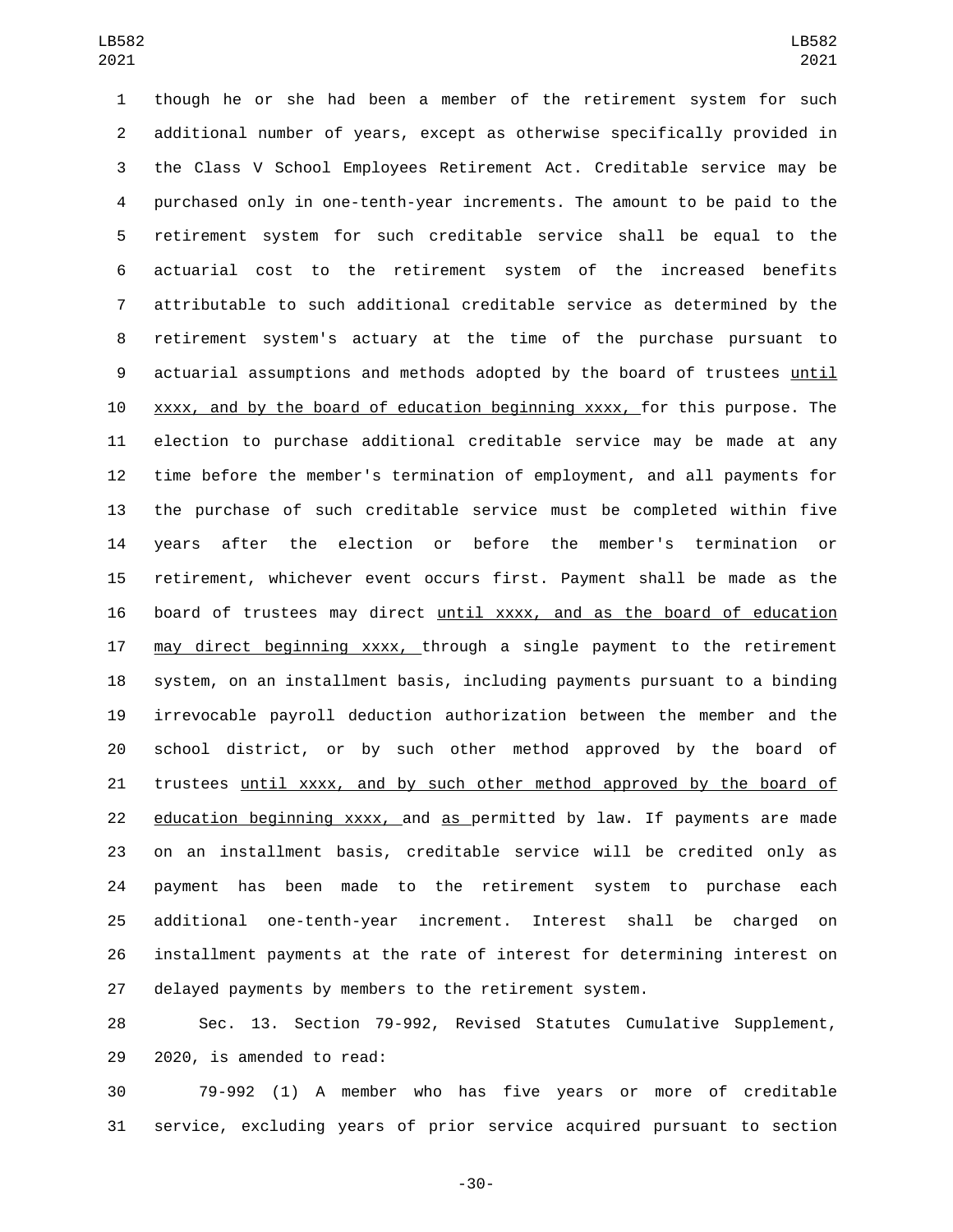79-990, 79-991, 79-994, 79-995, or 79-997, and who terminates his or her employment may elect to leave his or her contributions in the retirement system, in which event he or she shall receive a retirement allowance at normal retirement age based on the annuity earned to the date of such termination of employment. Such member may elect to receive a retirement allowance at early retirement age if such member retires at an early retirement date. Such annuity shall be adjusted in accordance with section 79-9,100. Upon termination of employment, except on account of retirement, a member shall be entitled to receive refunds as follows: (a) An amount equal to the accumulated contributions to the retirement system by the member; and (b) any contributions made to a previously existing system which were refundable under the terms of that system. Any member receiving a refund of contributions shall thereby forfeit and relinquish all accrued rights in the retirement system including all accumulated creditable service, except that if any member who has withdrawn his or her contributions as provided in this section reenters the service of the district and again becomes a member of the retirement system, he or she may restore any or all money previously received by him or her as a refund, including the interest on the amount of the restored refund for the period of his or her absence from the district's service as determined using the interest rate for interest on such restored refunds, and he or she shall then again receive credit for that portion of service which the restored money represents. Such restoration may be made as the board of trustees may direct until xxxx, and as the board of education 25 may direct beginning xxxx, through direct payments to the system or on an installment basis pursuant to a binding irrevocable payroll deduction authorized between the member and the school district over a period of not to exceed five years from the date of reemployment. Interest on delayed payments shall be at the rate of interest for determining interest on delayed payments by members to the retirement system. Creditable service may be purchased only in one-tenth-year increments,

-31-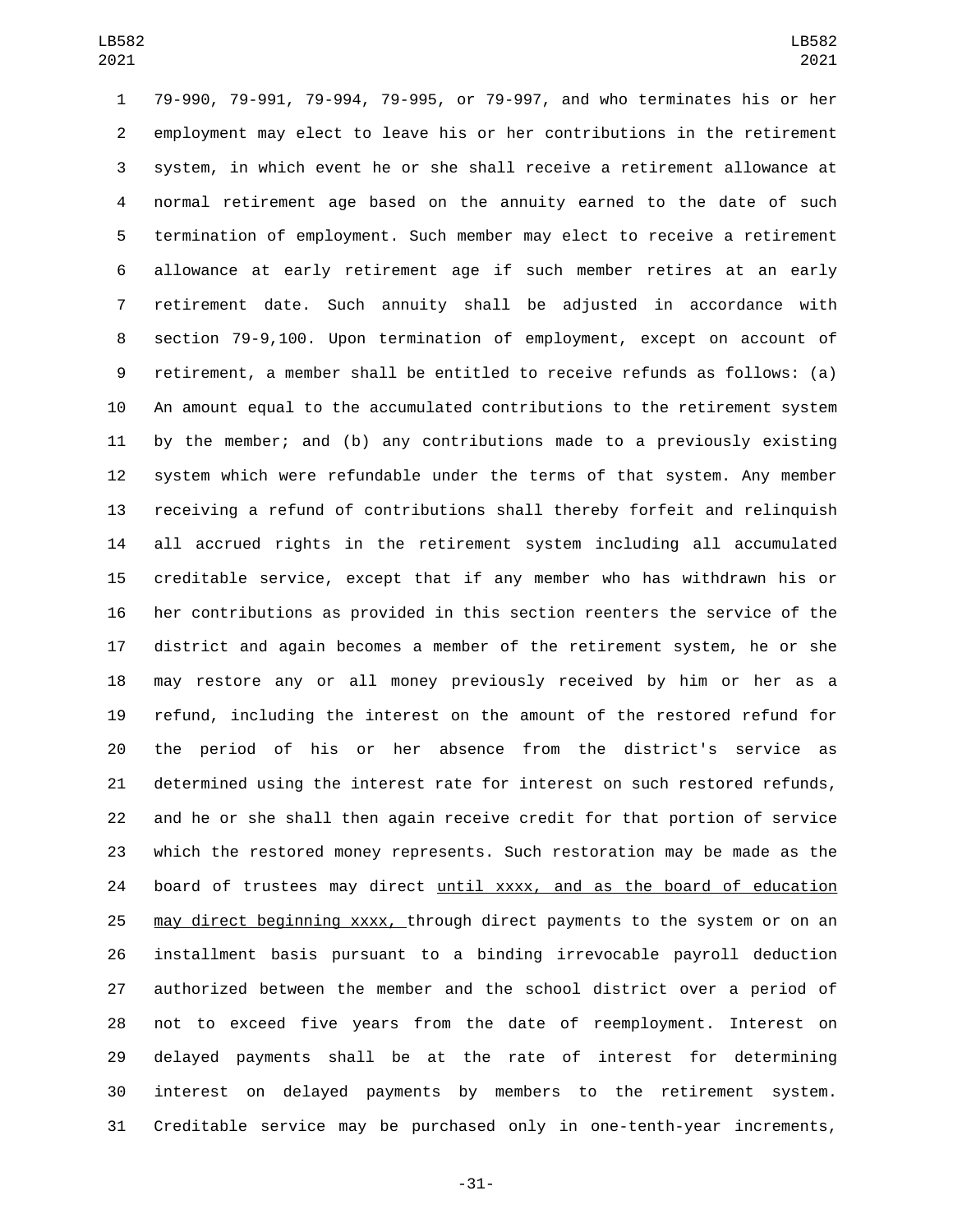1 starting with the most recent years' salary.

(2) Except as provided in section 79-992.01:2

 (a) A retired member who returns to employment as an employee of the school district shall again participate in the retirement system as a new member and shall make contributions to the retirement system commencing upon reemployment. The retirement annuity of a retired member who returns to employment with the school district shall continue to be paid by the retirement system. A retired member who returns to employment as an employee of the school district shall receive creditable service only for service performed after his or her return to employment and in no event shall creditable service which accrues or the compensation paid to the member after such return to employment after retirement increase the amount of the member's original retirement annuity; and

 (b) Upon termination of employment of the reemployed member, the member shall receive in addition to the retirement annuity which commenced at the time of the previous retirement (i) if the member has accrued five years or more of creditable service after his or her return to employment, excluding years of prior service acquired pursuant to section 79-990, 79-991, 79-994, 79-995, or 79-997, a retirement annuity as provided in section 79-999 or 79-9,100, as applicable, calculated solely on the basis of creditable service and final average compensation accrued and earned after the member's return to employment after his or her original retirement, and as adjusted to reflect any payment in other than the normal form or (ii) if the member has not accrued five years or more of creditable service after his or her return to employment, a refund equal to the member's accumulated contributions which were credited to the member after the member's return to employment. In no event shall the member's creditable service which accrued prior to a previous retirement be considered as part of the member's creditable service after his or her return to employment for any purpose of the 31 Class V School Employees Retirement Act.

-32-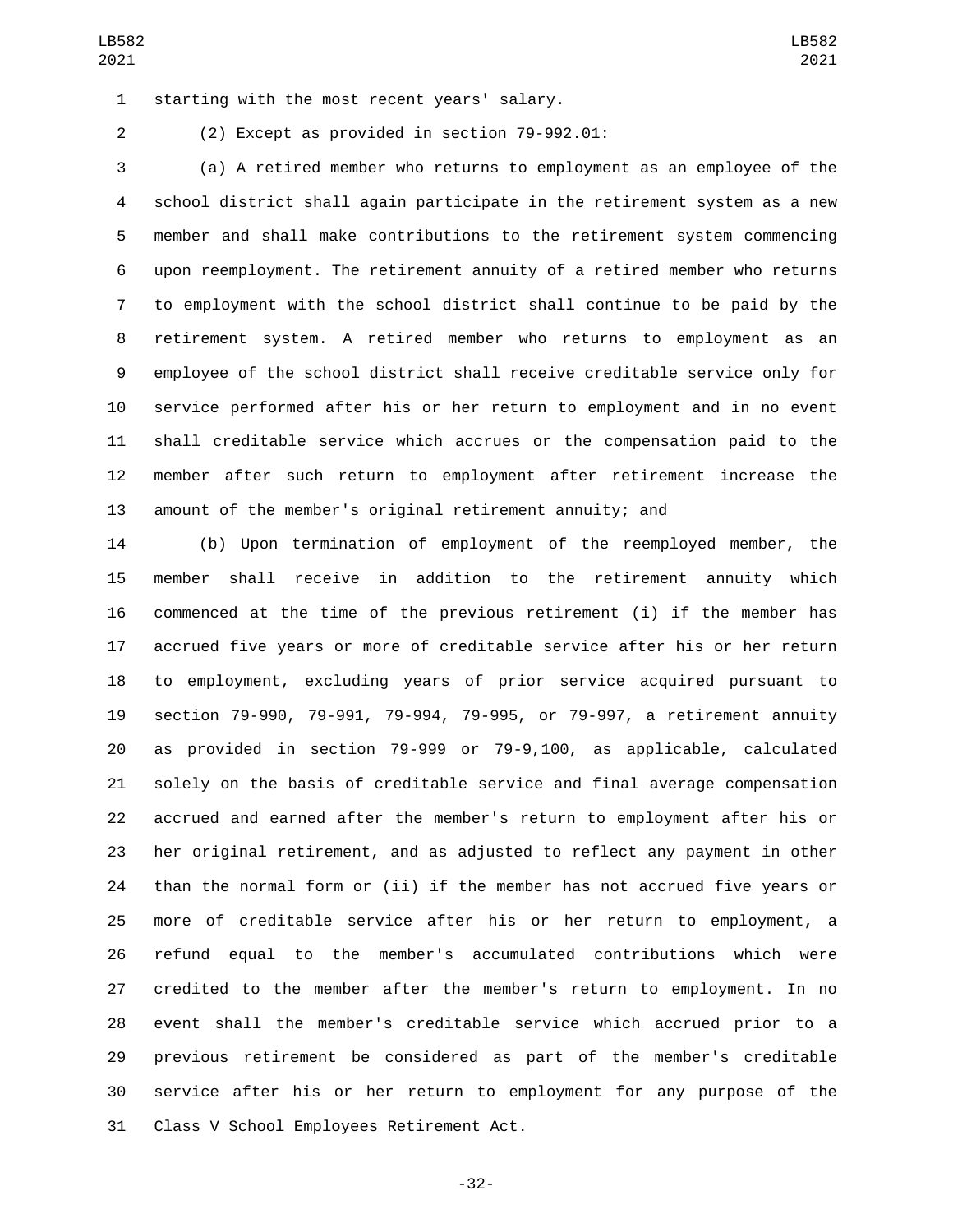(3) In the event a member is entitled to receive a refund of contributions pursuant to subsection (1) or subdivision (2)(b)(ii) of this section in an amount greater than one thousand dollars, if the member does not elect to have the refund paid directly to himself or herself or transferred to an eligible retirement plan designated by the member as a direct rollover pursuant to section 79-998, then the refund of contributions shall be paid in a direct rollover to an individual retirement plan designated by the board of trustees until xxxx, and designated by the board of education beginning xxxx.

 Sec. 14. Section 79-992.02, Revised Statutes Cumulative Supplement, 11 2020, is amended to read:

 79-992.02 (1) Any person who, knowing it to be false or fraudulent, presents or causes to be presented a false or fraudulent claim or benefit application, any false or fraudulent proof in support of such a claim or benefit, or false or fraudulent information which would affect a future claim or benefit application to be paid under a retirement system for the purpose of defrauding or attempting to defraud the retirement system 18 shall be guilty of a Class II misdemeanor. Until xxxx, the The board of trustees, and beginning xxxx, the board of education, shall deny any benefits that it determines are based on false or fraudulent information and shall have a cause of action against the member to recover any benefits already paid on the basis of such information.

 (2) Any employee, member of a board of education, or agent of any employer who willfully fails or refuses to furnish to the board of 25 trustees until xxxx, and to the board of education beginning xxxx, upon its request and in the manner prescribed by it such information, data, or records, as may be necessary for carrying into effect the Class V School Employees Retirement Act, shall be guilty of a Class V misdemeanor.

 Sec. 15. Section 79-996, Revised Statutes Cumulative Supplement, 30 2020, is amended to read:

79-996 (1) The payments provided for by sections 79-993, 79-994,

-33-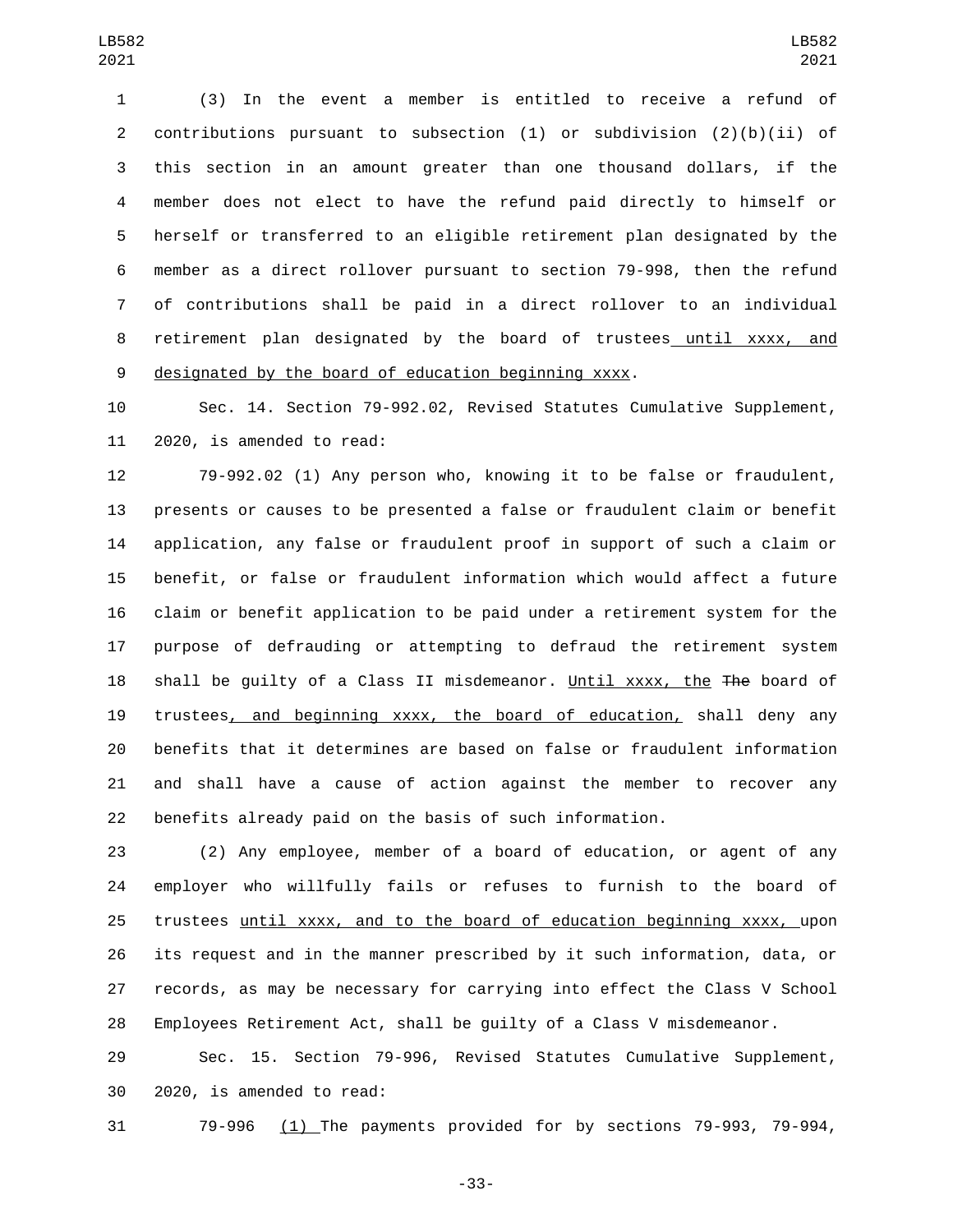and 79-997 may be made in equal installments over a period of not to exceed two years from the date of the election to make such payments. The payments provided for by section 79-995 may be made in equal installments over a period of not to exceed three years from the date of election to make such payments. Any person who elects to make payments on an installment basis shall be credited with prior service only in six-month increments and only after payment has been made to the retirement system 8 to purchase each additional six-month increment.

 (2) Beginning xxxx, the rate of interest for the purchase of additional service credit pursuant to sections 79-990 and 79-991 and for determining the interest on a restored refund pursuant to section 79-992 12 or on delayed payments by members to the retirement system shall be determined by the board of education from time to time, and such rate of interest shall be used to determine applicable interest for a member's purchase of additional service credit, restored refund, or delayed payments that are made while such rate of interest is in effect.

 Sec. 16. Section 79-998, Revised Statutes Cumulative Supplement, 2020, is amended to read:

 79-998 (1) The retirement system may accept as payment for additional service credit that is purchased pursuant to sections 79-990 to 79-992 an eligible rollover distribution from or on behalf of the member who is making payments for such service credit if the eligible rollover distribution does not exceed the amount of payment required for the service credit being purchased by the member. The eligible rollover distribution may be contributed to the retirement system by the member or directly transferred from the plan that is making the eligible rollover distribution on behalf of the member. Contribution by a member pursuant to this section may only be made in the form of a cash contribution. For purposes of this section, an eligible rollover distribution means all or any portion of an amount that qualifies as an eligible rollover distribution under the Internal Revenue Code from:

-34-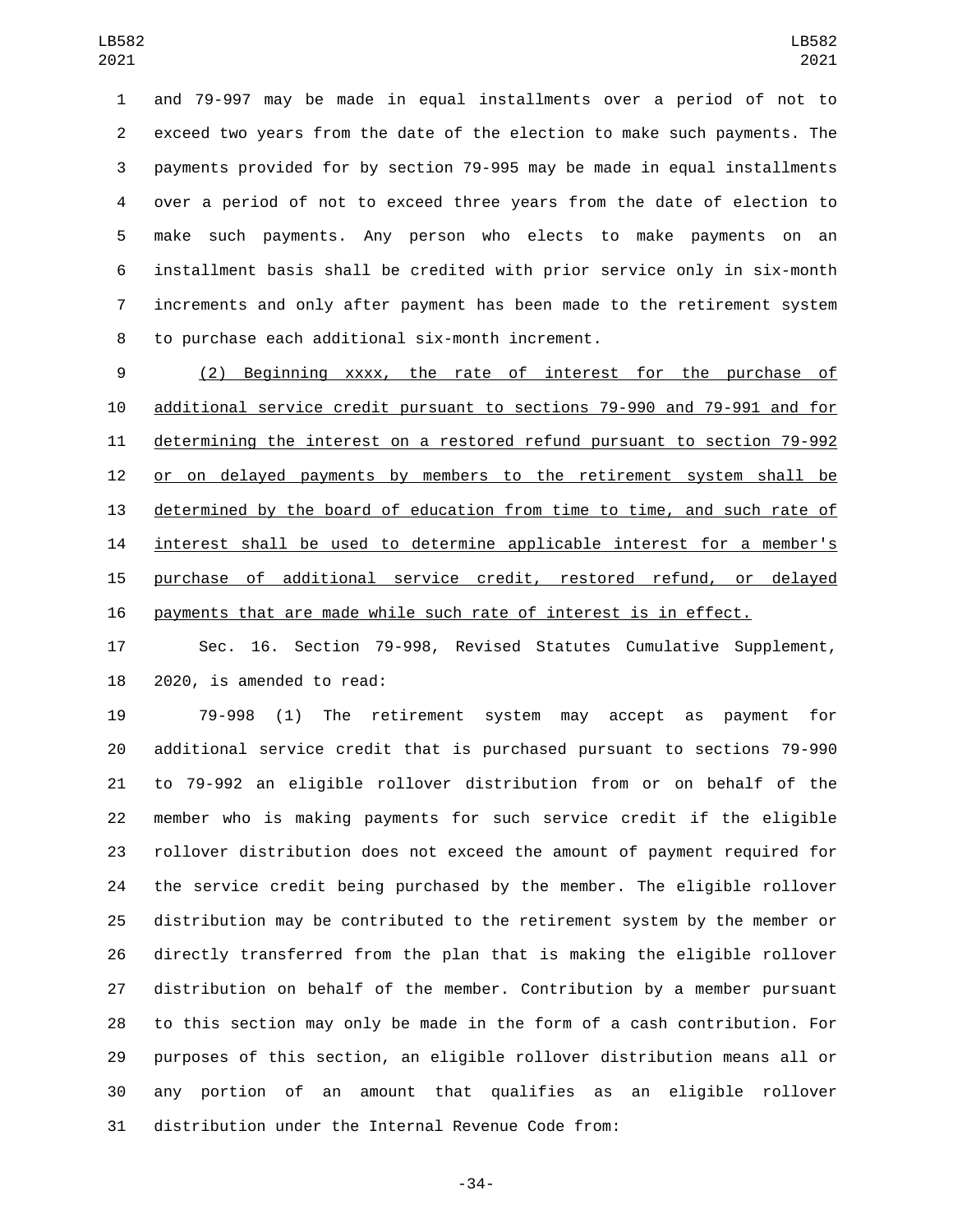(a) A plan of another employer which is qualified under section 401(a) or 403(a) of the Internal Revenue Code;

 (b) An annuity contract or custodial account described in section 403(b) of the Internal Revenue Code;4

 (c) An eligible deferred compensation plan under section 457(b) of the Internal Revenue Code which is maintained by a governmental employer described in section 457(e)(1)(A) of the Internal Revenue Code; or

 (d) An individual retirement account or annuity described in section 408(a) or section 408(b) of the Internal Revenue Code that is eligible to be rolled over to an employer plan under the Internal Revenue Code.

 (2) The retirement system may accept as payment for service credit that is purchased pursuant to sections 79-990 to 79-992 a direct trustee- to-trustee transfer from an eligible deferred compensation plan as described in section 457(e)(17) of the Internal Revenue Code on behalf of a member who is making payments for such service credit if the amount transferred from the eligible deferred compensation plan does not exceed the amount of payment required for the service credit being purchased and the purchase of such service credit qualifies as the purchase of permissive service credit by the member as defined in section 415(n)(3) 20 of the Internal Revenue Code.

 (3) Until xxxx, the The board of trustees, and beginning xxxx, the board of education, may establish rules, regulations, and limitations on the eligible rollover distributions and direct trustee-to-trustee transfers that may be accepted by the retirement system pursuant to this section, including restrictions on the type of assets that may be 26 transferred to the retirement system.

 (4) Cash and other properties contributed or transferred to the system pursuant to this section shall be deposited and held as a commingled asset of the system and shall not be separately accounted for or invested for the member's benefit. Contributions or direct transfers made by or on behalf of any member pursuant to this section shall be

-35-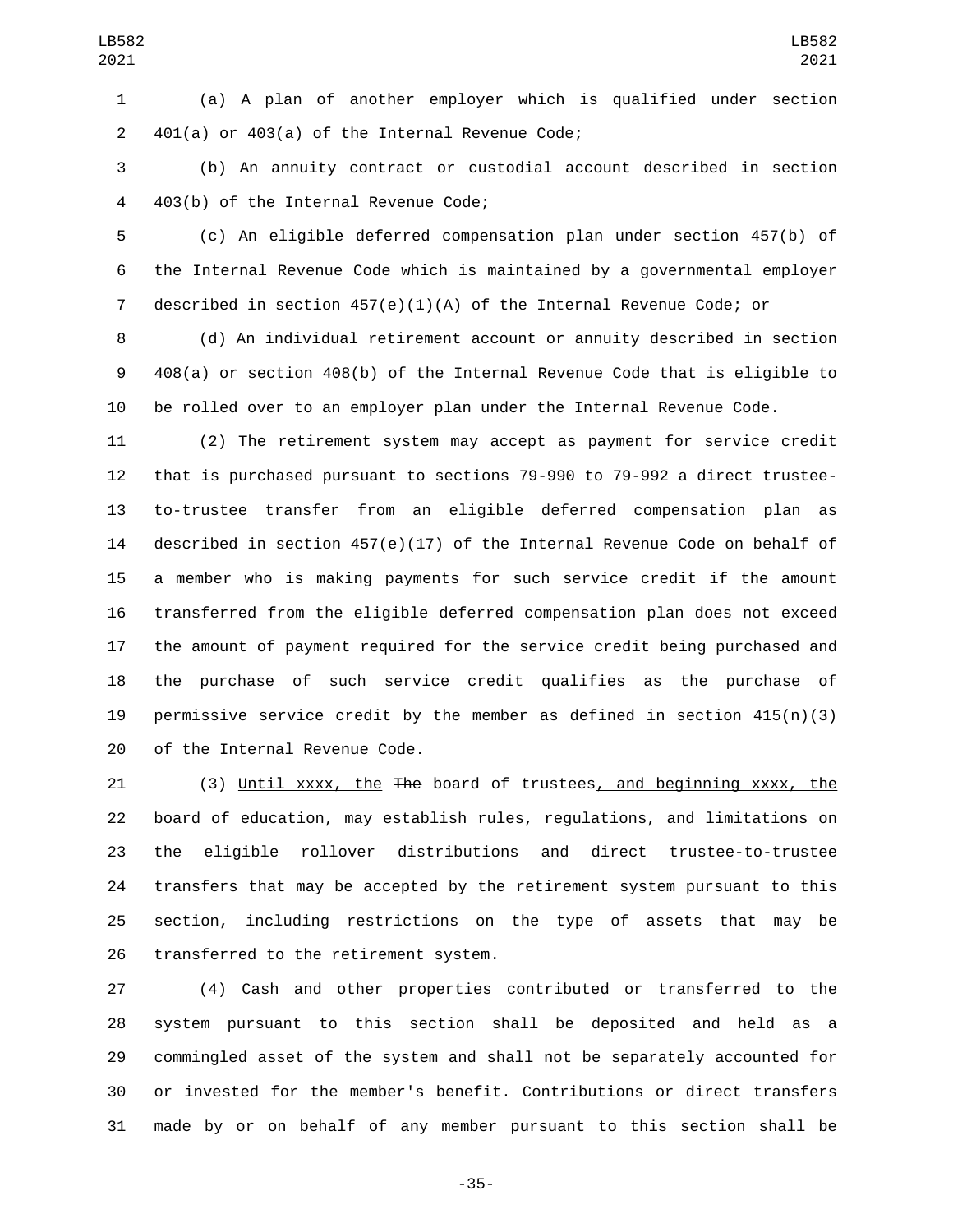treated as qualifying payments under sections 79-990 to 79-992 and as employee contributions for all other purposes of the Class V School Employees Retirement Act except in determining federal and state tax 4 treatment of distributions from the system.

 (5) The system, the board of education, the board of trustees, and their respective members, officers, and employees shall have no responsibility or liability with respect to the federal and state income tax consequences of any contribution or transfer to the system pursuant to this section, and until xxxx, the board of trustees, and beginning xxxx, the board of education, may require as a condition to the system's acceptance of any rollover contribution or transfer satisfactory evidence that the proposed contribution or transfer is a qualifying rollover contribution or trustee-to-trustee transfer under the Internal Revenue Code and reasonable releases or indemnifications from the member against any and all liabilities which may in any way be connected with such 16 contribution or transfer.

 (6) Effective January 1, 1993, any member who is to receive an eligible rollover distribution, as defined in the Internal Revenue Code, from the system may, in accordance with such rules, regulations, and limitations as may be established until xxxx, by the board of trustees, and beginning xxxx, as may be established by the board of education, elect to have such distribution made in the form of a direct transfer to a retirement plan eligible to receive such transfer under the provisions of the Internal Revenue Code. Any such election shall be made in the form 25 and within the time periods established until xxxx, by the board of 26 trustees, and beginning xxxx, by the board of education.

 (7) A member's surviving spouse or former spouse who is an alternate payee under a qualified domestic relations order and, on or after September 1, 2010, any designated beneficiary of a member who is not a surviving spouse or former spouse who is entitled to receive an eligible rollover distribution from the system may, in accordance with such rules,

-36-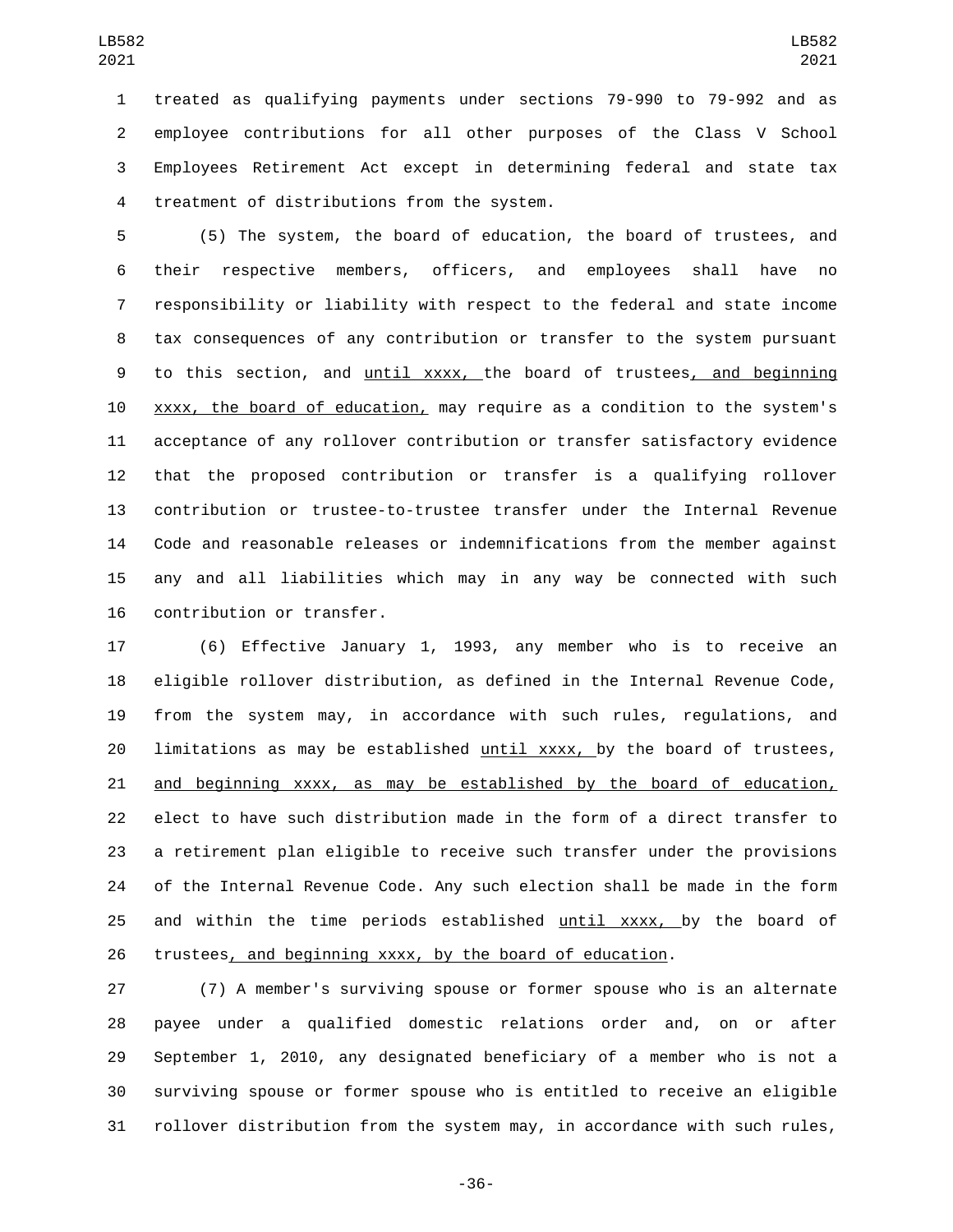regulations, and limitations as may be established until xxxx, by the board of trustees, and beginning xxxx, as may be established by the board of education, elect to have such distribution made in the form of a direct transfer to a retirement plan eligible to receive such transfer 5 under the provisions of the Internal Revenue Code.

 (8) An eligible rollover distribution on behalf of a designated beneficiary of a member who is not a surviving spouse or former spouse of the member may be transferred to an individual retirement account or annuity described in section 408(a) or section 408(b) of the Internal Revenue Code that is established for the purpose of receiving the distribution on behalf of the designated beneficiary and that will be treated as an inherited individual retirement account or individual retirement annuity described in section 408(d)(3)(C) of the Internal 14 Revenue Code.

 (9) All distributions from the system shall be subject to all withholdings required by federal or state tax laws.

 Sec. 17. Section 79-9,102, Revised Statutes Cumulative Supplement, 2020, is amended to read:

 79-9,102 (1) Notwithstanding any other provision of the Class V School Employees Retirement Act, no member or beneficiary of the retirement system shall receive in any calendar year an annuity or other benefit which would exceed the maximum benefit permitted under section 415 of the Internal Revenue Code, or any successor provision and the regulations issued thereunder, as they may be amended from time to time, and as adjusted as of January 1 of each calendar year to the dollar limitation as determined for such year by the Commissioner of Internal Revenue pursuant to section 415(d) of the Internal Revenue Code to reflect cost-of-living adjustments, and the amount of benefit to be paid to any member or beneficiary by the retirement system shall be adjusted each calendar year, if necessary, to conform with the maximum benefit permitted under section 415 of the Internal Revenue Code. The cost-of-

-37-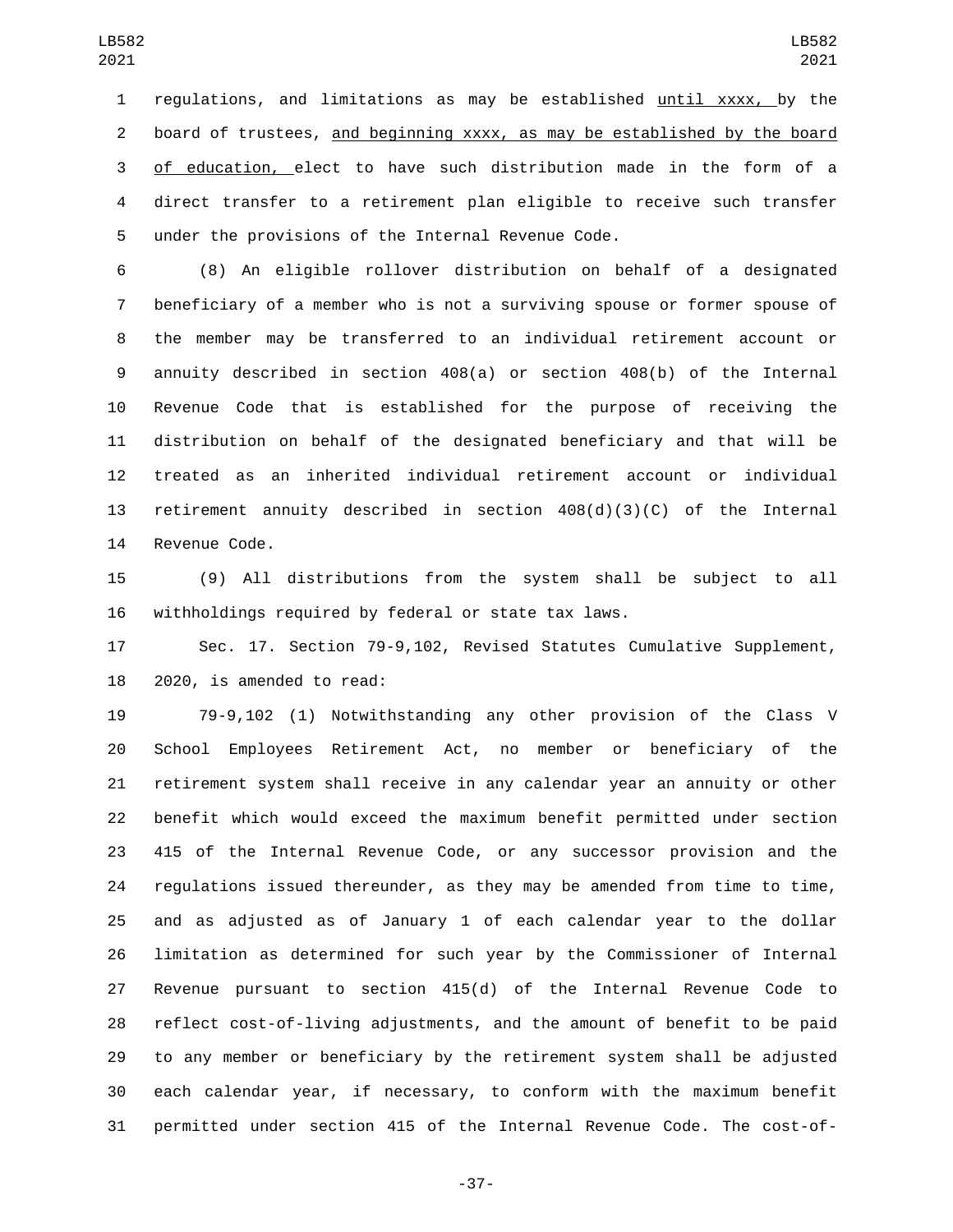living adjustment to the maximum benefit permitted under section 415 of the Internal Revenue Code shall apply to determining the maximum benefit of a member who severed employment or commenced receiving benefits prior 4 to the effective date of the adjustment.

 (2) Any payments provided for by sections 79-990, 79-991, and 79-992 for the purchase or restoration of creditable service shall be subject to the limitations of section 415 of the Internal Revenue Code on annual additions to the system, and until xxxx, the board of trustees, and beginning xxxx, the board of education, may suspend payments, alter installment periods, or, if such suspension or alteration is not possible, deny the purchase of all or a portion of the creditable service desired to be purchased, as necessary to comply with the requirements of 13 section 415 of the Internal Revenue Code.

 (3) This section is intended to meet and incorporate the requirements of section 415 of the Internal Revenue Code and regulations under that section that are applicable to governmental plans and shall be construed in accordance with section 415 of the Internal Revenue Code and the regulations issued thereunder and shall, by this reference, incorporate any subsequent changes made to such section as the same may 20 apply to the retirement system.

 Sec. 18. Section 79-9,103, Revised Statutes Cumulative Supplement, 22 2020, is amended to read:

 79-9,103 (1) Any annuity paid on or after September 1, 1983, to a member who retired prior to February 21, 1982, pursuant to the Class V School Employees Retirement Act, or to such member's beneficiary, or to a person who retired under the provisions of the retirement system established by statute for employees of Class V school districts in effect prior to September 1, 1951, or to such person's beneficiary, shall be adjusted by the increase in the cost of living or wage levels between the effective date of retirement and June 30, 1983, except that such increase shall not exceed the sum of one dollar and fifty cents per month

-38-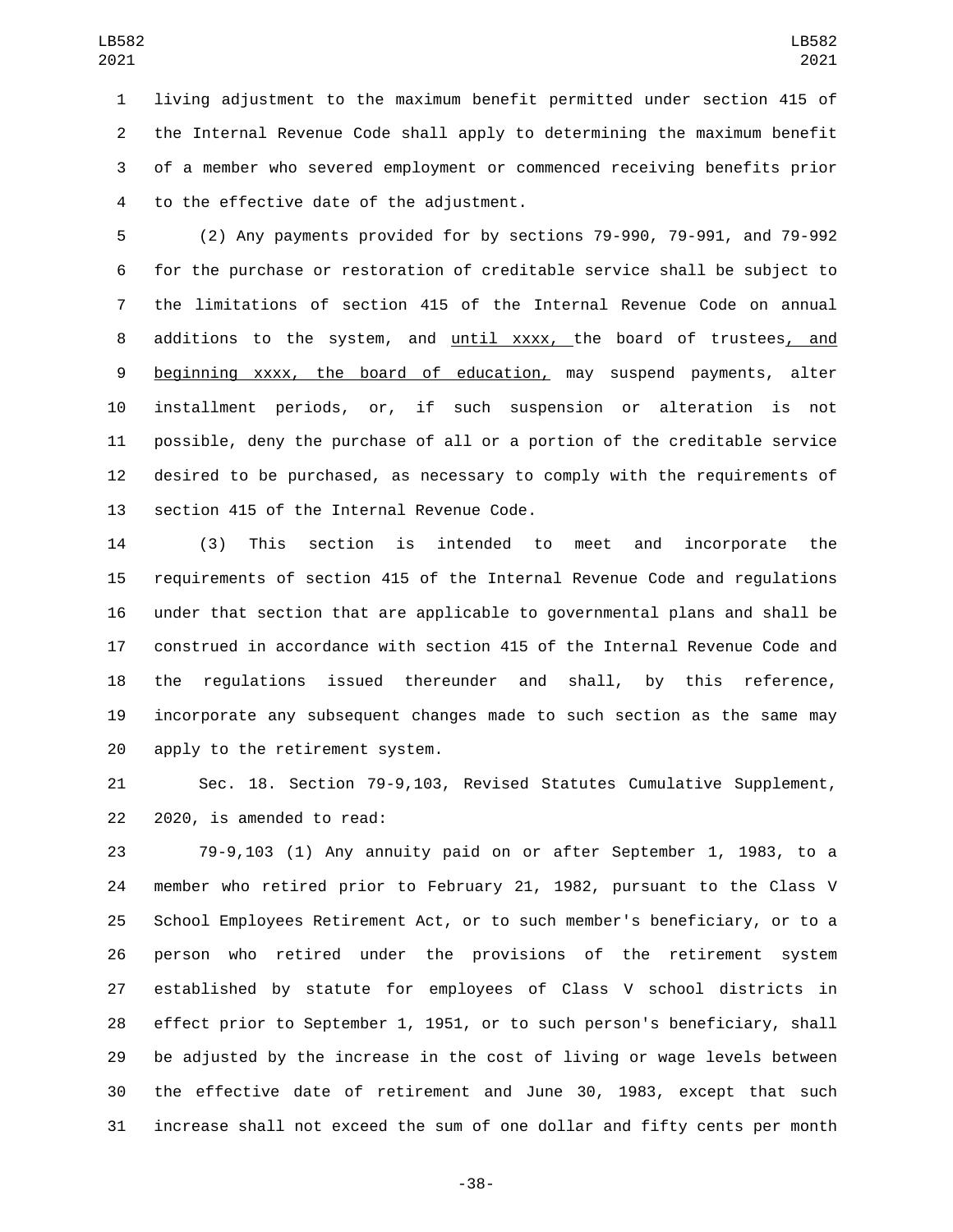for each year of creditable service and one dollar per month for each completed year of retirement as measured from the effective date of retirement to June 30, 1983. No separate adjustment in such annuity shall be made as a result of the changes made in section 79-9,113 pursuant to Laws 1983, LB 488. If a joint and survivor annuity was elected, the increase shall be actuarially adjusted so that the joint and survivor annuity remains the actuarial equivalent of the life annuity otherwise 8 payable.

 (2) In addition to the cost-of-living adjustment provided in subsection (1) of this section, any annuity paid on or after September 1, 1986, pursuant to the act or pursuant to the provisions of the retirement system established by statute for employees of Class V school districts in effect prior to September 1, 1951, and on which the first payment was dated on or before September 1, 1985, shall be adjusted by the increase in the cost of living or wage levels between the effective date of retirement and June 30, 1986, except that such increase shall not exceed (a) three and one-half percent for annuities first paid on or after September 1, 1984, (b) seven percent for annuities first paid on or after September 1, 1983, but before September 1, 1984, or (c) ten and one-half 20 percent for all other annuities.

 (3) In addition to the cost-of-living adjustments provided in subsections (1) and (2) of this section, any annuity paid on or after September 1, 1989, pursuant to the act or pursuant to the provisions of the retirement system established by statute for employees of Class V school districts in effect prior to September 1, 1951, and on which the first payment was dated on or before September 1, 1988, shall be adjusted by the increase in the cost of living or wage levels between the effective date of retirement and June 30, 1989, except that such increase shall not exceed (a) three percent for annuities first paid on or after September 1, 1987, (b) six percent for annuities first paid on or after September 1, 1986, but before September 1, 1987, or (c) nine percent for

-39-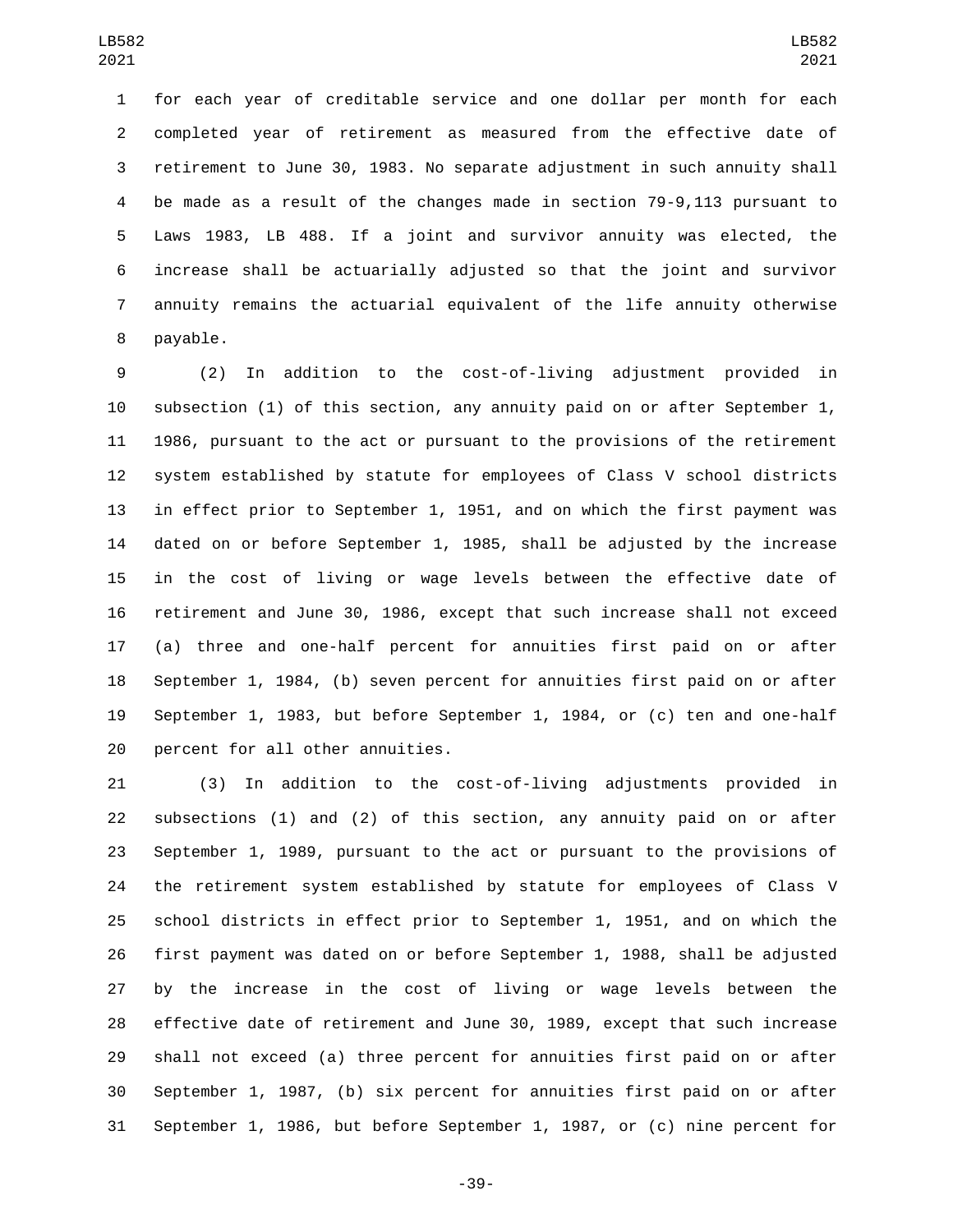## all other annuities.1

 (4) In addition to the cost-of-living adjustments provided in subsections (1), (2), and (3) of this section, any annuity paid on or after September 1, 1992, pursuant to the act or pursuant to the provisions of the retirement system established by statute for employees of Class V school districts in effect prior to September 1, 1951, and on which the first payment was dated on or before October 1, 1991, shall be adjusted by the increase in the cost of living or wage levels between the effective date of retirement and June 30, 1992, except that such increase shall not exceed (a) three percent for annuities first paid after October 1, 1990, (b) six percent for annuities first paid after October 1, 1989, but on or before October 1, 1990, or (c) nine percent for all other 13 annuities.

 (5) In addition to the cost-of-living adjustments provided in subsections (1), (2), (3), and (4) of this section, any annuity paid on or after September 1, 1995, pursuant to the act or pursuant to the provisions of the retirement system established by statute for employees of Class V school districts in effect prior to September 1, 1951, and on which the first payment was dated on or before October 1, 1994, shall be adjusted by the increase in the cost of living or wage levels between the effective date of retirement and June 30, 1995, except that such increase shall not exceed (a) three percent for annuities first paid after October 1, 1993, (b) six percent for annuities first paid after October 1, 1992, but on or before October 1, 1993, or (c) nine percent for all other 25 annuities.

 (6) In addition to the cost-of-living adjustments provided in 27 subsections  $(1)$ ,  $(2)$ ,  $(3)$ ,  $(4)$ , and  $(5)$  of this section, any annuity paid pursuant to the act or pursuant to the provisions of the retirement system established by statute for employees of Class V school districts in effect prior to September 1, 1951, and on which the first payment was dated on or before October 1, 1994, shall be subject to adjustment to

-40-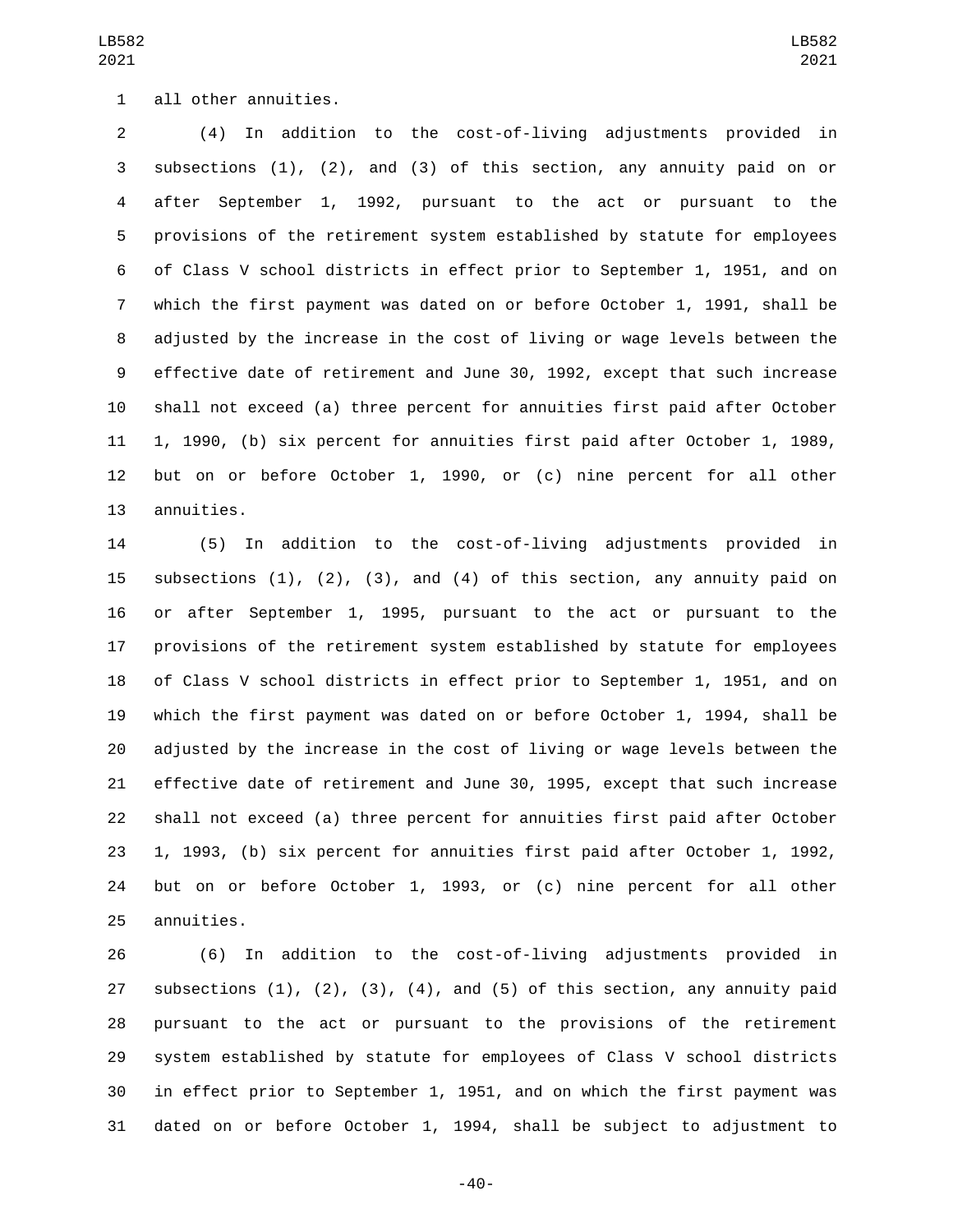equal the greater of (a) the annuity payable to the member or beneficiary as adjusted, if applicable, under the provisions of subsection (1), (2), (3), (4), or (5) of this section or (b) ninety percent of the annuity which results when the original annuity that was paid to the member or beneficiary (before any cost-of-living adjustments under this section), is adjusted by the increase in the cost of living or wage levels between the commencement date of the annuity and June 30, 1995.

 (7) In addition to the cost-of-living adjustments provided in 9 subsections  $(1)$ ,  $(2)$ ,  $(3)$ ,  $(4)$ ,  $(5)$ , and  $(6)$  of this section, any annuity paid on or after September 1, 1998, pursuant to the act or pursuant to the provisions of the retirement system established by statute for employees of Class V school districts in effect prior to September 1, 1951, and on which the first payment was dated on or before October 3, 1997, shall be adjusted by the increase in the cost of living or wage levels between the effective date of retirement and June 30, 1998, except that such increase shall not exceed (a) three percent for annuities first paid after October 1, 1996, (b) six percent for annuities first paid after October 1, 1995, but on or before October 1, 1996, or (c) nine 19 percent for all other annuities.

 (8) Beginning January 1, 2000, and on January 1 of every year thereafter, for employees of Class V school districts who were members prior to July 1, 2013, a cost-of-living adjustment shall be made for any annuity being paid pursuant to the act, or pursuant to the provisions of the retirement system established by statute for employees of Class V school districts in effect prior to September 1, 1951, and on which the first payment was dated on or before October 3 preceding such January 1 adjustment date. The cost-of-living adjustment for any such annuity shall be the lesser of (a) one and one-half percent or (b) the increase in the consumer price index from the date such annuity first became payable through the August 31 preceding the January 1 adjustment date as reduced by the aggregate cost-of-living adjustments previously made to the

-41-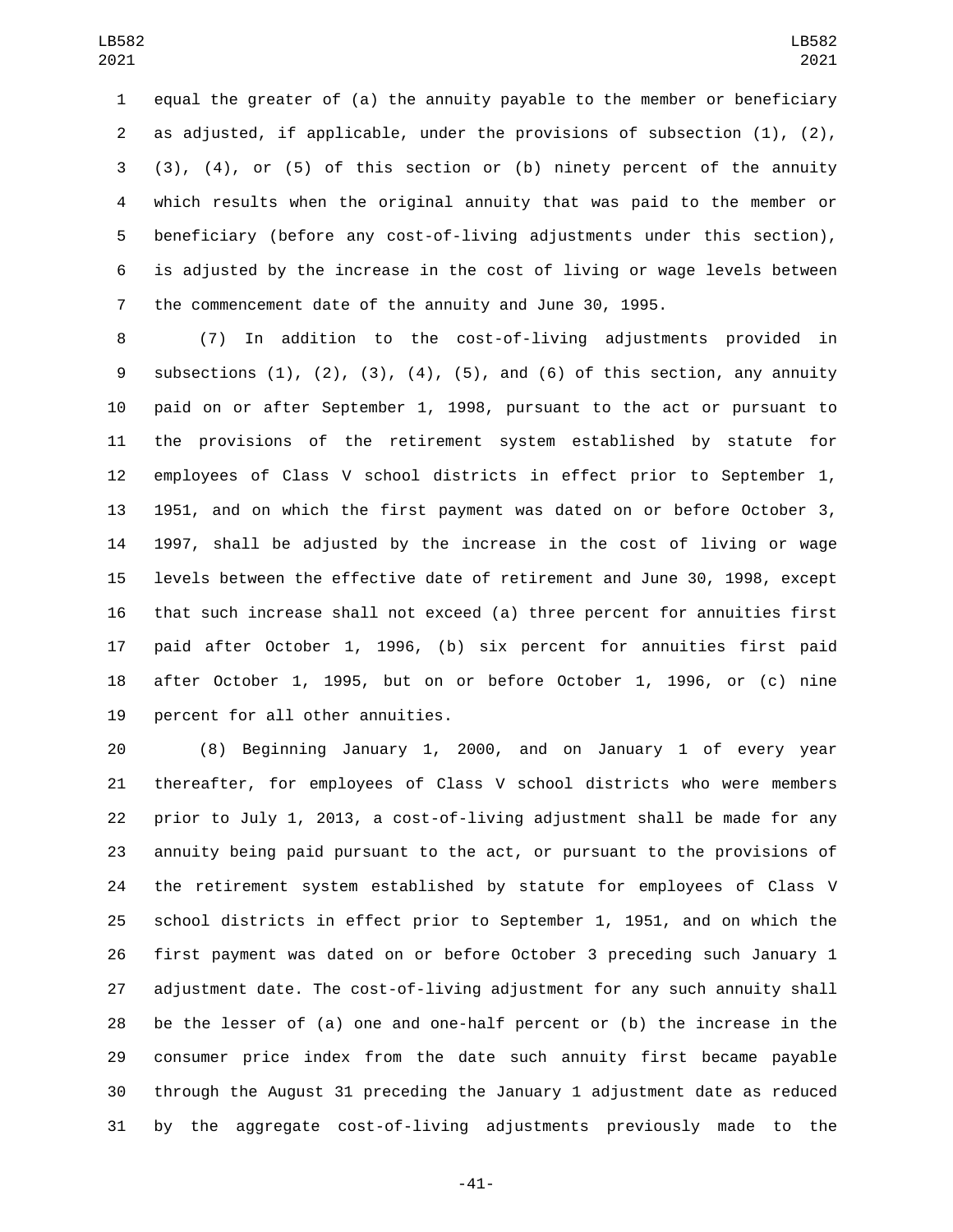(9) Beginning January 1, 2014, and on January 1 of every year thereafter, for employees of Class V school districts who became members on or after July 1, 2013, a cost-of-living adjustment shall be made for any annuity being paid pursuant to the act and on which the first payment was dated on or before October 3 preceding such January 1 adjustment date. The cost-of-living adjustment for any such annuity shall be the lesser of (a) one percent or (b) the increase in the consumer price index from the date such annuity first became payable through the August 31 preceding the January 1 adjustment date as reduced by the aggregate cost- of-living adjustments previously made to the annuity pursuant to this 12 section.

 (10) Beginning September 1, 1999, the actuary shall make an annual valuation of the assets and liabilities of the system. If the annual 15 valuation made by the actuary, as approved by the board of trustees until xxxx, and as approved by the board of education beginning xxxx, indicates that the system has sufficient actuarial surplus to provide for a cost- of-living adjustment in addition to the adjustment made pursuant to subsection (8) or (9) of this section, the board of trustees may, in its discretion, declare by resolution that each annuity being paid pursuant to the act, or pursuant to the provisions of the retirement system established by statute for employees of Class V school districts in effect prior to September 1, 1951, and on which the first payment was dated on or before October 3 of the year such resolution is adopted, shall be increased beginning as of the January 1 following the date of the board of trustees' resolution by such percentage as may be declared by the board of trustees, except that such increase for any such annuity shall not exceed the increase in the consumer price index from the date such annuity first became payable through the applicable valuation date as reduced by the aggregate cost-of-living adjustments previously made to 31 the annuity pursuant to this section.

-42-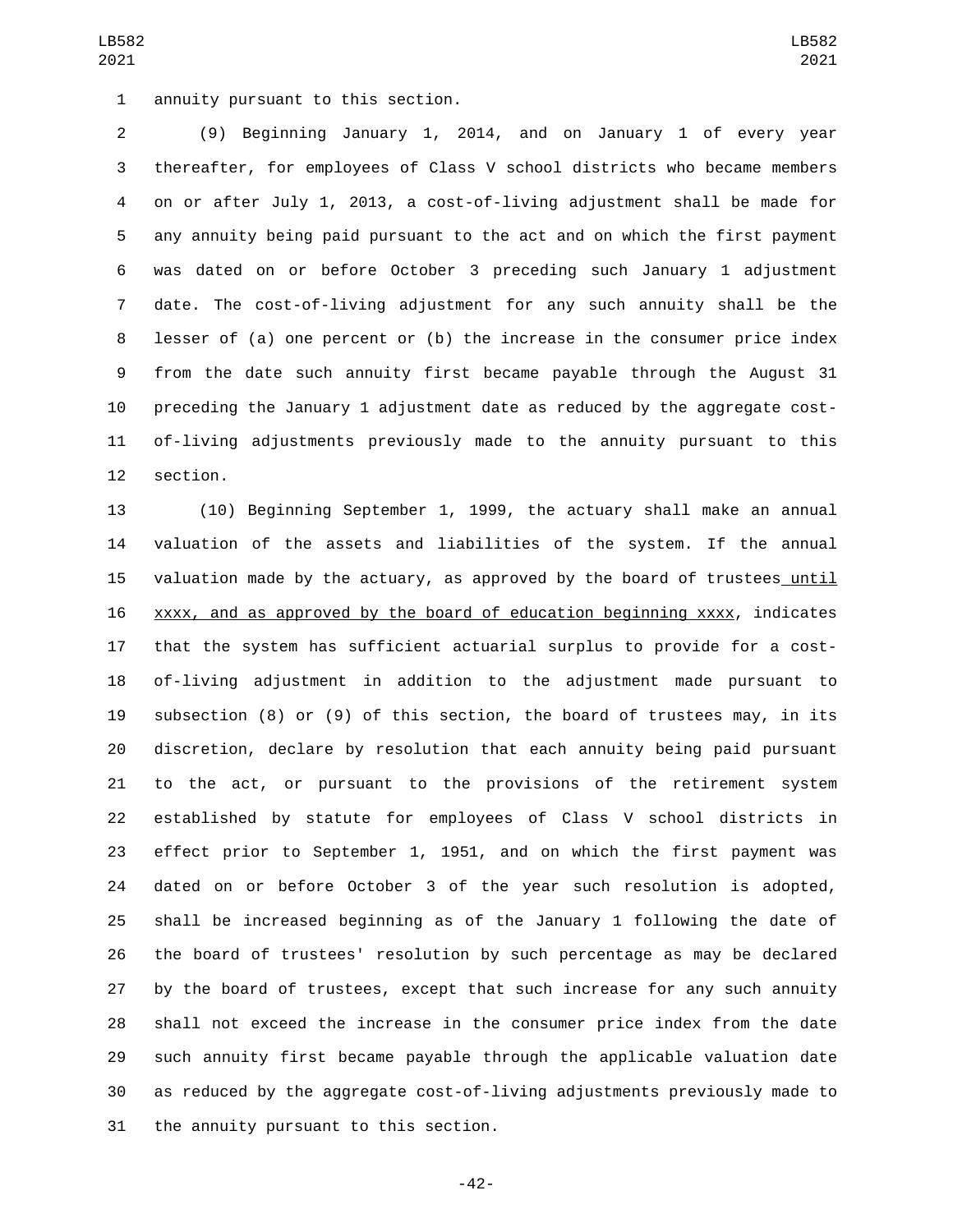(11) Except for the adjustments pursuant to subsection (13) of this section, the consumer price index to be used for determining any cost-of- living adjustment under this section shall be the Consumer Price Index - All Urban Consumers, as published by the Bureau of Labor Statistics of the United States Department of Labor. If this consumer price index is discontinued or replaced, a substitute index published by the United States Department of Labor shall be selected until xxxx, by the board of trustees, and beginning xxxx, by the board of education, which shall be a reasonable representative measurement of the cost of living for retired employees. An annuity as increased by any cost-of-living adjustment made under this section shall be considered the base annuity amount for the purpose of future adjustments pursuant to this section. In no event shall any cost-of-living adjustment be deemed to affect or increase the amount of the base retirement annuity of a member as determined under section 15 79-999 or 79-9,100.

 (12) Any decision or determination by the board of trustees until 17 xxxx, and the board of education beginning xxxx, (a) to declare or not declare a cost-of-living adjustment, (b) as to whether the annual valuation indicates a sufficient actuarial surplus to provide for a cost- of-living adjustment, or (c) pursuant to the selection of a substitute index shall be made in the sole, absolute, and final discretion of the board of trustees and shall not be subject to challenge by any member or beneficiary. In no event shall the Legislature be constrained or limited in amending the system or increasing the benefits of members under the system, nor shall the board of education or board of trustees be constrained from supporting any such change to the system, notwithstanding the effect of any such change upon the actuarial surplus of the system and the ability of the board of trustees to declare future 29 cost-of-living adjustments.

 (13) The Legislature finds and declares that there exists in this state a pressing need to attract and retain qualified and dedicated

-43-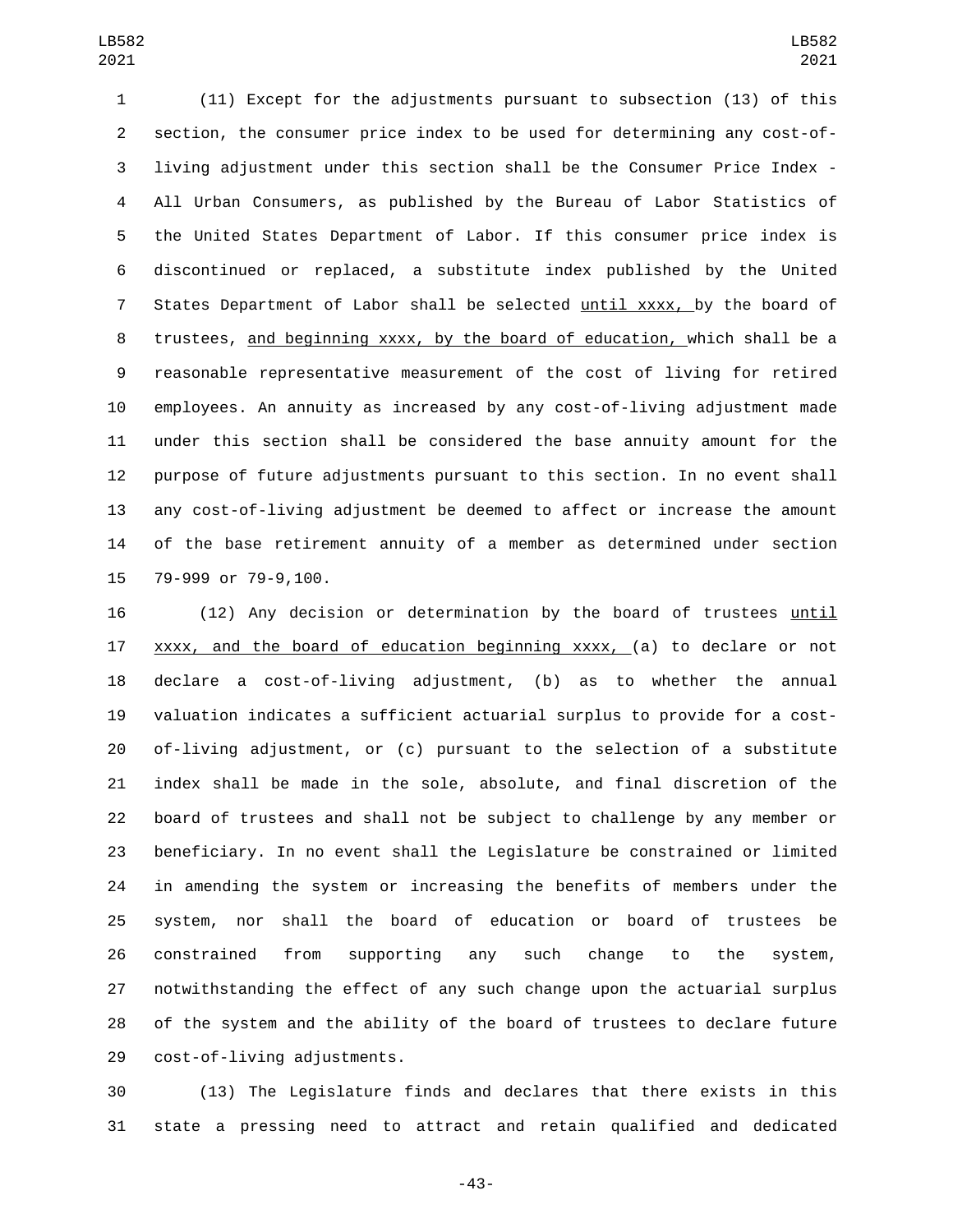public school employees and that one of the factors prospective public school employees consider when seeking or continuing public school employment is the retirement system and benefits the employment provides. The Legislature further finds that over the past decades, as reflected by the Medical Price Index published by the United States Department of Labor, the cost of medical care, including the cost of medications and insurance coverages, has increased at a rate in excess of that by which the Consumer Price Index - All Urban Consumers has increased. The Legislature further finds and declares that there accordingly exists a need to adjust the amount of retirement benefits paid to retired public school employees in order to assist them in meeting the increased cost of medical care. Therefor, in addition to the cost-of-living adjustments provided in subsections (1) through (12) of this section, commencing on October 3, 2001, and on October 3 of every year thereafter, a medical cost-of-living adjustment shall be paid to any annuitant who became a member prior to July 1, 2016, and has been paid an annuity from the retirement system for at least ten years through the October 3 adjustment date. The cost-of-living adjustment shall be paid in the form of a supplemental annuity providing monthly payments equal to the amount which results when (a) the fraction, not to exceed one, that results when the annuitant's years of creditable service at his or her retirement date is divided by twenty, is multiplied by (b) the product of ten dollars times the number of years, including attained one-half years, that such annuitant has received annuity payments from the retirement system through the October 3 adjustment date. The supplemental annuity being paid to an annuitant shall increase by ten dollars on October 3 of each subsequent year to reflect the additional year of annuity payments to the annuitant until the total amount of the supplemental annuity is two hundred fifty dollars. In no event shall the medical cost-of-living adjustment for any annuitant pursuant to this subsection result in the payment of a supplemental annuity exceeding two hundred fifty dollars per

-44-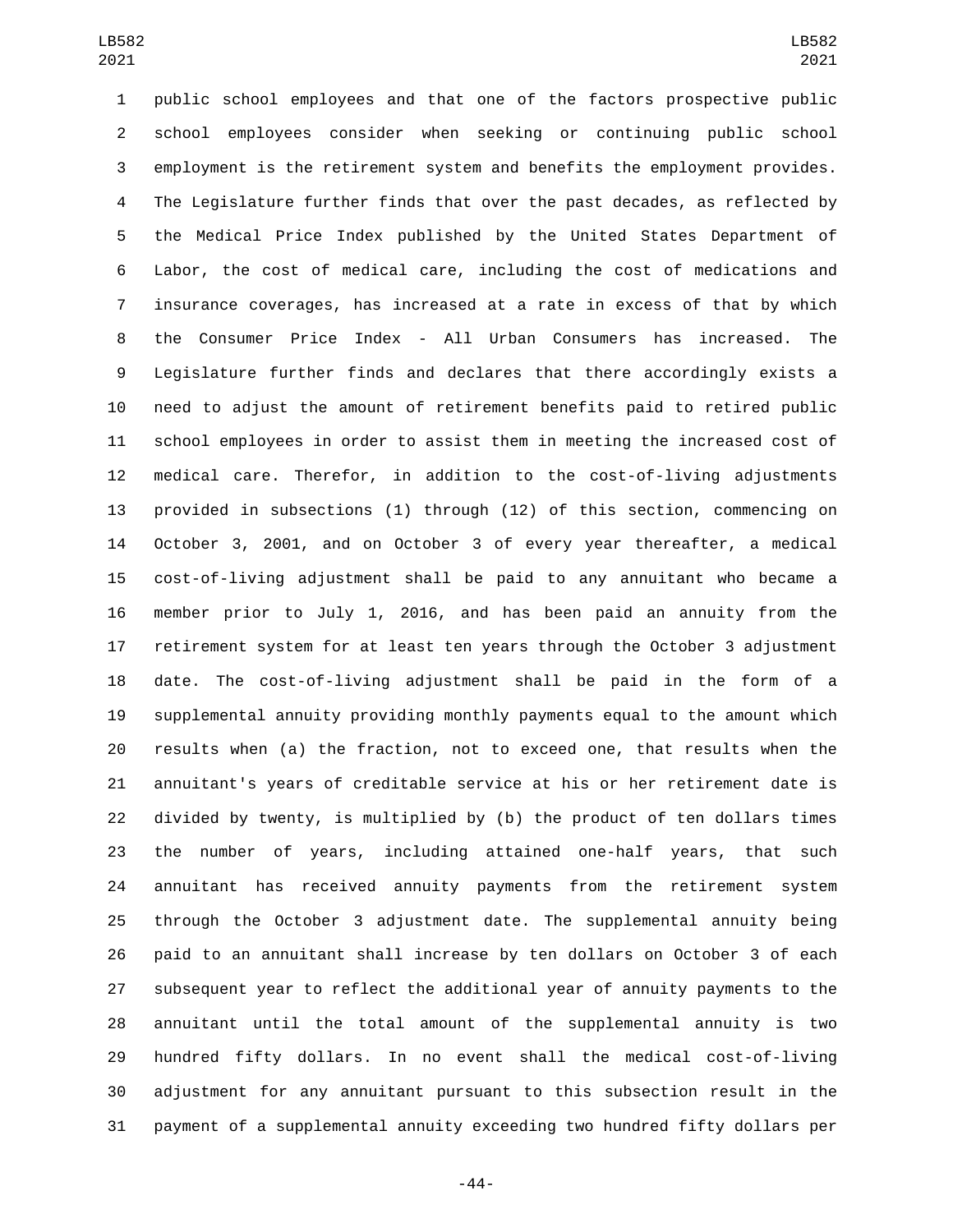month. The supplemental annuity paid to an annuitant pursuant to this subsection shall cease at the death of the annuitant regardless of the form of retirement annuity being paid to the annuitant at the time of his 4 or her death.

 Sec. 19. Section 79-9,105, Revised Statutes Cumulative Supplement, 2020, is amended to read:6

 79-9,105 (1) Any member with five or more years of creditable service, excluding years of prior service acquired pursuant to section 79-990, 79-991, 79-994, 79-995, or 79-997, who becomes totally disabled for further performance of duty on or after March 22, 2000, may be approved for deferred disability retirement by the board of trustees until xxxx, and by the board of education beginning xxxx. In the case of such deferred disability retirement, the member, during the period specified in subsection (3) of this section, shall be credited with creditable service for each year or portion thereof, to be determined in accordance with policies of the board of trustees until xxxx, and with 17 policies of the board of education beginning xxxx, governing creditable service, that the member defers retirement, up to a maximum of thirty- five years of total creditable service, including creditable service accrued before the member became totally disabled. The member approved for deferred disability retirement may at any time of the member's choosing request the deferral to end and retirement annuity payments to begin. The retirement annuity of such member shall be based on the total number of years of the member's creditable service, including the years credited to the member during his or her total disability under this section, and the member's final average salary as of the date that the member became totally disabled and as adjusted from such date by a percentage equal to the cumulative percentage cost-of-living adjustments that were made or declared for annuities in pay status pursuant to section 79-9,103 after the date of the approval of the board of trustees until xxxx, and after the date at the approval of the board of education

-45-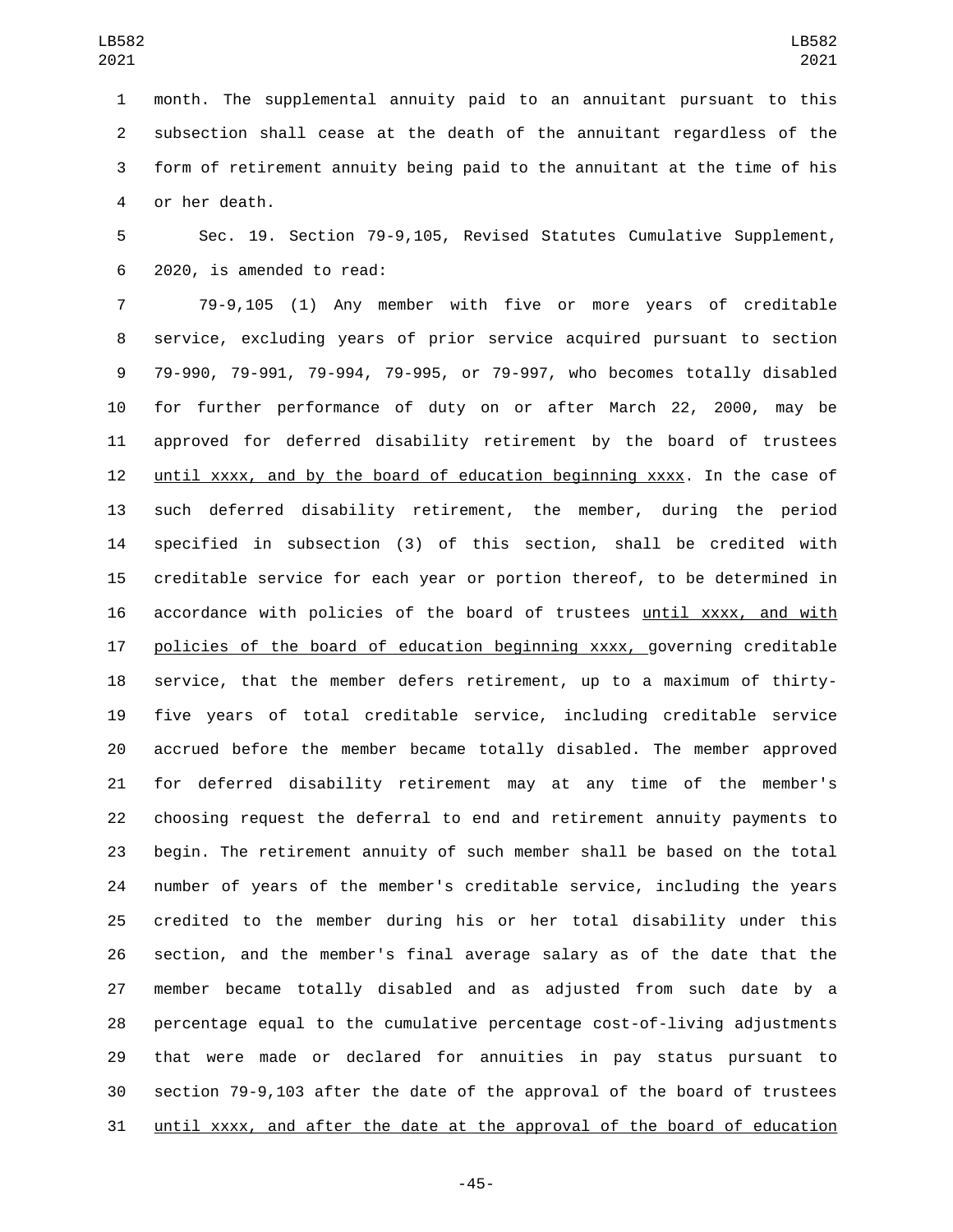beginning xxxx, for deferred disability retirement and before the cessation of the accrual of additional creditable service pursuant to subsection (3) of this section. Except as provided in subsection (4) of this section, the retirement annuity so determined for the member shall be payable to the member without reduction due to any early commencement of benefits, except that the retirement annuity shall be reduced by the amount of any periodic payments to such employee as workers' compensation benefits. Additional creditable service acquired through deferred disability retirement shall apply to the service requirements specified in section 79-9,106. Until xxxx, the The board of trustees, and beginning xxxx, the board of education, shall consider a member to be totally disabled when it has received an application by the member and a statement by at least two licensed and practicing physicians designated 14 by the board of trustees until xxxx, and by the board of education beginning xxxx, certifying that the member is totally and presumably permanently disabled and unable to perform his or her duties as a 17 consequence thereof.

 (2) Notwithstanding the provisions of subsection (1) of this section, the payment of the retirement annuity of a member may not be deferred later than the member's required beginning date as defined in section 401(a)(9) of the Internal Revenue Code, as defined in section 49-801.01. If the payment of a disabled member's retirement annuity is required to commence before the member has elected to end his or her deferred disability retirement, the amount of benefit that would have accrued pursuant to subsection (1) of this section in the fiscal year of the member's required beginning date, and in each subsequent fiscal year through the year of the member's election to end the deferred disability retirement period, shall be reduced, but not below zero, by the actuarial equivalent of the payments which were paid to the member during each such fiscal year and after the member's required beginning date. The retirement annuity of any member that commences before the end of the

-46-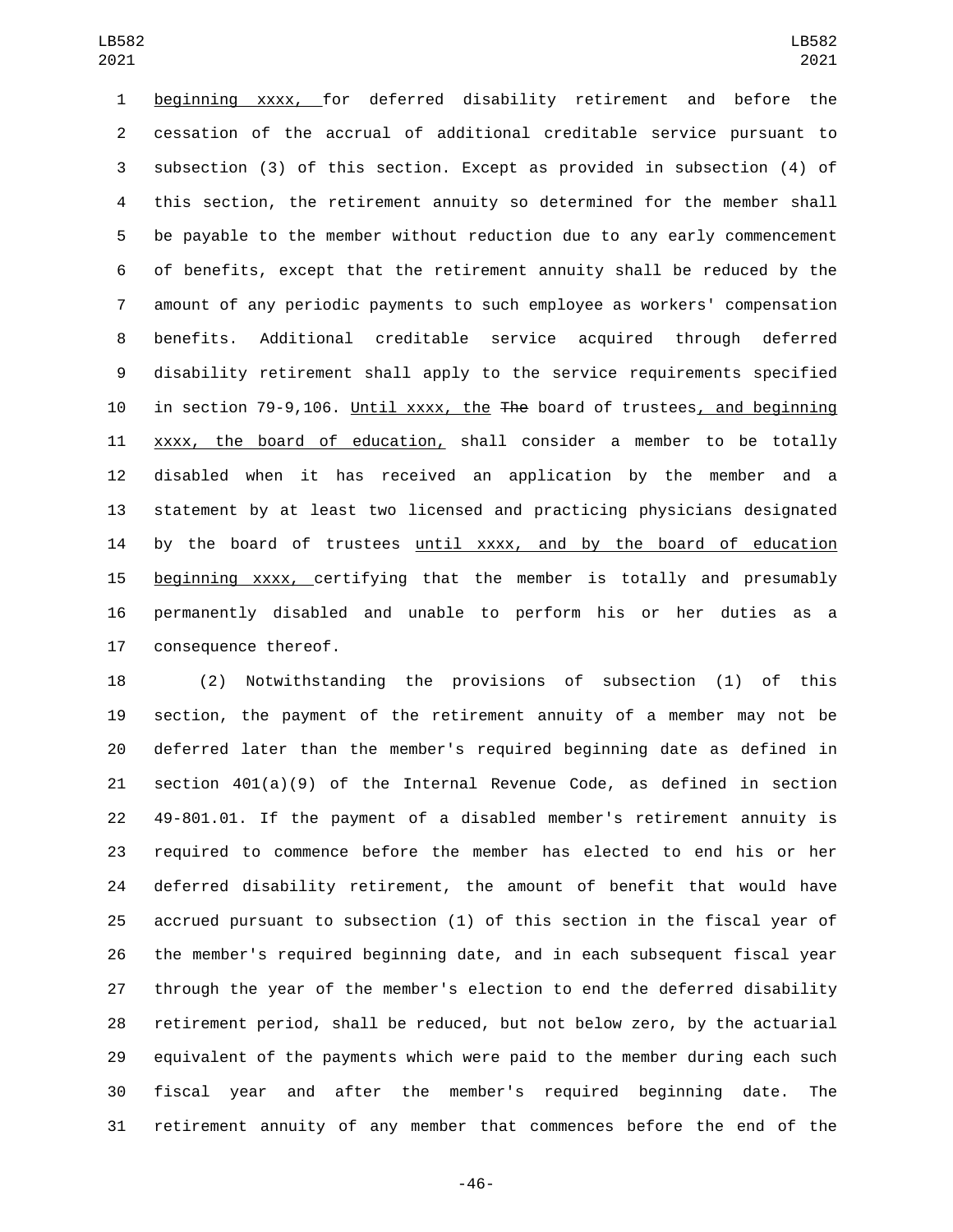member's deferred disability retirement shall be adjusted as of each September 1 pursuant to the requirements of this subsection.

 (3) The accrual of creditable service and any adjustment of final average salary provided in subsection (1) of this section shall begin from the first day of the month following the date of the first of the two examinations by which the member is determined by the board of trustees until xxxx, and by the board of education beginning xxxx, to be totally disabled, shall continue only so long as the member does not receive any wages or compensation for services, and shall end at the earlier of (a) the time total disability ceases as determined by the board of trustees until xxxx, and by the board of education beginning xxxx, or (b) the date the member elects to end the deferred disability retirement and begin to receive his or her retirement annuity. The board of trustees until xxxx, and the board of education beginning xxxx, may require periodic proof of disability but not more frequently than 16 semiannually.

 (4)(a) For an employee hired prior to July 1, 2018, the payment of any retirement annuity to a disabled member, which begins to be paid under this section (i) before the member's sixty-second birthday or (ii) at a time before the sum of the member's attained age and creditable service is eighty-five or more, shall be suspended if the board of trustees until xxxx, and the board of education beginning xxxx, determines at any time before the member's sixty-second birthday that the 24 member's total disability has ceased.

 (b) For an employee hired on or after July 1, 2018, the payment of any retirement annuity to a disabled member, which begins to be paid under this section (i) before the member's sixty-fifth birthday or (ii) at a time before the sum of the member's attained age and creditable service is eighty-five or more, shall be suspended if the board of trustees until xxxx, and the board of education beginning xxxx, determines at any time before the member's sixty-fifth birthday that the

-47-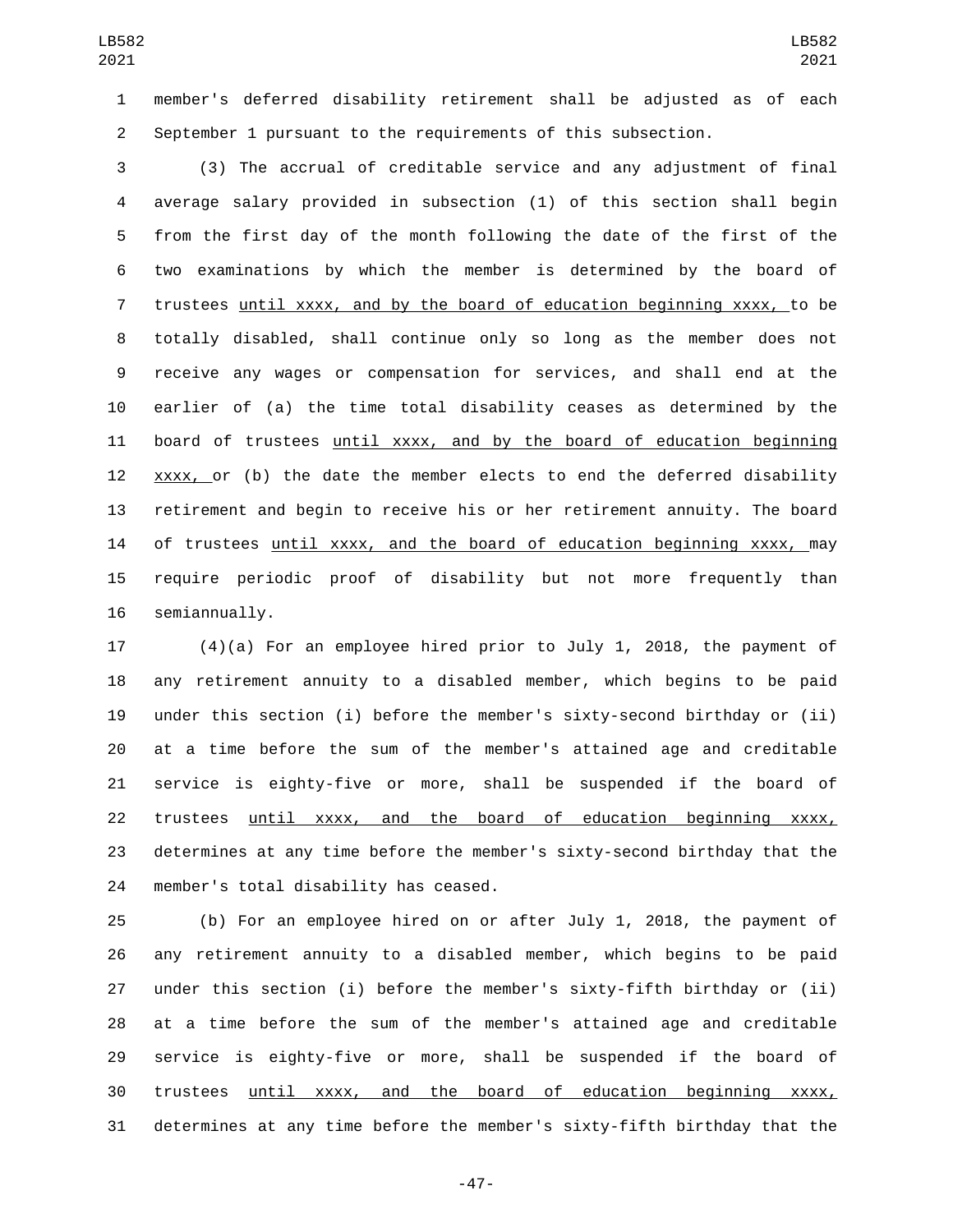member's total disability has ceased.1

 (c) Payment of the retirement annuity of such member as determined under this section shall recommence at the member's early retirement date or normal retirement date but shall be subject to reduction at such time 5 as specified in section 79-9,100.

 Sec. 20. Section 79-9,115, Revised Statutes Cumulative Supplement, 7 2020, is amended to read:

 79-9,115 (1) All allowances, annuities, or other benefits granted under the Class V School Employees Retirement Act, and all expenses incurred in connection with the administration of the act, except clerical work incurred in connection with maintenance of records and payment of benefits, shall be paid from the Class V School Employees Retirement Fund which is hereby established. Such clerical work shall be performed by employees of the school district or districts. The administrator and staff of the retirement system shall be permitted reasonable office and records storage space in the central office building of the Class V school district formed before September 13, 1997. All expenses for the retirement system office accommodations and integrated pension benefit information management systems, including all services, support, furniture, and equipment provided to or by any central office department of the school district, shall be charged to the 22 retirement system. Until xxxx, the The school district or districts shall not be liable for acts or omissions in the administration of the act made at the direction of the board of trustees or its employees.

 (2) Beginning on August 24, 2017, any expenses with respect to the transfer to and assumption by the council and the state investment officer of the duty and authority to invest the assets of a retirement system provided for under the Class V School Employees Retirement Act shall be charged to the Class V School Employees Retirement Fund. Such expenses shall be paid without the approval of the board of trustees.

Sec. 21. Section 79-9,117, Revised Statutes Cumulative Supplement,

LB582

-48-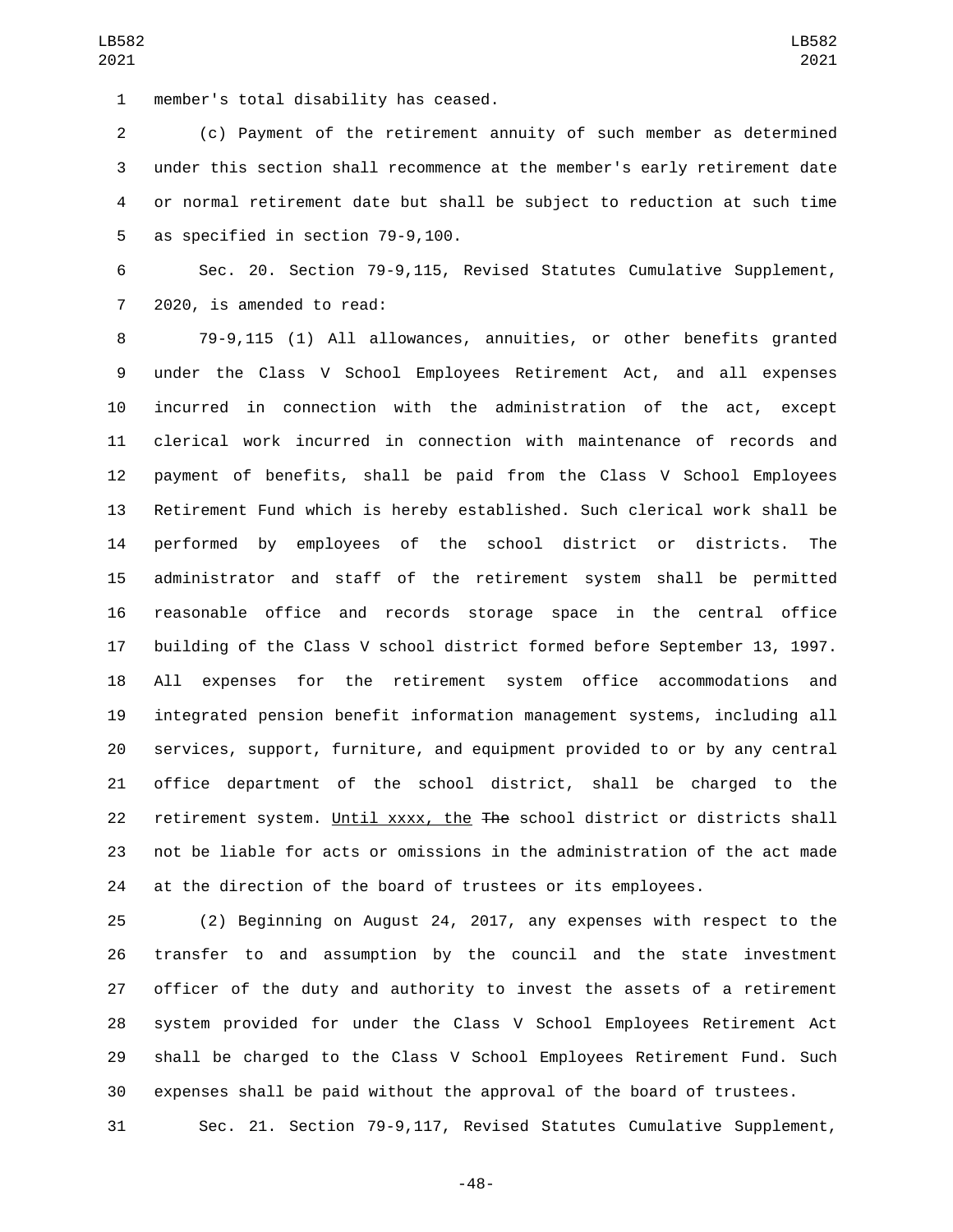1 2020, is amended to read:

 79-9,117 (1) Until xxxx, the The board of trustees, and beginning xxxx, the board of education, shall establish a comprehensive preretirement planning program for school employees who are members of the retirement system. The program shall provide information and advice regarding the many changes employees face upon retirement, including, but not limited to, changes in physical and mental health, housing, family 8 life, leisure activity, and retirement income.

 (2) The preretirement planning program shall be available to all employees who have attained the age of fifty years or are within five years of qualifying for retirement or early retirement under their 12 retirement systems.

 (3) The preretirement planning program shall include information on the federal and state income tax consequences of the various annuity or retirement benefit options available to the employee, information on social security benefits, information on various local, state, and federal government programs and programs in the private sector designed to assist elderly persons, and information and advice the board of trustees until xxxx, and the board of education beginning xxxx, deems valuable in assisting employees in the transition from public employment 21 to retirement.

 (4) Until xxxx, the The board of trustees, and beginning xxxx, the board of education, shall work with any governmental agency, including political subdivisions or bodies whose services or expertise may enhance the development or implementation of the preretirement planning program.

 (5) The costs of the preretirement planning program shall be charged 27 back to the retirement system.

 (6) The employer shall provide each eligible employee leave with pay to attend up to two preretirement planning programs. For purposes of this subsection, leave with pay means a day off paid by the employer and does not mean vacation, sick, personal, or compensatory time. An employee may

-49-